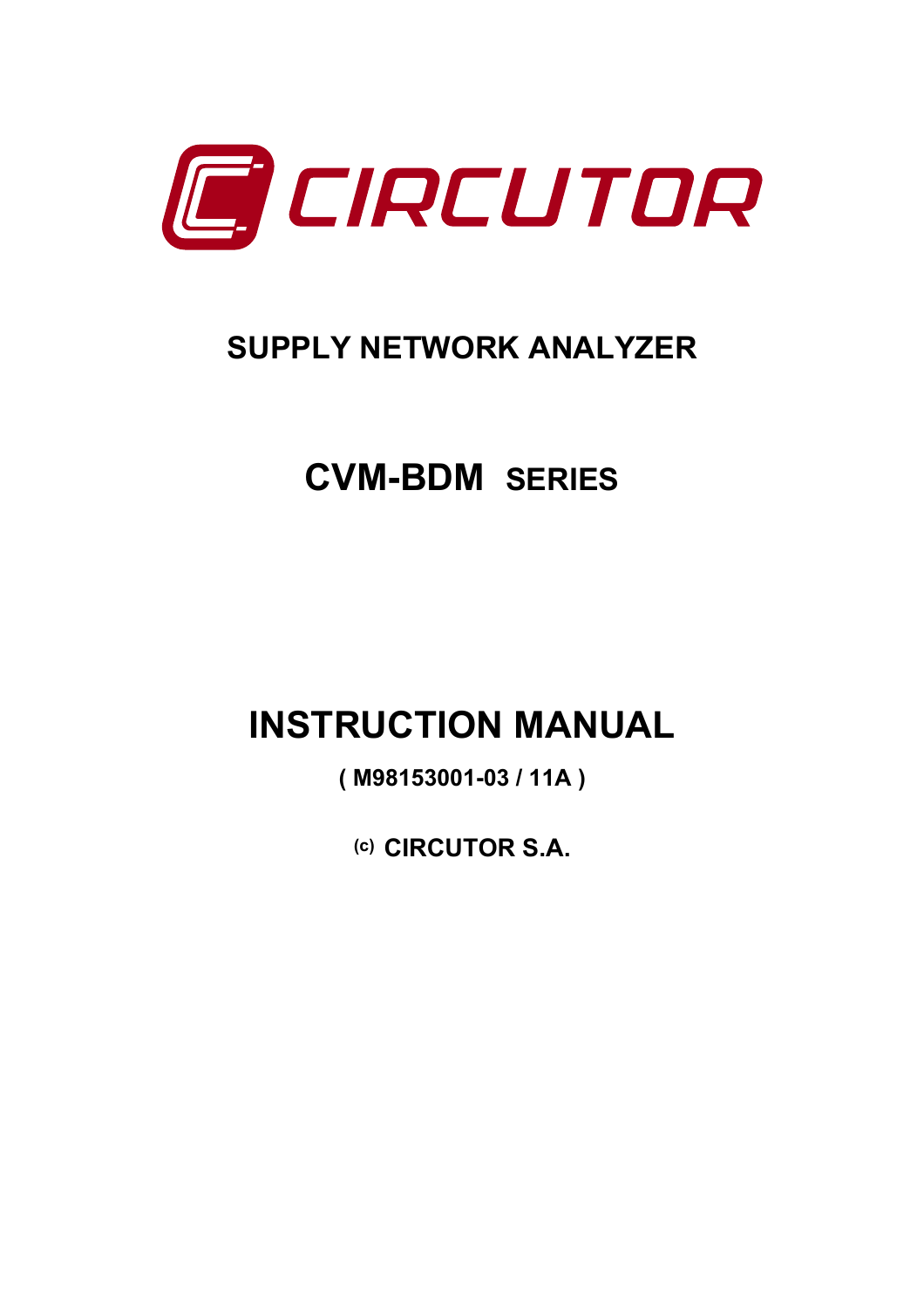| ----- | CVM-BDM supply network analyzer -------- |  |  |
|-------|------------------------------------------|--|--|
|-------|------------------------------------------|--|--|

| <b>USER'S MANUAL</b>                                            | page |
|-----------------------------------------------------------------|------|
| $1 -$                                                           |      |
| $2 -$                                                           |      |
| $3 -$<br>3.2.- CVM-BDM Connection terminal (see side labels) 10 |      |
| $4 -$                                                           |      |
| $5 -$                                                           |      |
|                                                                 |      |
|                                                                 |      |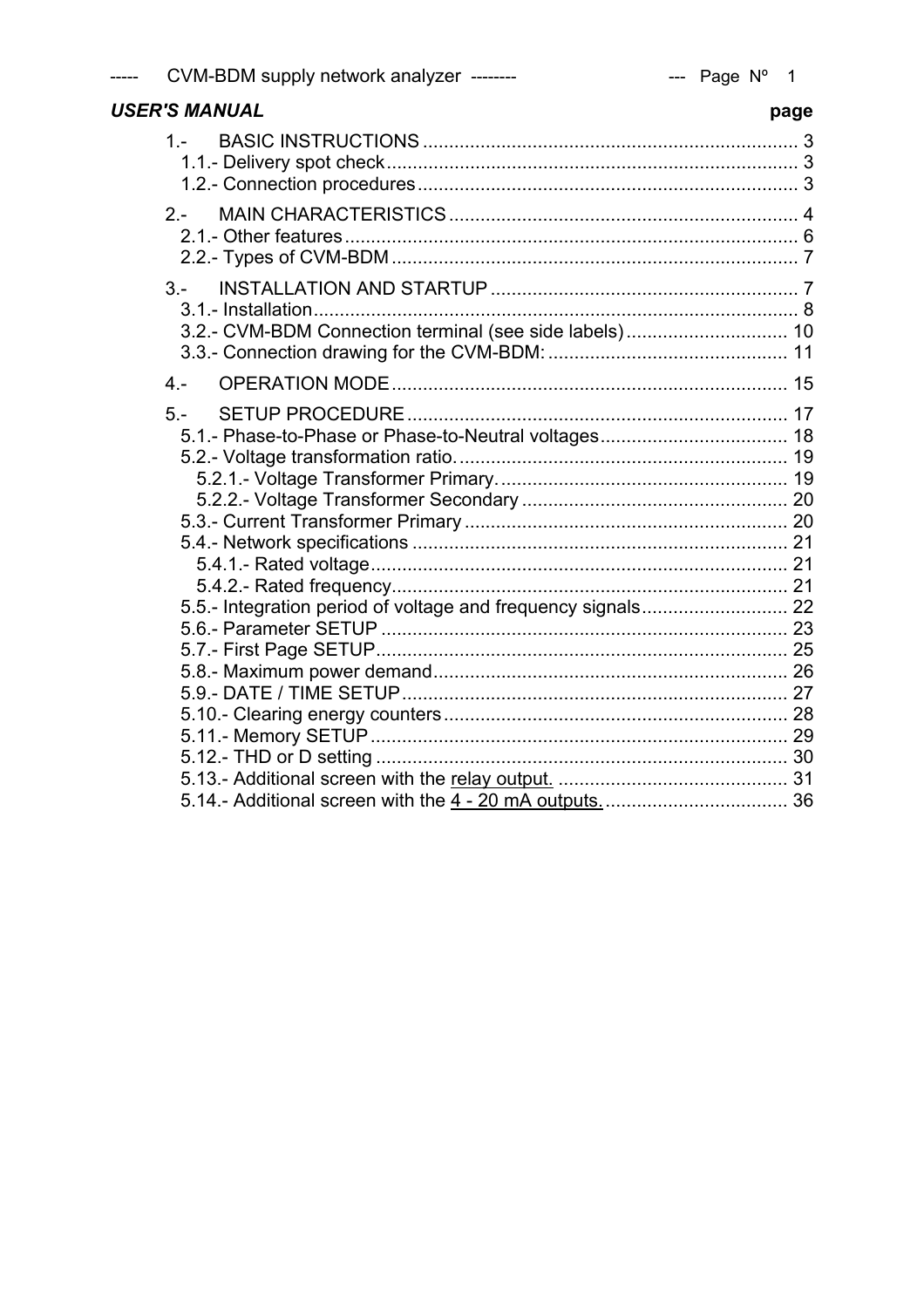|  |        | CVM-BDM supply network analyzer --------<br>$---$ Page $N^{\circ}$ 2                                                                                                                                                                                                  |  |  |
|--|--------|-----------------------------------------------------------------------------------------------------------------------------------------------------------------------------------------------------------------------------------------------------------------------|--|--|
|  | $6 -$  |                                                                                                                                                                                                                                                                       |  |  |
|  | $7 -$  |                                                                                                                                                                                                                                                                       |  |  |
|  | $8 -$  |                                                                                                                                                                                                                                                                       |  |  |
|  | $9 -$  |                                                                                                                                                                                                                                                                       |  |  |
|  | $10 -$ |                                                                                                                                                                                                                                                                       |  |  |
|  | $11 -$ |                                                                                                                                                                                                                                                                       |  |  |
|  |        | 12.2.- RS-485 type connection to a RS-232 type input of a PC  46                                                                                                                                                                                                      |  |  |
|  |        | 13.1.- Appendix A: Four quadrant measuring method in the CVM-BDM 53<br>13.2.- Appendix B: Second SETUP of the CVM-BDM 54<br>13.3.- Appendix C: Internal memory reading and setting procedures  56<br>13.3.2.- Internal memory setting for data collection purposes 57 |  |  |
|  |        |                                                                                                                                                                                                                                                                       |  |  |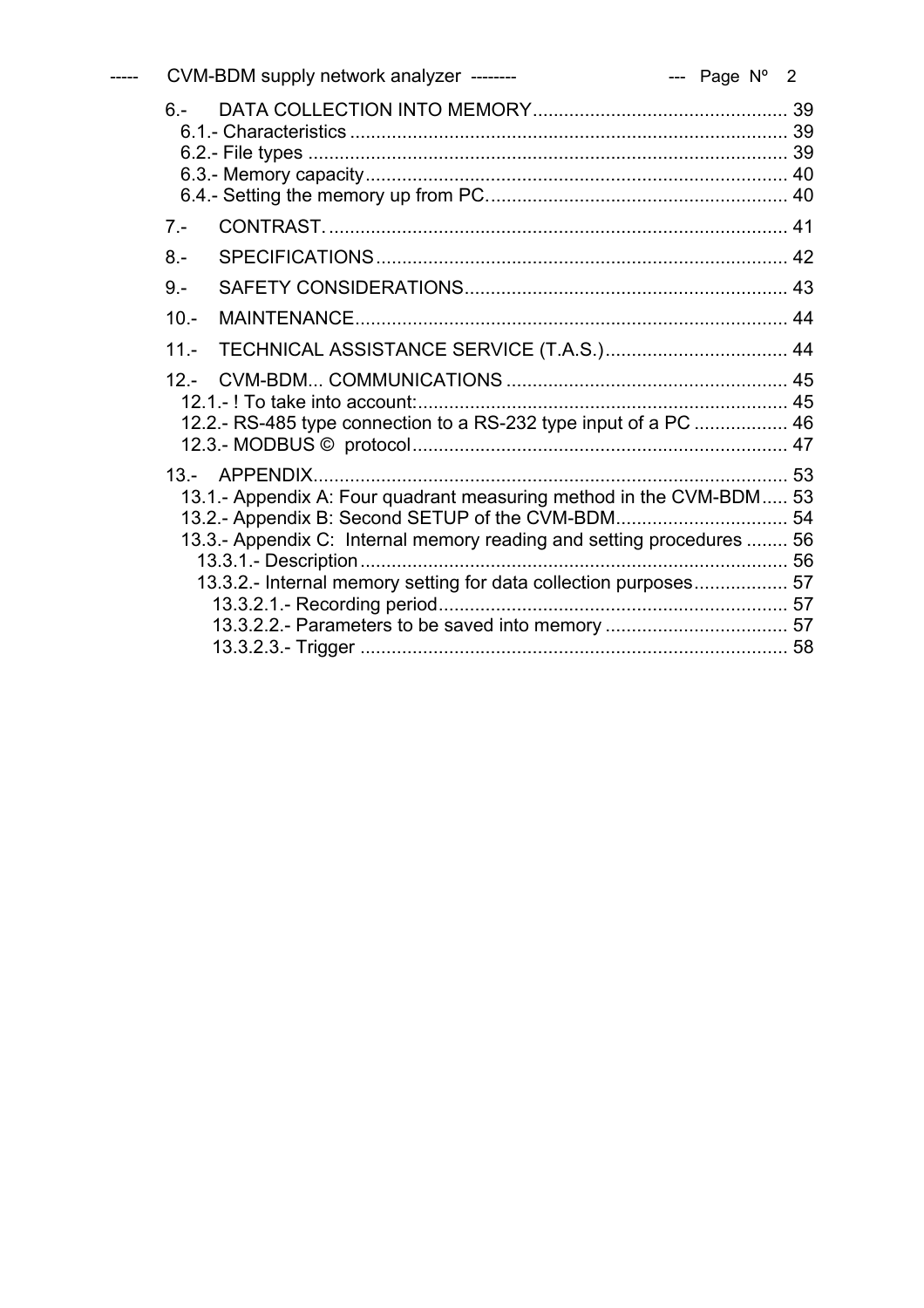# **1.- BASIC INSTRUCTIONS**

# **1.1.- Delivery spot check**

This manual is issued to help all the CVM-BDM users to install and use it in order to get the best from it. After receiving the unit please check the following points:

- (a) Does this device corresponds to your order specifications?
- (b) Check if any damage was done during the shipment process.
- (c) Verify that it includes \*One instruction manual .
- (d) CD with PC software (Power-Vision).

# **1.2.- Connection procedures**



The manual you hold in your hands contains information and warnings about the **CVM-BDM** that the user should respect in order to guarantee a proper operation of all the instrument functions and keep its safety conditions.

Before connecting the instrument to the mains verify the following:

# (a) **Power supply :**

 $\Box$  **230 V a.c.** Power supply Va.c. (Single phase ) 50 ... 60 Hz

(b) Maximum measuring voltage:

#### **Standard: 500 V a.c. phase-neutral / 866 V a.c. between phases**

*A special model for 110 V measuring is available:* 

 *100 V a.c. phase-neutral / 173 V a.c. between phases* 

(c) Maximum measuring current: Transformer of In / 5 A a.c.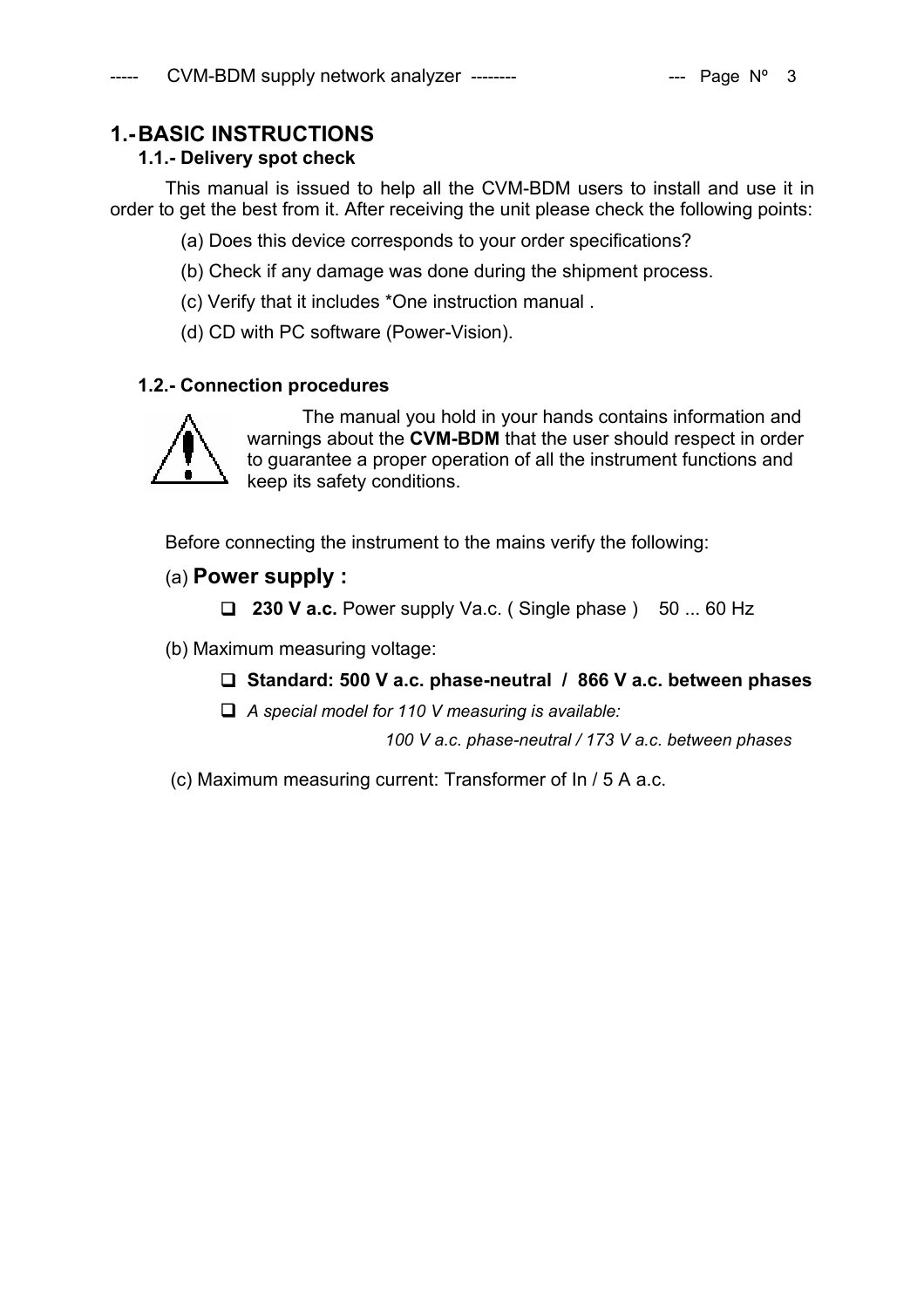# **2.- MAIN CHARACTERISTICS**



The CVM-BDM power meter is a programmable measuring instrument, offering several operation possibilities selectable in its SETUP option.

This analyzer is also equipped with an internal memory to record main electrical parameters of the monitored power system.

Before power supplying the instrument, read the **CONNECTIONS and SETUP**  sections and choose the most suitable operation mode for getting your desired data.

 The CVM-BDM is an instrument which measures, calculates, displays and memorizes all the main electrical parameters at any electrical network (balanced or not). The measuring is true RMS value, through three a.c. Voltage inputs and three a.c. Current inputs (from Current Transformers .../ 5A).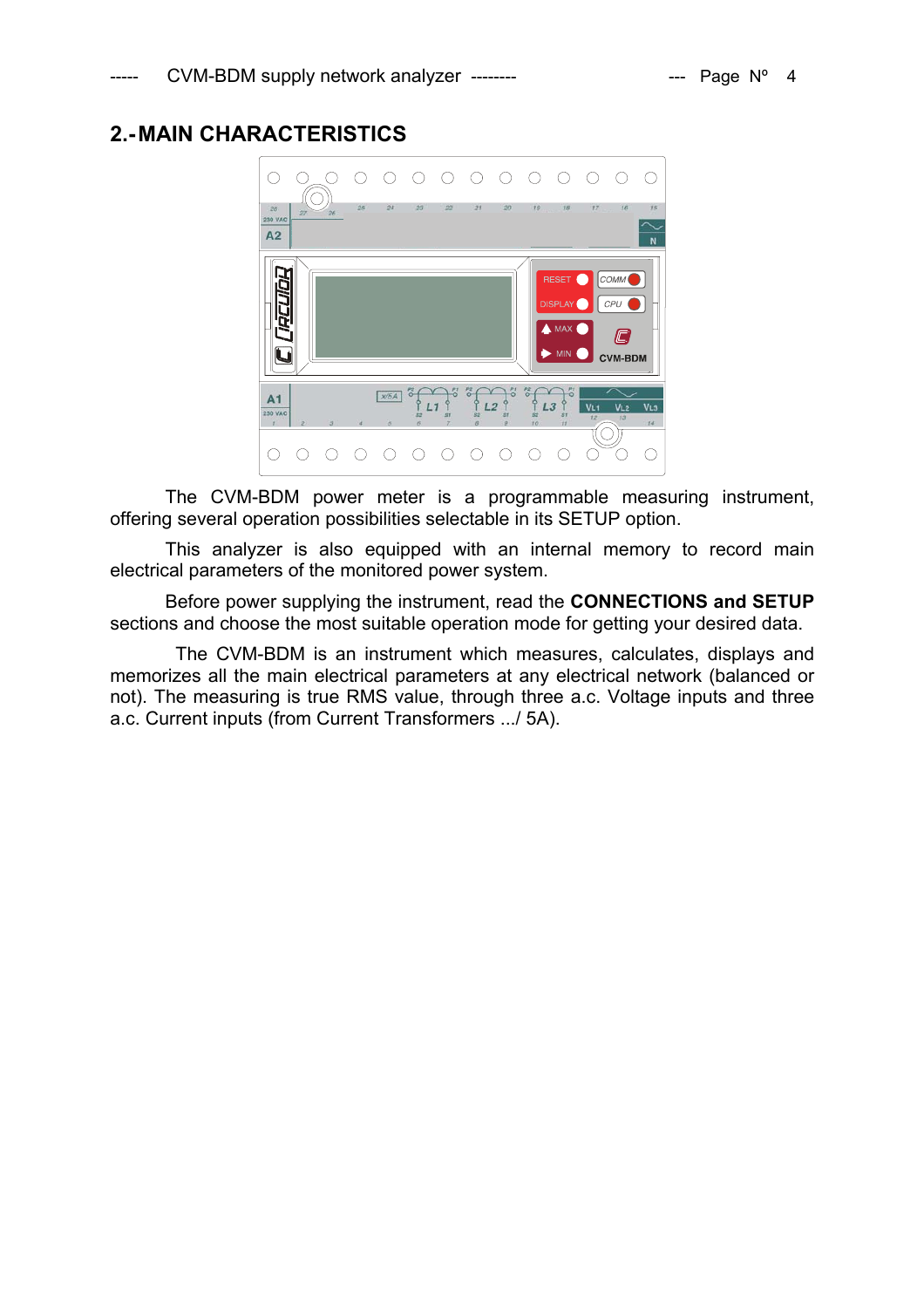| <b>Parameter</b>                    | L1        | L2        | L3           | Ш |
|-------------------------------------|-----------|-----------|--------------|---|
| Voltage (phase-neutral)             | X         | X         | X            | X |
| Voltage (phase-phase)               | X         | X         | X            | X |
| Current                             | x         | X         | X            | X |
| Neutral current                     |           |           |              | X |
| Active power                        | X         | X         | X            | X |
| Reactive power L                    | x         | x         | x            | X |
| Reactive power C                    | x         | X         | X            | X |
| Power factor                        | x         | X         | X            | X |
| Apparent power                      |           |           |              | X |
| Frequency                           | X         |           |              |   |
| Power demand                        |           |           |              | X |
| <b>Voltage THD</b>                  | x         | X         | X            |   |
| <b>Current THD</b>                  | X         | X         | $\mathsf{x}$ |   |
| Individual harmonic                 | XX        | <b>XX</b> | <b>XX</b>    |   |
| current content (Up to the $15th$ ) |           |           |              |   |
| Individual harmonic                 | <b>XX</b> | <b>XX</b> | <b>XX</b>    |   |
| voltage content (Up to the $15th$ ) |           |           |              |   |
| Flicker                             | X         | X         | X            |   |

Available: **x:** Display and communications **xx:** Communications

| <b>Parameter</b>                                                                                   | <b>CVM-BDM</b>           |
|----------------------------------------------------------------------------------------------------|--------------------------|
| Date/Time dd/mm/yy hh:mm:ss                                                                        | TIME                     |
| Active energy ( two indep. meters: demanded energy $(+)$ and $\parallel$<br>generated energy (--)) | kWh $(+)$ and $(-)$      |
| Reactive energy (inductive), two indep. meters                                                     | kvarh.L $(+)$ and $(-)$  |
| Reactive energy (capacitive), two indep. meters                                                    | kvarh. $C (+)$ and $(-)$ |

CVM-BDM permits above enumerated parameters to be view in a three-line alphanumeric display. Three parameters are shown in every screen.

(a) Phase-to-neutral or phase-to-phase voltage of every phase.

(b) User-selectable parameters according to the model (see attached table).

---------------------------------------------------------------------------------------------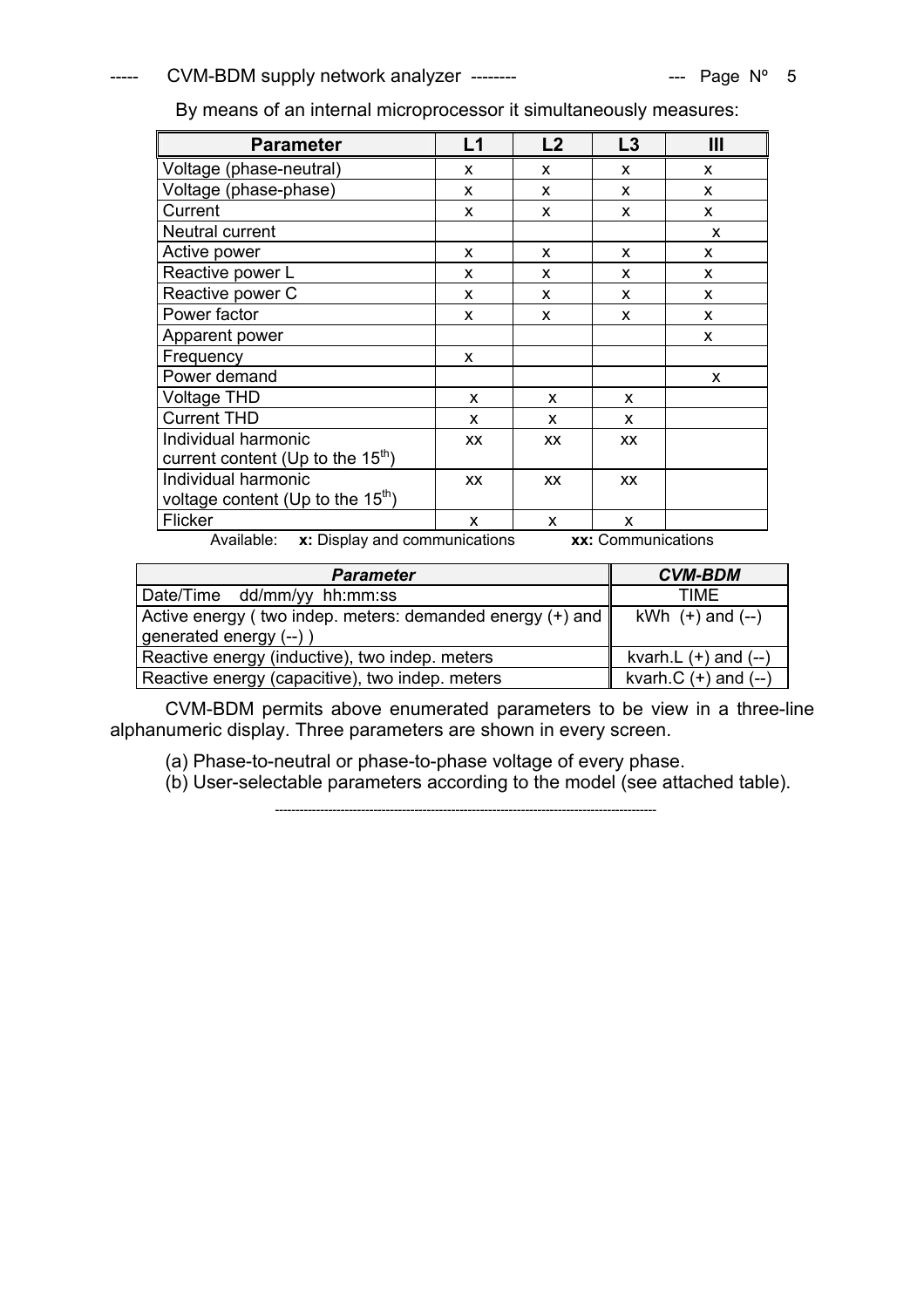<sup> $C_{\text{max}}$ </sup> And also the **MAXIMUM POWER DEMAND**: The power demand is integrated during a prefixed period.

You can select:

- a) The parameter to be controlled (it can measure active power **kW**, apparent power **kVA** or three phase average current **AIII**).
- b) The demand period (1 to 60 min.).

This power demand function works with sliding window: shows the accumulated demand over the last period from "now".

---------------------------------------------------------------------------------------------

CVM-BDM is equipped with an internal memory for the collection of main parameters from the electric network.

By means of the PC see, the user can select the parameters to be save into memory among all measured by the power meter (instantaneous, maximum and minimum values). You can also set the data recording period.

# **2.1.- Other features**

- DIN rail mounting device with low dimensions.
- True RMS value measurements.
- Internal memory (1Mbyte)
- Measurements in all four quadrants.
- Power demand
- Memorizes Maximum and Minimum values.
- 2 leds for the indication of CPU and communications performance.
- Harmonic distortion measurement (THD-V & THD-A ).
- Individual harmonic current content (Up to the  $15<sup>th</sup>$ )
- Flicker measurement (PST & WA)
- Neutral current calculation.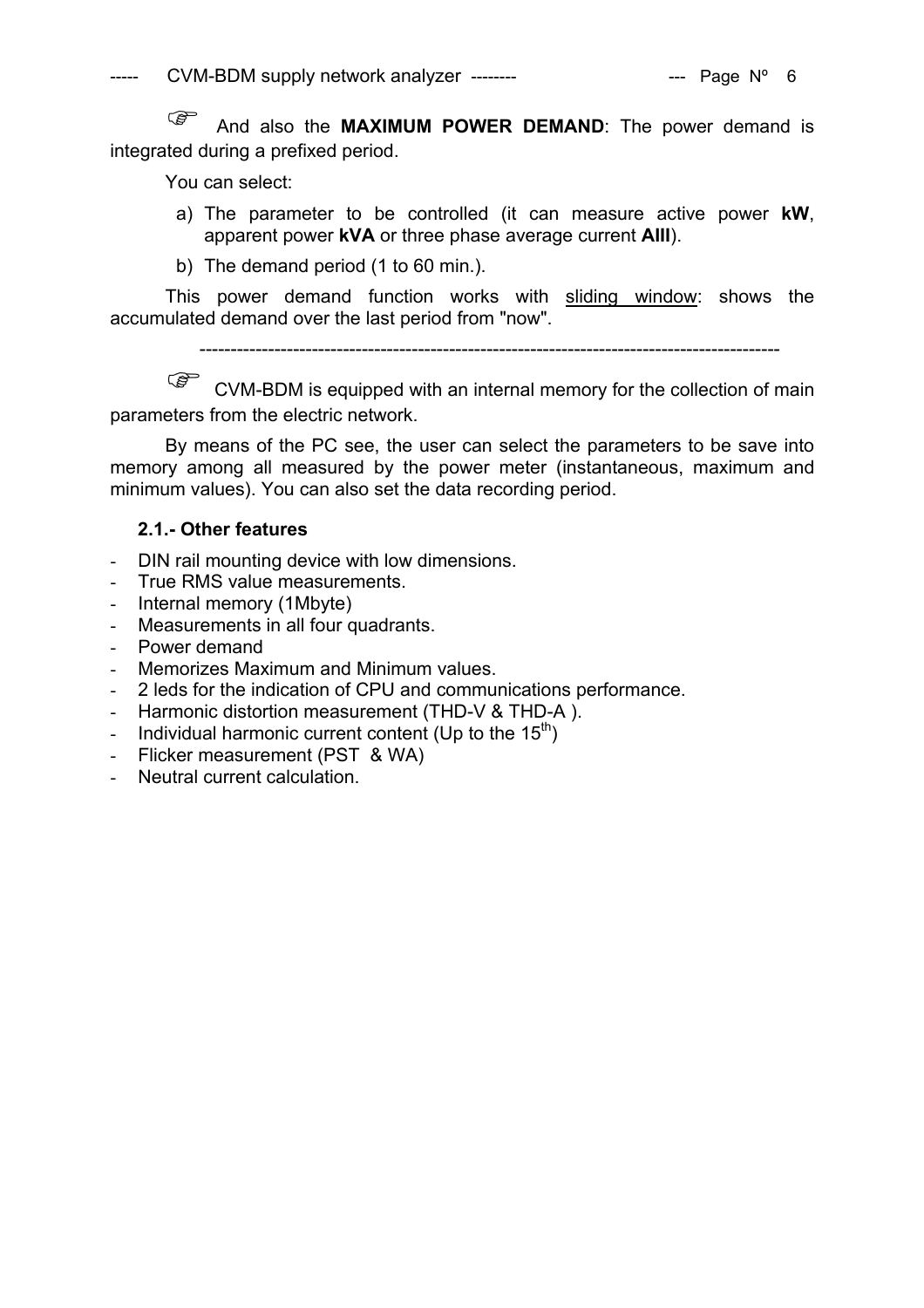# **2.2.- Types of CVM-BDM**

Available standard CVM-BDM types are:

| <b>CVM-BDM</b> | <b>Type</b> | <b>Description</b>                                       |
|----------------|-------------|----------------------------------------------------------|
| 7 70 290       | CVM-BDM     | Communications, internal memory and data display         |
| 7 70 291       | CVM-BDM-C2  | CVM-BDM +2 relay outputs                                 |
| 7 70 292       |             | CVM-BDM-C420   CVM-BDM +1 relay output + 1 analog output |
| 7 70 293       | CVM-BDM-420 | $\textsf{CVM-BDM}$ + 2 analog outputs                    |

Different CVM-BDM... provide more parameters to be displayed (additional SETUP).

# **3.- INSTALLATION AND STARTUP**



The manual you hold in your hands contains information and warnings that the user should respect in order to guarantee a proper operation of all the instrument functions and keep its safety conditions.

The instrument must not be powered and used until its definitive assembly on the cabinet's door.

# **Whether the instrument is not used as manufacturer's specifications, the protection of the instrument can be damaged.**

When any protection failure is suspected to exist (for example, it presents external visible damages), the instrument must be immediately powered off. In this case contact a qualified service representative.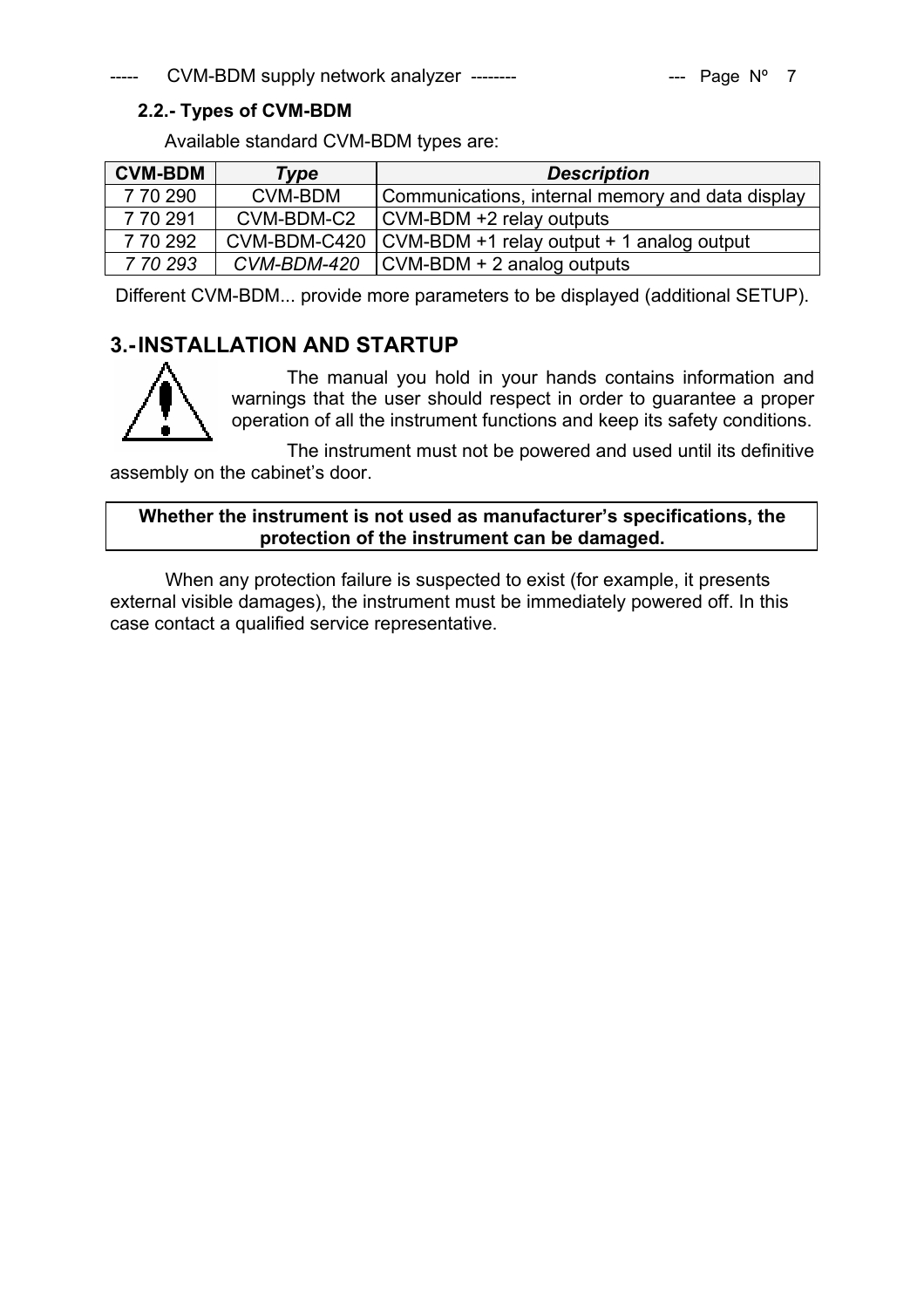# $CVM-BDM$  supply network analyzer --------  $\qquad \qquad \text{---}$  Page N° 8

# **3.1.- Installation**

Before applying AC power to the, check following points :

# a.- **Supply voltage :**

- Power supply Va.c. (Single phase) 50 ...60 Hz

# **230 V a.c.**

| - Frequency            | . 50  60 Hz        |
|------------------------|--------------------|
| - Supply tolerance     | $: +10\%$ / --15 % |
| - Connection terminals | : Terminals 1 - 28 |
| - Instrument burden    | ∴ 6 VA             |

b.- Maximum voltage at the voltage measuring circuit:

# **Standard: 500 V a.c. phase-neutral / 866 V c.a. between phases**

 *A special model CVM-BDM for 110 V measurement is also available: 100 V a.c. phase-neutral / 173 V a.c. between phases* 

- c.- Maximum admissible current : Transformer of In / 5 A a.c.
- d.- Operation conditions :
	- Operating temperature : 0 to 50ºC
	- Humidity : 25 to 80 % R.H. not-condensing
- e.- Safety : Designed to meet protection class II as per EN 61010.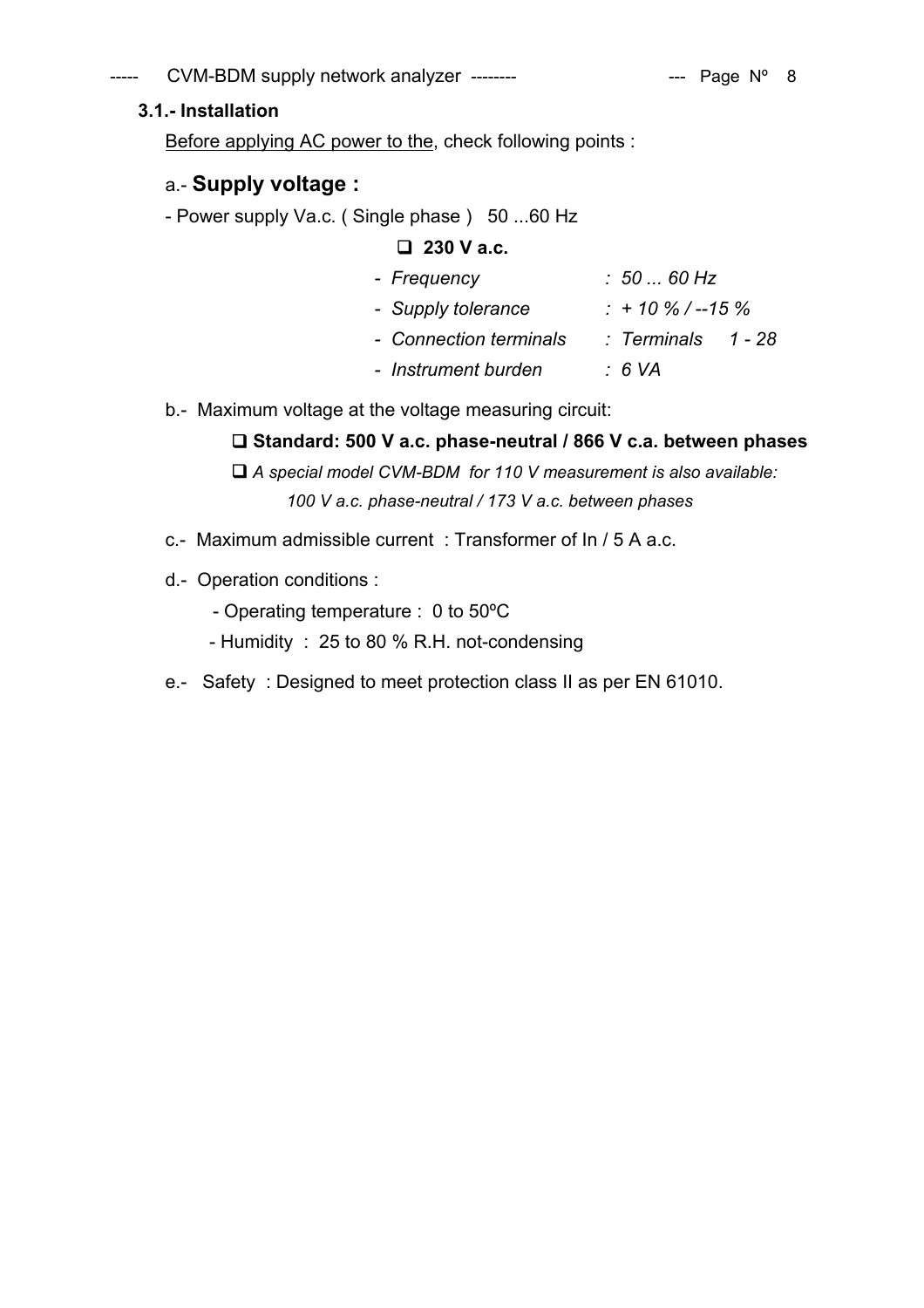

The instrument is to be fit onto a DIN 46277 (EN 50022) rail . All connections keep inside the cabinet.

Note that with the instrument powered on, the terminals could be dangerous to touching and cover opening actions or elements removal may allow accessing dangerous parts. Therefore, the instrument must not be used until this is completely installed.

The instrument must be connected to a power supply circuit protected with gl type (IEC 269 ) or M type fuses rated between 0.5 and 2 A. This circuit should be provided with a circuit breaker or any equivalent element to connect or disconnect the instrument from the power supply network. The supply and measuring voltage circuits will be both connected through a wire with a minimum cross-section of 1 mm<sup>2</sup>.

The line of the current transformer secondary will have a minimum crosssection of 2,5 mm<sup>2</sup>.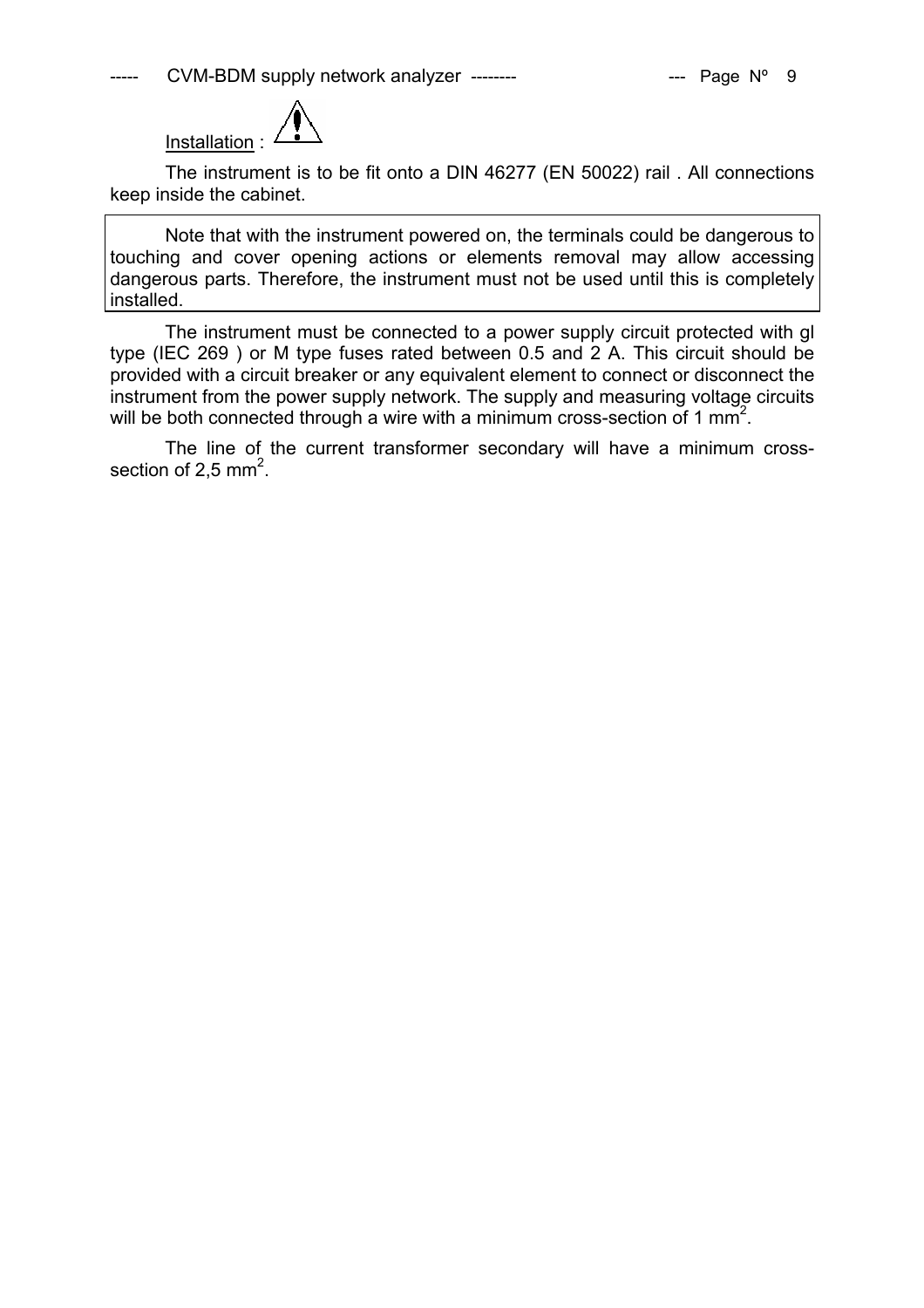| Terminal No | Designation                  | Concept                                                                                         |
|-------------|------------------------------|-------------------------------------------------------------------------------------------------|
| $1 - 28$    | $A1 - A2$                    | supply voltage : 230 V a.c.                                                                     |
| $27 - 26$   | dep. model                   | Relay output No. 1 / 1 output of 4-20 mA                                                        |
| $25 - 24$   | dep. model                   | Relay output No. 2 / 2 output of 4-20 mA                                                        |
| $23 - 19$   | Termination<br>resistor (RT) | 240 $\Omega$ resistor: adaptation of the line final<br>impedance (bridge 23 -- 22 and 19 -- 20) |
|             |                              | COM1 CVM-B : RS-485 connection to the PC                                                        |
| 22          | $\ddot{}$                    | $22 +$<br>$---------> 1 (+)$                                                                    |
| 21          | <b>GND</b>                   | 21 GND --------------> 5<br>converter                                                           |
| 20          |                              | $20 - 2$<br>RS-485/RS-232                                                                       |
| 16          |                              | No used.                                                                                        |
| 17          |                              | No used.                                                                                        |
| 18          |                              | No used.                                                                                        |
| 15          | N.                           | <b>NEUTRAL</b>                                                                                  |
| 14          | VL <sub>3</sub>              | Voltage phase 3                                                                                 |
| 13          | VL <sub>2</sub>              | Voltage phase 2                                                                                 |
| 12          | VL <sub>1</sub>              | Voltage phase 1                                                                                 |
| $11 - 10$   | $1L3: s1 - s2$               | Current phase L3 / 5 A                                                                          |
| $9 - 8$     | I L2: s1 - s2                | Current phase L2 / 5 A                                                                          |
| 7 - 6       | $IL1: s1 - s2$               | Current phase L1<br>$\dots/5A$                                                                  |

# **3.2.- CVM-BDM Connection terminal (see side labels)**

**NOTE:** Current inputs are isolated in the CVM-BDM model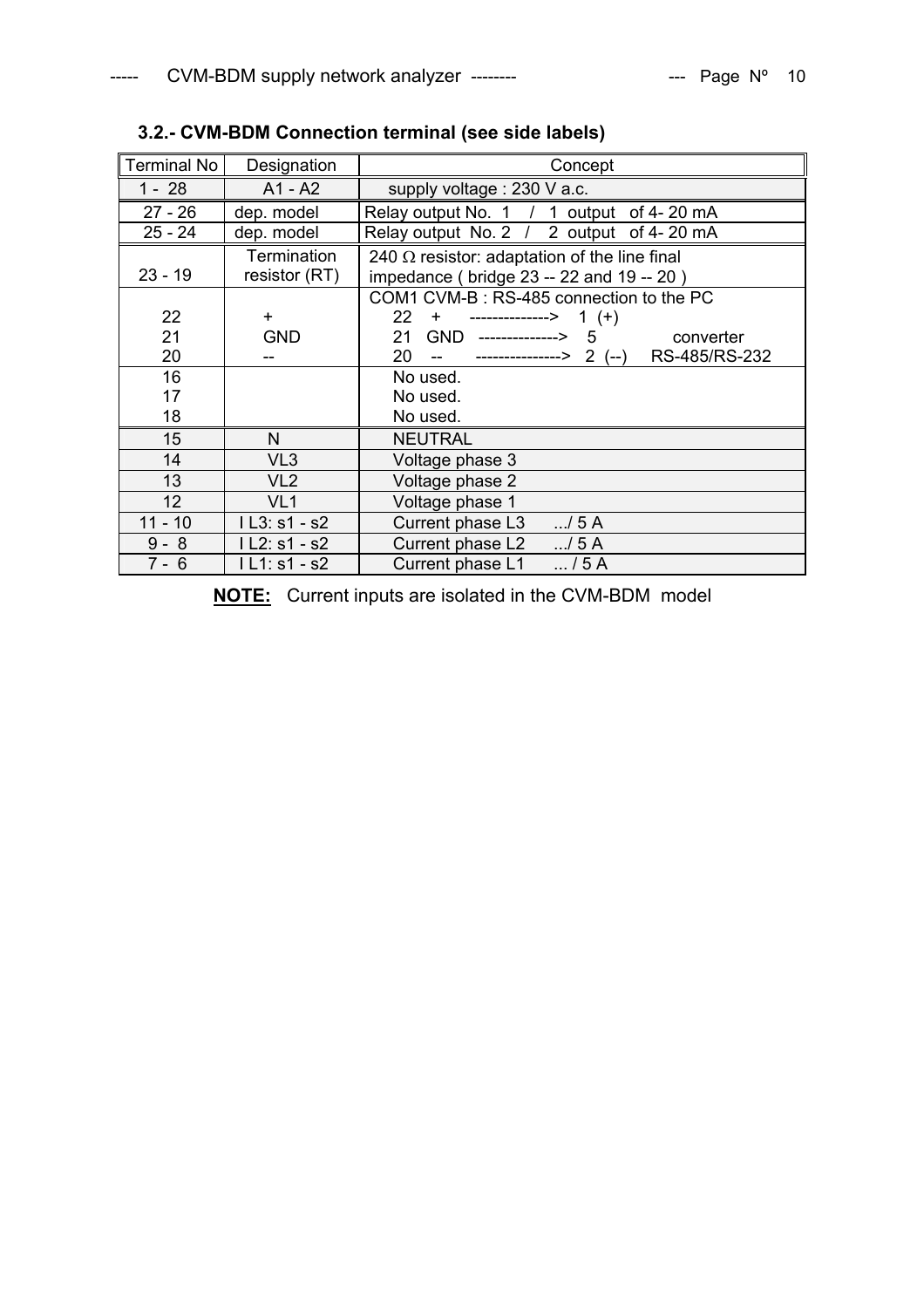# **3.3.- Connection drawing for the CVM-BDM:**

**a.-** CVM-BDM: Three-phase network.- 4 wires (low voltage) :

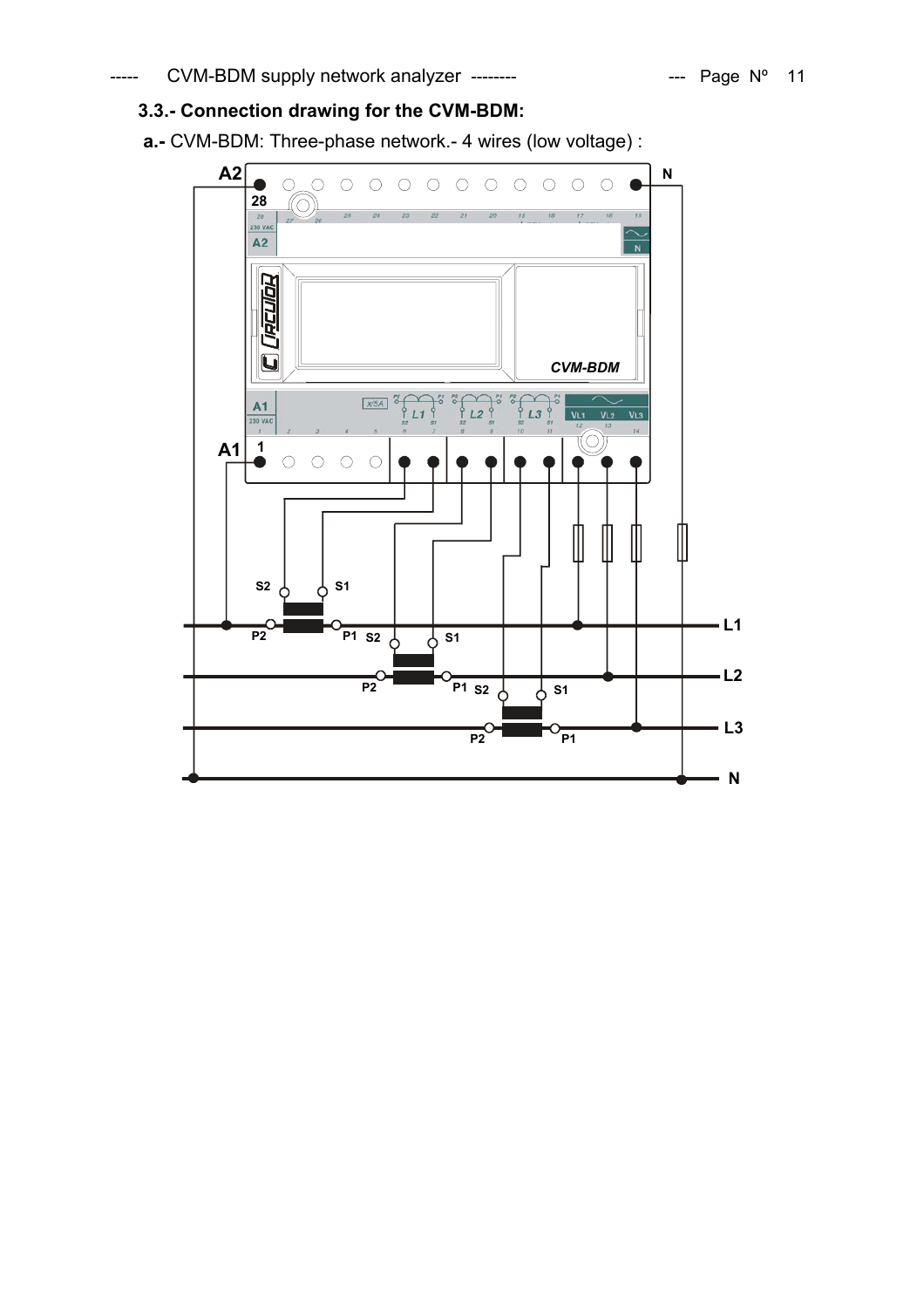**b.-** CVM-BDM: 3 current transformers + 2 voltage transformer :

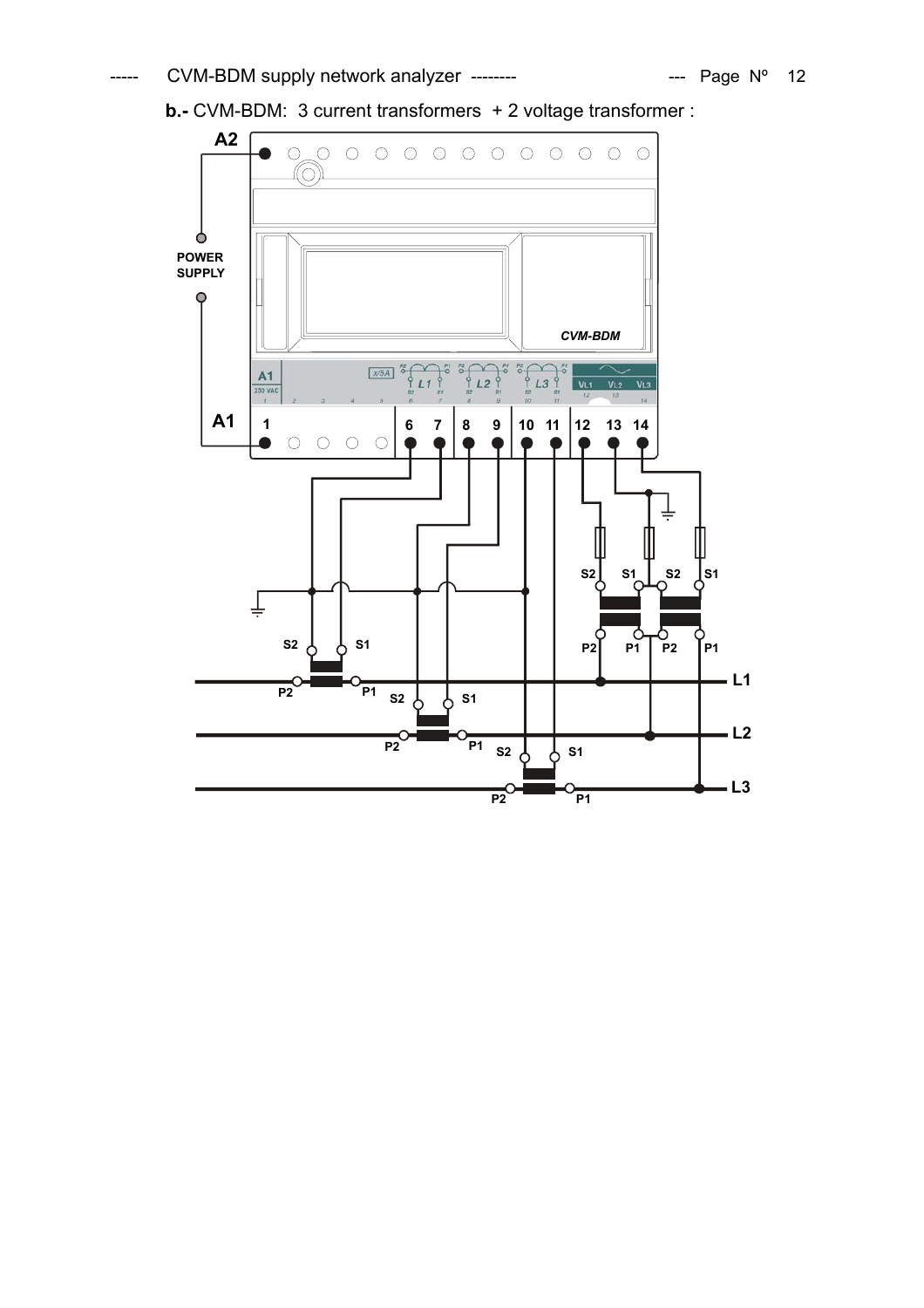c.- CVM-BDM: 2 current transformers + 2 voltage transformer.

*S2 of the current transformer grounded to earth*

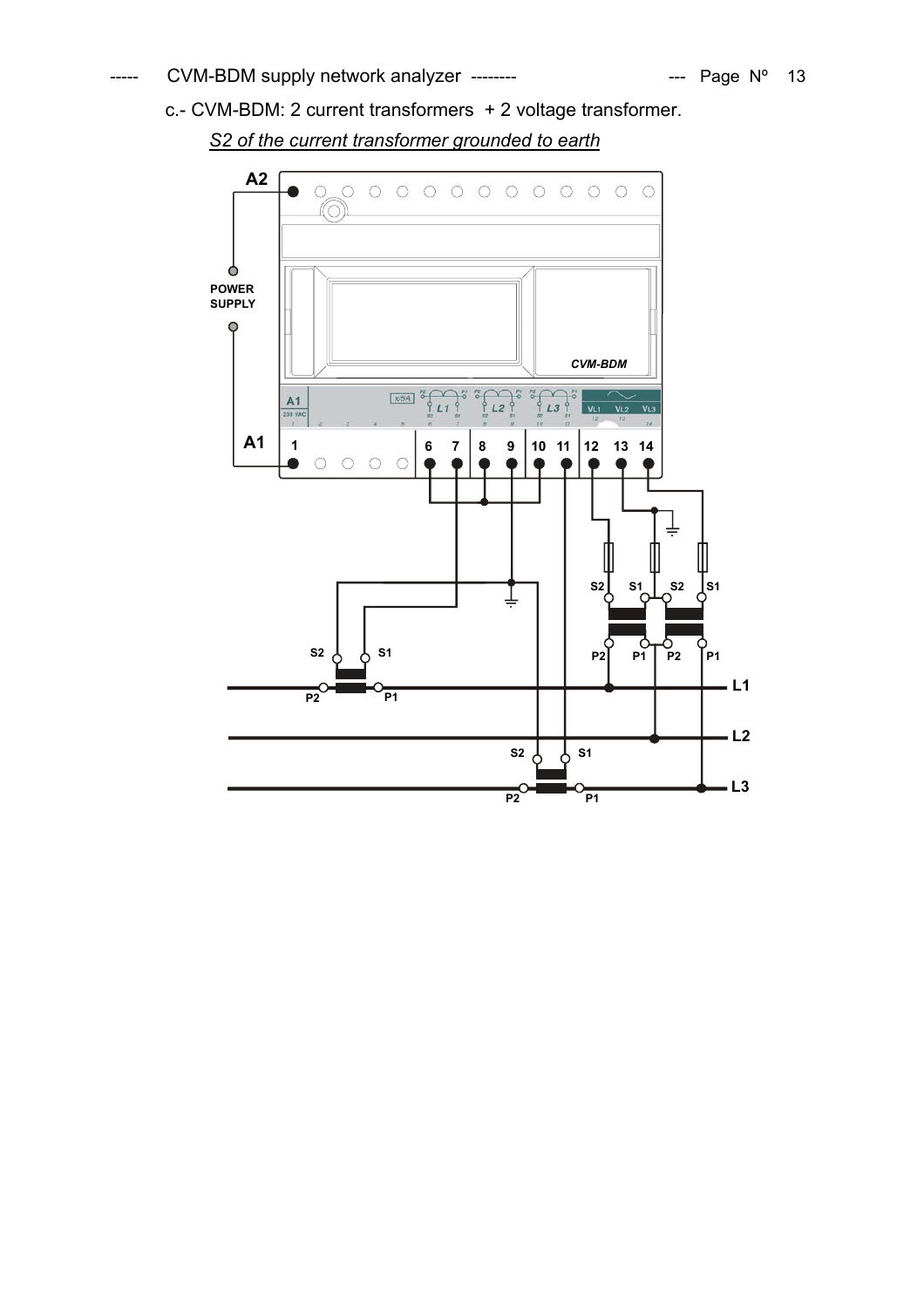# S1 of the current transformer grounded to earth

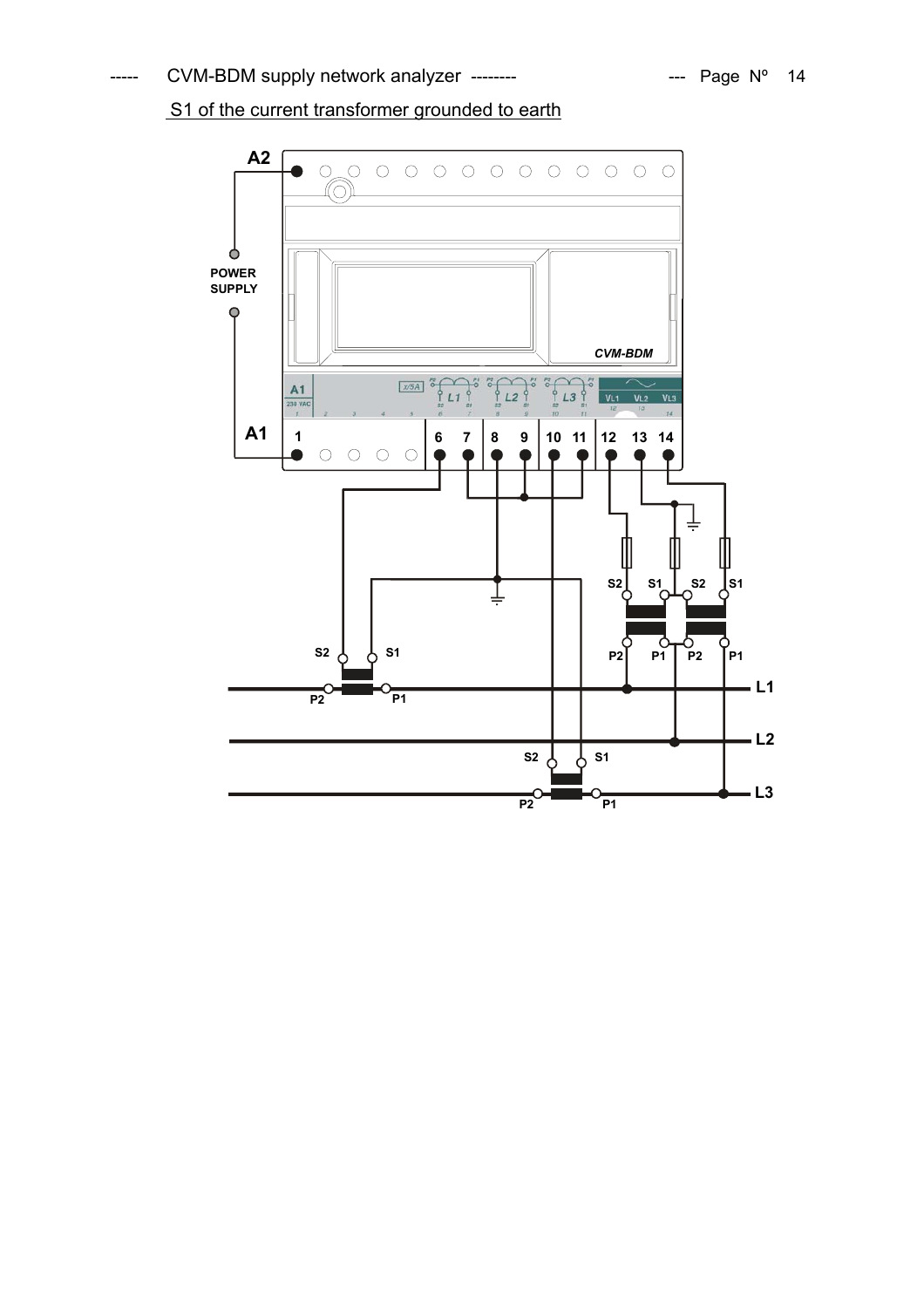# **4.- OPERATION MODE**

The instrument has a display with three lines (10 characters every line).

When you switch on the power supply of the CVM-BDM you will see on the display:

| Card        | Circ | Where:                           |
|-------------|------|----------------------------------|
| XXXXX       | utor | $xxxx =$ hardware configuration. |
| <b>XXXX</b> | yyy  | yyy = Versión software           |

After some seconds the instrument is ready to work, showing one of the possible screens. The display indicates the parameter presently shown.

# **display**

The first display shows the voltage of phase L1 (V1), the voltage of phase L2 (V2) and the voltage of phase L3 (V3).

| 220 | V1 |
|-----|----|
| 220 | V2 |
| 220 | V3 |

 If you press the "**display**" key, we are now reading the CURRENT values for each phase (A1, A2, A3). However, this screen can be configured in order to display other different parameters.

 When pressing again the "**display**" key, we will see on display the three previously programmed parameters. If you press the "**display**" key again you can see from 1 to 15 screens depending of the previous setup.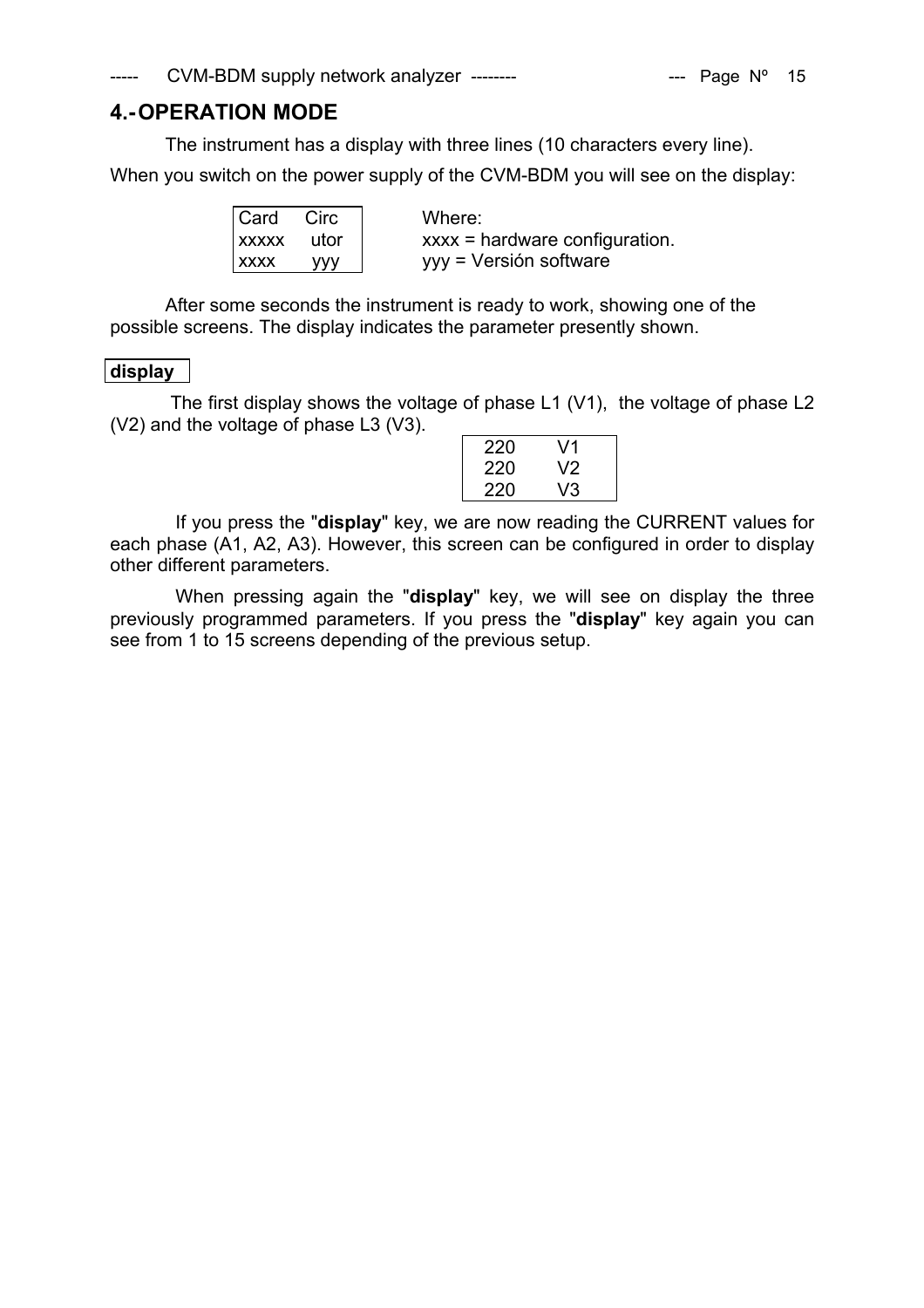#### **max**

Pressing the "**max**" key, the maximum values for the parameters being shown appear in the displays.

| <b>XXXX</b> | MAX |
|-------------|-----|
| <b>XXXX</b> | MAX |
| <b>XXXX</b> | MAX |

This function is only valid while you keep pressing the "**max**" key. If you stop pressing the key the instantaneous values appear again.

#### **min**

Pressing the "**min**" key, the minimum values for the parameters being shown appear in the displays.

| <b>XXXX</b> | MIN |
|-------------|-----|
| <b>XXXX</b> | MIN |
| <b>XXXX</b> | MIN |

This function is only valid while you keep pressing the "**min**" key. If you stop pressing the key the instantaneous values appear again.

# **Reset**

Pressing the "**reset**" key the system is reset. This is equivalent to switch off the power supply of the instrument. The stored maximum and minimum values will be automatically deleted from the internal memory.

If you are in the setup process and press the "**reset**" key, you exit it without saving any modification that you have done and making a reset of the system.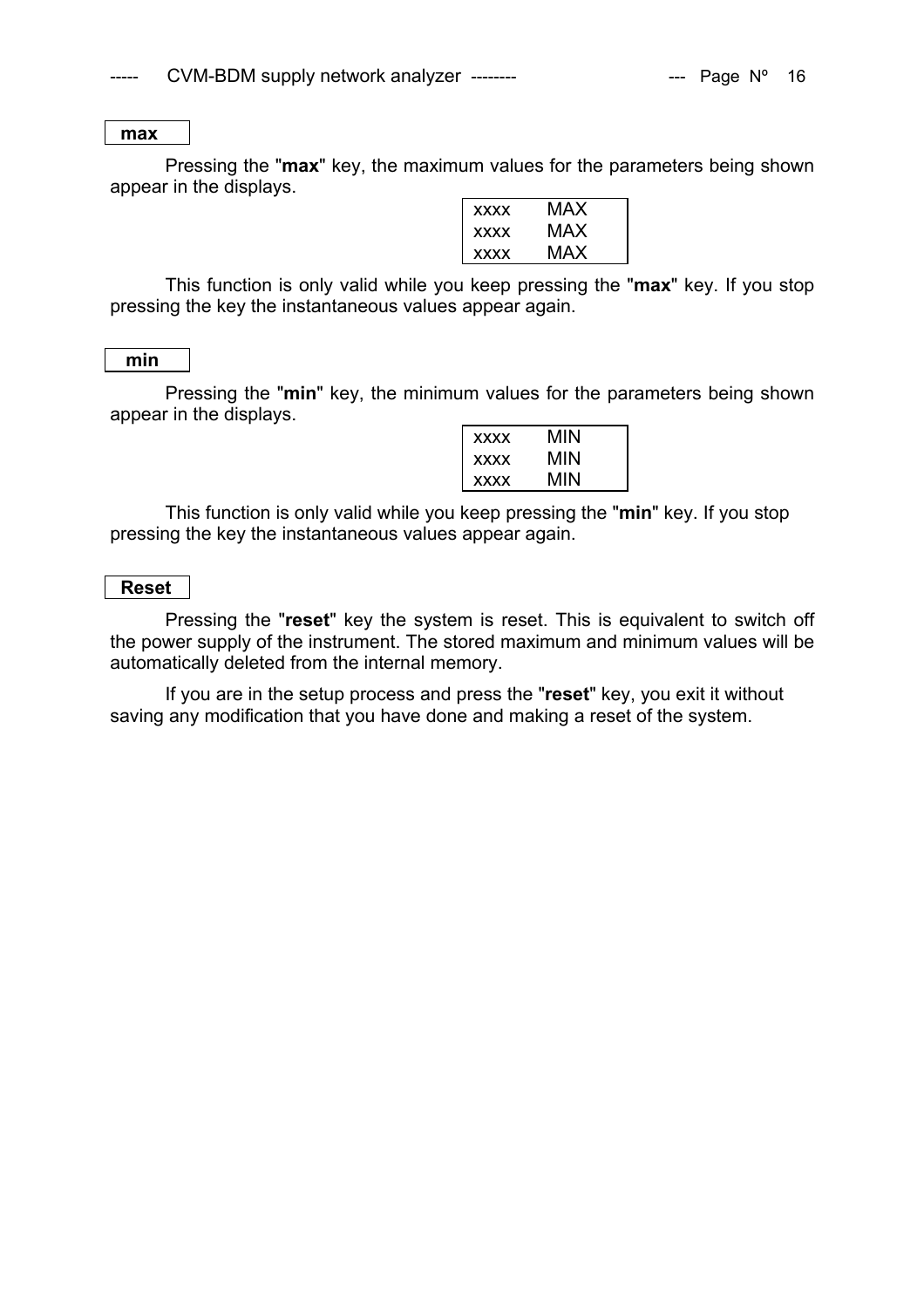# **5.- SETUP PROCEDURE**

The setup procedure of the CVM-BDM is performed by means of several SETUP options.

> ) For accessing the **setup menu** the keys **max** & **min** must be simultaneously pressed once the instrument is at the main screen.

When accessing the **SETUP,** the message "**SETUP unloc** " (1) is shown for some seconds on screen, or, otherwise, the message "**SETUP loc"** (2).

*(1) Setup UNLOC (SETUP unlocked ) : when the SETUP is accessed, configuration parameters can be either visualized and modified.* 

*(2) Setup LOC (SETUP locked ) : when the SETUP is accessed, configuration parameters can be visualized but cannot be modified .* 

Once into the SETUP, use the keyboard to select different options and enter required variables:

- The key **Display** validates de value and pass to the next menu.
- The key **MAX** permits to select among different options in a menu, or to increase a digit when a variable is being entered.
- The key **MIN** permits to move the cursor along the digits.

Different options are following shown in a sequential mode: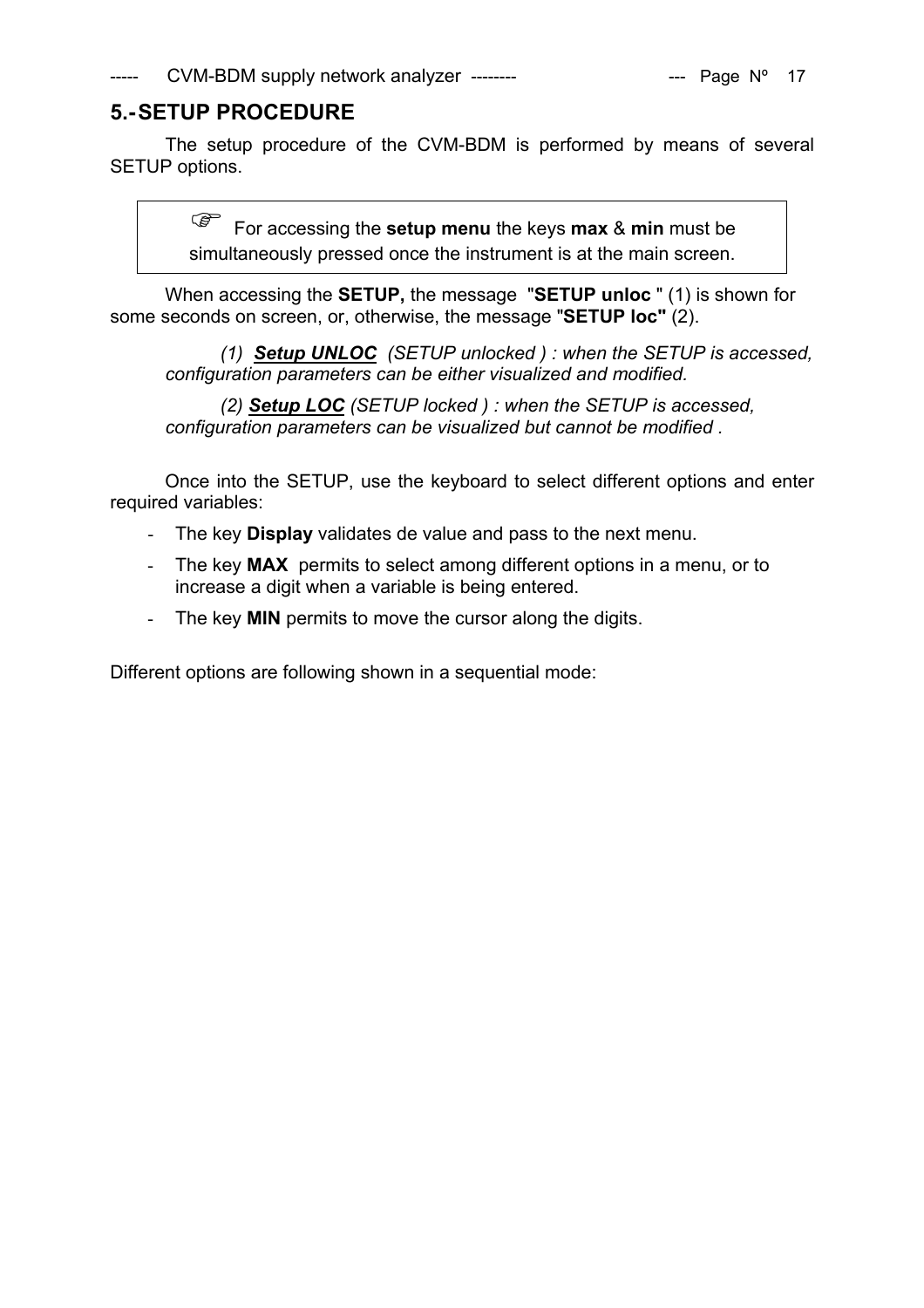# **5.1.- Phase-to-Phase or Phase-to-Neutral voltages**

 After the word "**set**" you will see on the three displays the voltages of the phases L1, L2, L3.

| 11ل |    | U12 |
|-----|----|-----|
| U2  | or | U23 |
| U3  |    | U31 |

Phase to Neutral Voltages: U1 , U2 , U3

Phase to Phase Voltages : U12 , U23 , U31

- a) To select one of the voltage options just press the green key "**max**" and both options will appear alternately.
- b) b.- When you get in the display the wished option just press the "**display**" key to validate it and access to the next setup option.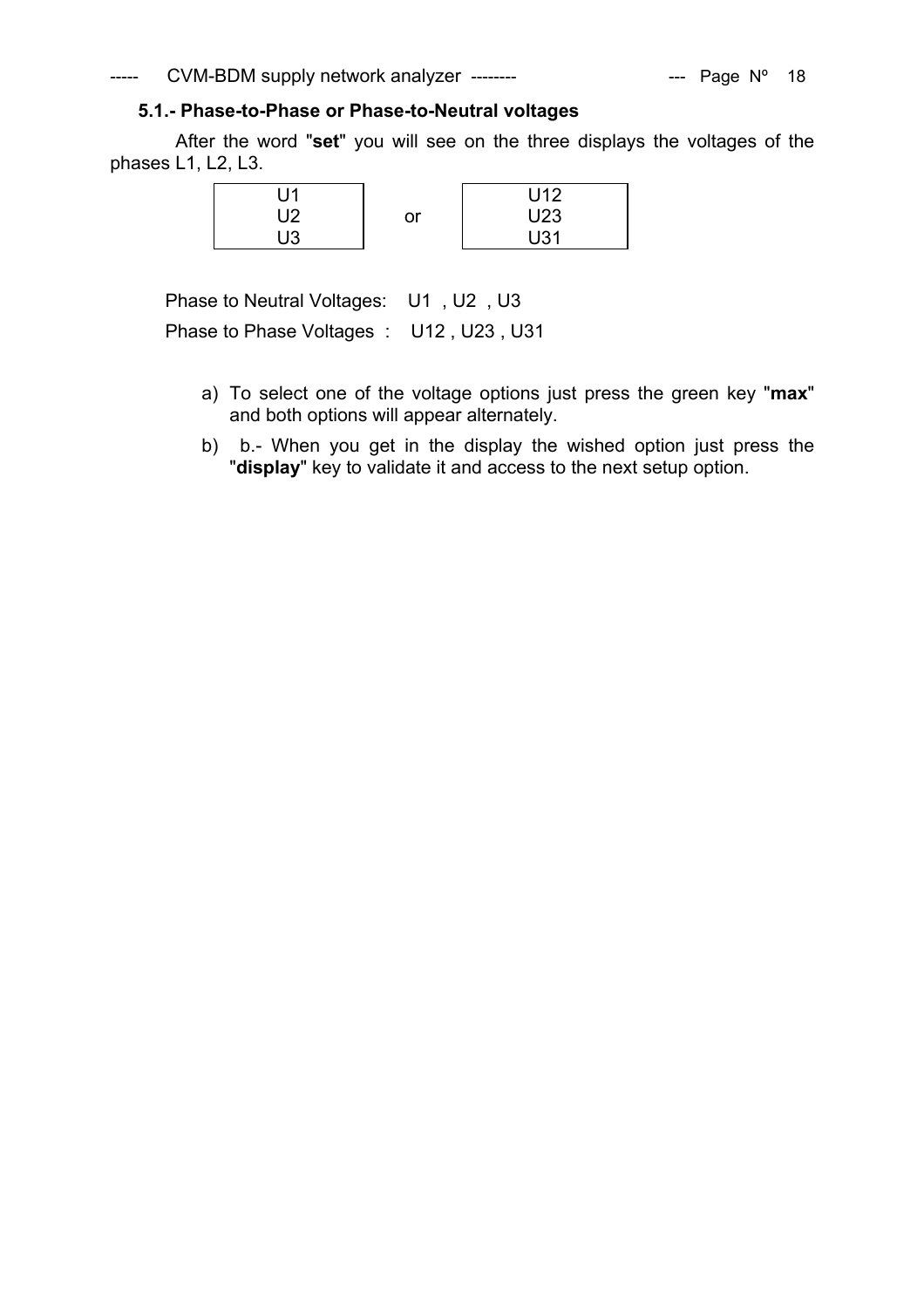# **5.2.- Voltage transformation ratio.**

# **5.2.1.- Voltage Transformer Primary.**

On the screen we read the word "SET U P" followed by 6 digits. They allow us setting the primary of the voltage transformer.



Last digit of the first display indicates "U" (Voltage) and first digit of the second display indicates "P" (Primary). It means that we can set the primary of the voltage transformer. To avoid mistakes the Voltage red leds remain lit on.

- a) To write or modify the value just repeatedly press the "**max**" key and the blinking digit value will be increased.
- b) When the value on screen is the proper one, we can pass to the next digit by pressing the "**min**" key in order to modify the other values.
- c) When the blinking digit is the last one, pressing the "**min**" key we go back to the initial value: set values can be again modified.
- d) Press "**display**" to pass to the next setup option.

**Note:** Maximum values of transformation ratios which are allowable to be set, depend on the full-scale value of the measuring instrument. **(see side labels)**.

| <b>FULL-SCALE</b> | <b>MAXIMUM ALLOWABLE</b> |
|-------------------|--------------------------|
| <b>VALUE</b>      | <b>VALUE</b>             |
| 110 $V_{\sim}$    | 99.999                   |
| 300 V~            | 70,000                   |
| $500 \text{ V}$ ~ | 40,000                   |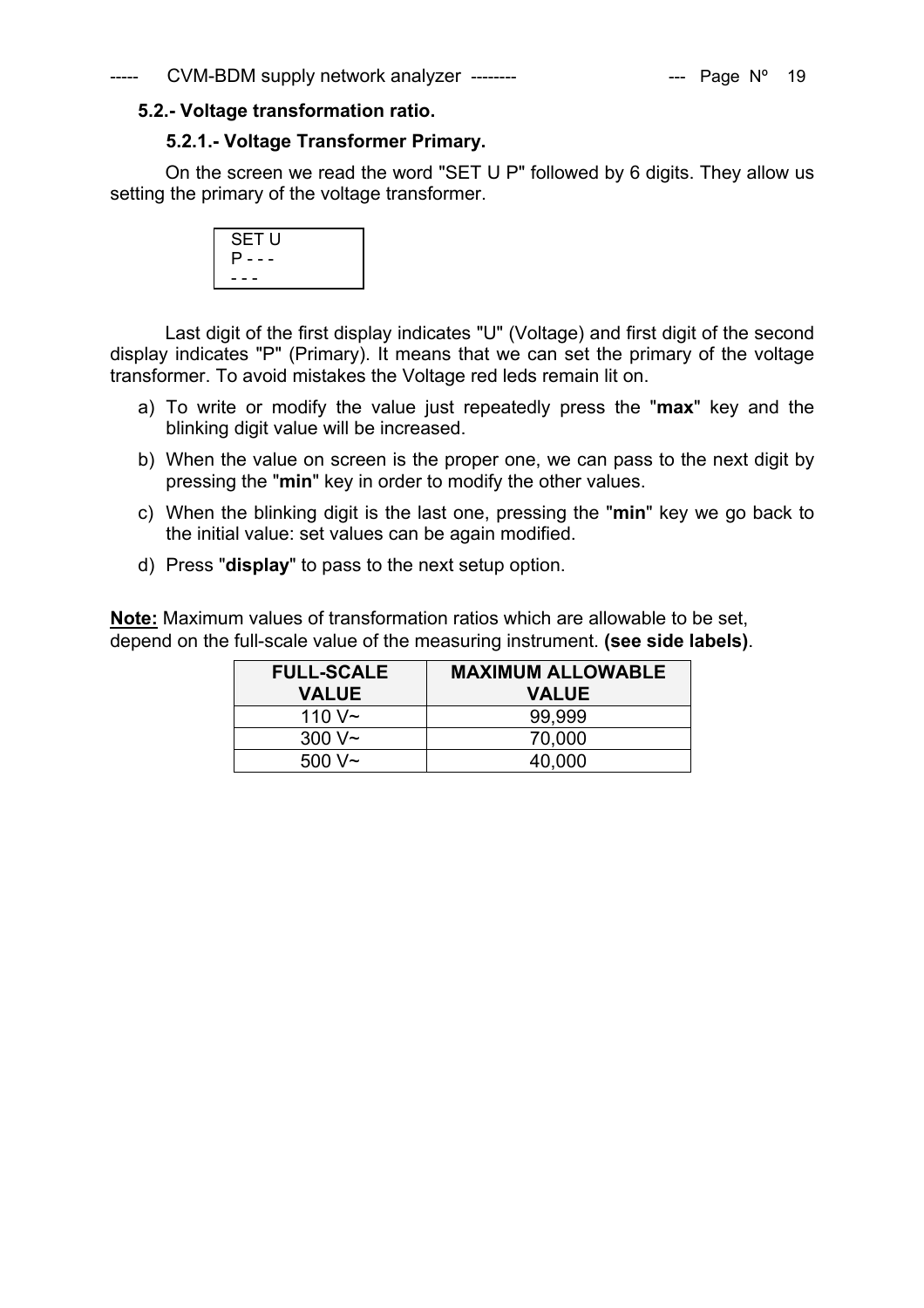---- CVM-BDM supply network analyzer -------- The CVM-BDM supply network analyzer --------

## **5.2.2.- Voltage Transformer Secondary**

We can now set the value of the secondary of the voltage transformer. Only three digits are available:

| SET U<br>S |  |
|------------|--|
| - - -      |  |

The procedure is the same one done at the previous sections with the "**max**", "**min**" and "**display**" keys.

 If the CVM-BDM is directly connected to the mains (without voltage transformer) the values of primary and secondary must be the same, for instance 000001/001.

# **5.3.- Current Transformer Primary**

"SET A P" and five digits appear on screen allowing us to set the primary of the current transformer. The current green leds light on to avoid mistakes.



The procedure is the same one done at the previous sections with the "**max**", "**min**" and "**display**" keys.

# **NOTES:**

- The secondary of the current transformers is not programmable. It is automatically set at 5 A (... / 5 A ac)
- The primary current value to be set is also limited by the following condition: The maximum allowable primary current value which can be set is defined by the fact that the multiplication of the primary voltage value by this primary current value cannot exceed 20,000,000.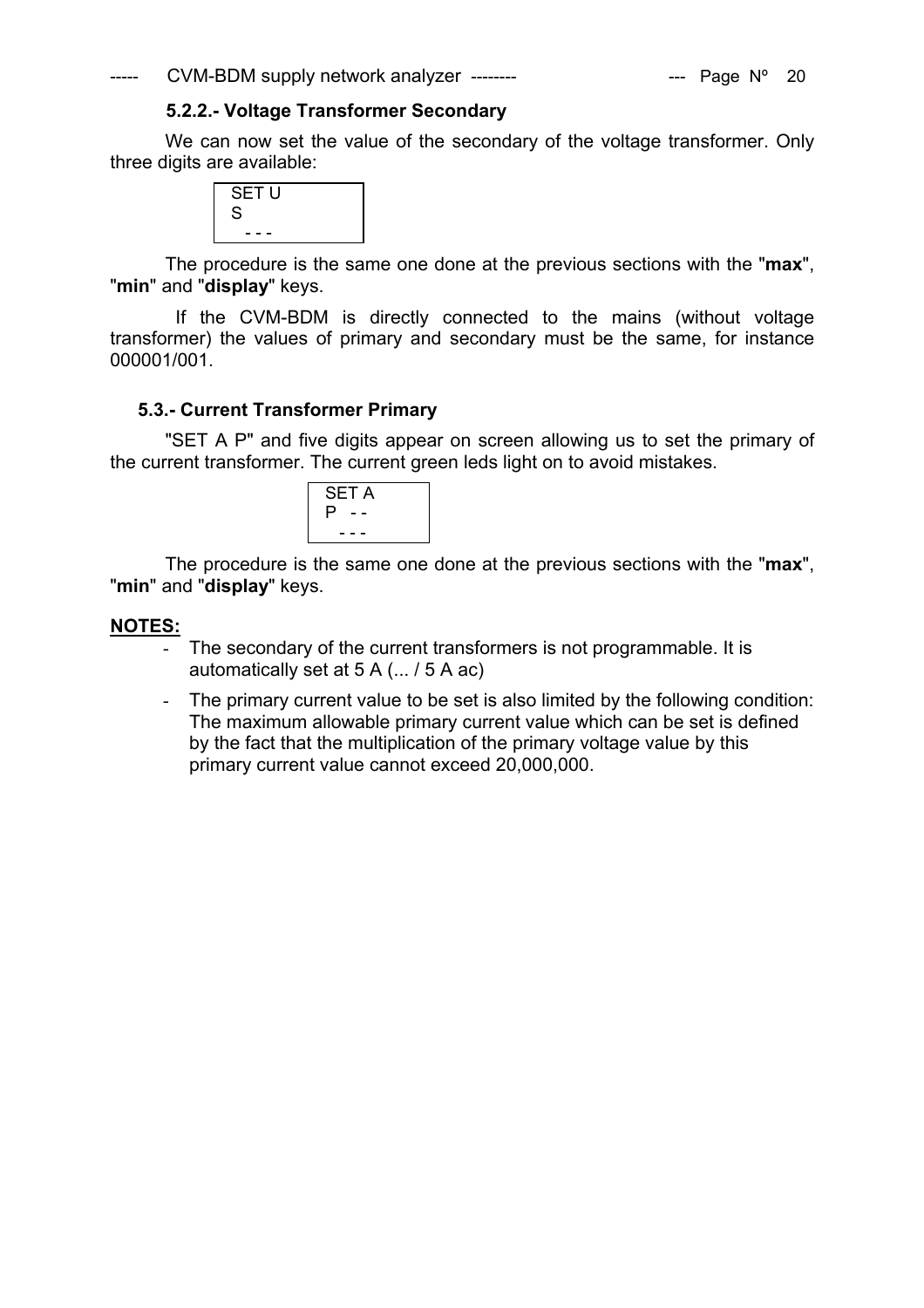# **5.4.- Network specifications 5.4.1.- Rated voltage**

The message "SET n" is on screen, together with three digits to set the rated voltage of the monitored power system. Whether the voltage measurement is carried out through the secondary of voltage transformers, then the rated voltage of the transformer secondary must be set. (Phase-to-neutral voltage).



Proceed as for previous sections when using "**max**", "**min**" & "**display**" keys.

# **Examples :**

- Direct measurement: Transforming ratio 1/1 Set n = 230
- Through transformers:  $22000/110$  Set n = 110

# **5.4.2.- Rated frequency**

The screens shows "SET freq" and two digits to set the rated frequency of the monitored power system.

| н,   |  |
|------|--|
| Freq |  |
|      |  |

Proceed similarly than for previous sections by means of the "**max**", "**min**" and "**display**" keys.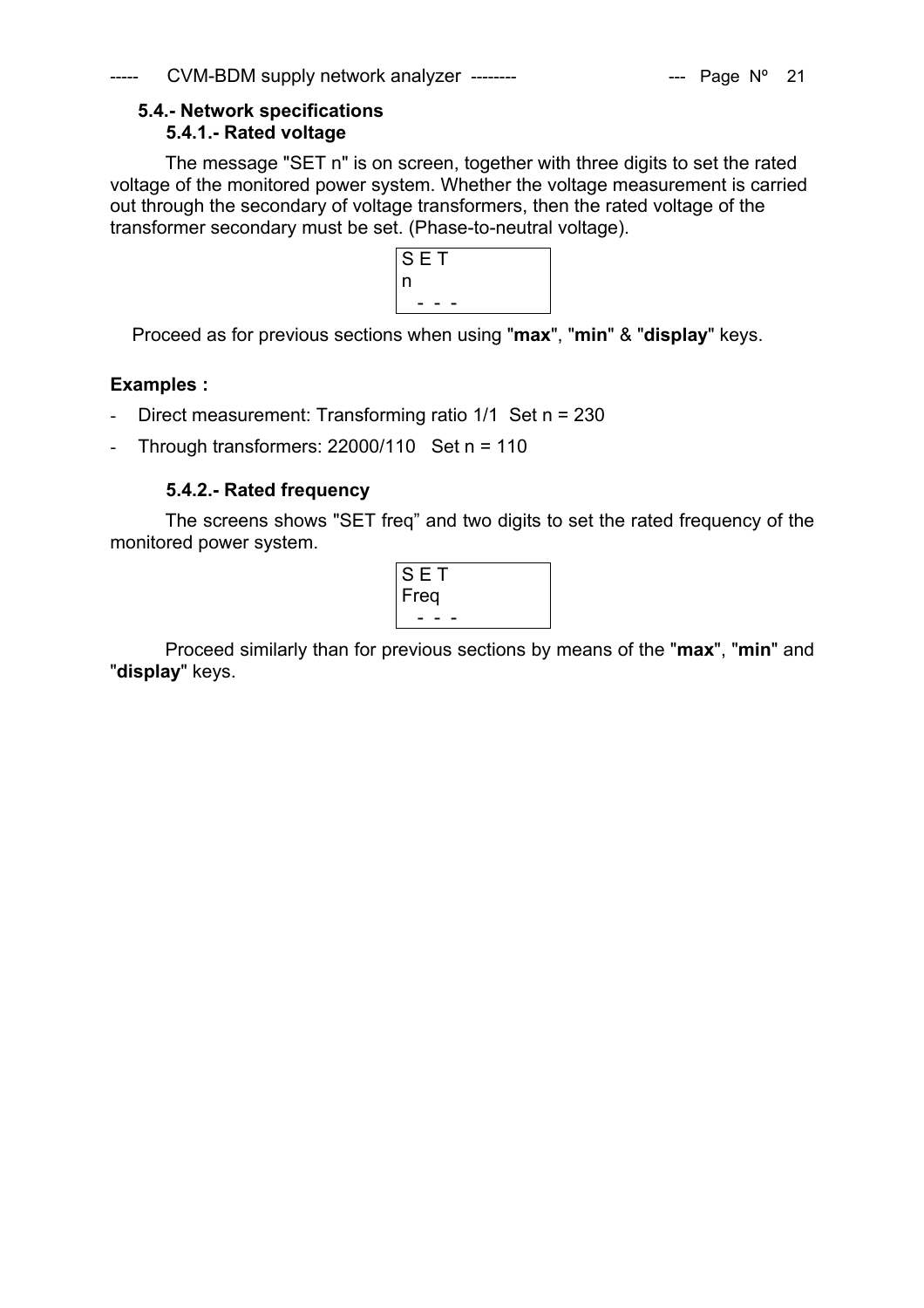# **5.5.- Integration period of voltage and frequency signals**

The screens shows ""SET int"" and two digits to set the desired integration period of voltage and frequency signals.

> S E T int Allowable value:  $\frac{1}{2}$  from 1 to 60 s

Proceed similarly than for previous sections by means of the "**max**", "**min**" and "**display**" keys.

For the calculation of the average, maximum and minimum voltage and frequency values, the CVM-BDM obtains one value every second. These values equal the average of the values calculated within the time window set by the user (time constant). If the time value is 1 second, then the viewed value equals the instantaneous value.

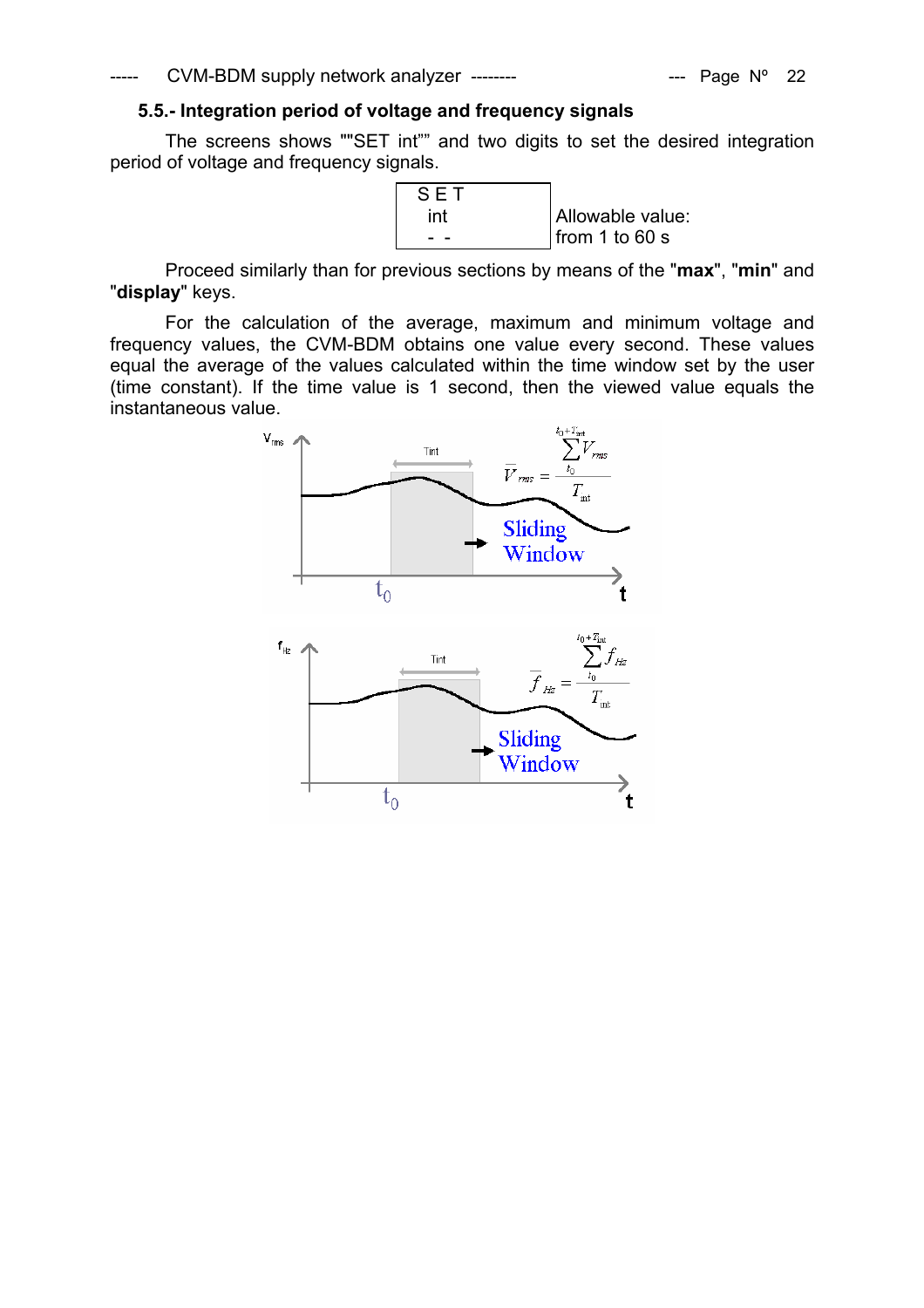# **5.6.- Parameter SETUP**

This option allows to program until 45 optional parameters that you can see on 15 programmable pages (3 parameters every page).

The CVM-BDM asks first if you want to program the default parameters.

) *"max" key : you can select YES or NO. The "display" key allows the validation of the selected option.* 



a) **Select "YES"** to program the default parameters. It pass to the next option.

b) **If you select "NO"**, it allows programming the parameters that you want to see on the display. Every new page, it asks if you want to continue this setup .



- If you select "SET PAGE YES", you can program the desired parameters in this page:

| ХX | A1 |  |
|----|----|--|
| ХX | A2 |  |
| ХX | A3 |  |

*Parameter code ( setup ) / Parameter symbol* 

Setup:

- − "**max**" key: Allows us modifying the value of the blinking digit. Each time it is pressed the value is increased.
- − "**min**" key : Allows us the validation of the blinking digit and going to the next one.

Each display has two digits to select the desired parameters among the ones in the attached code chart.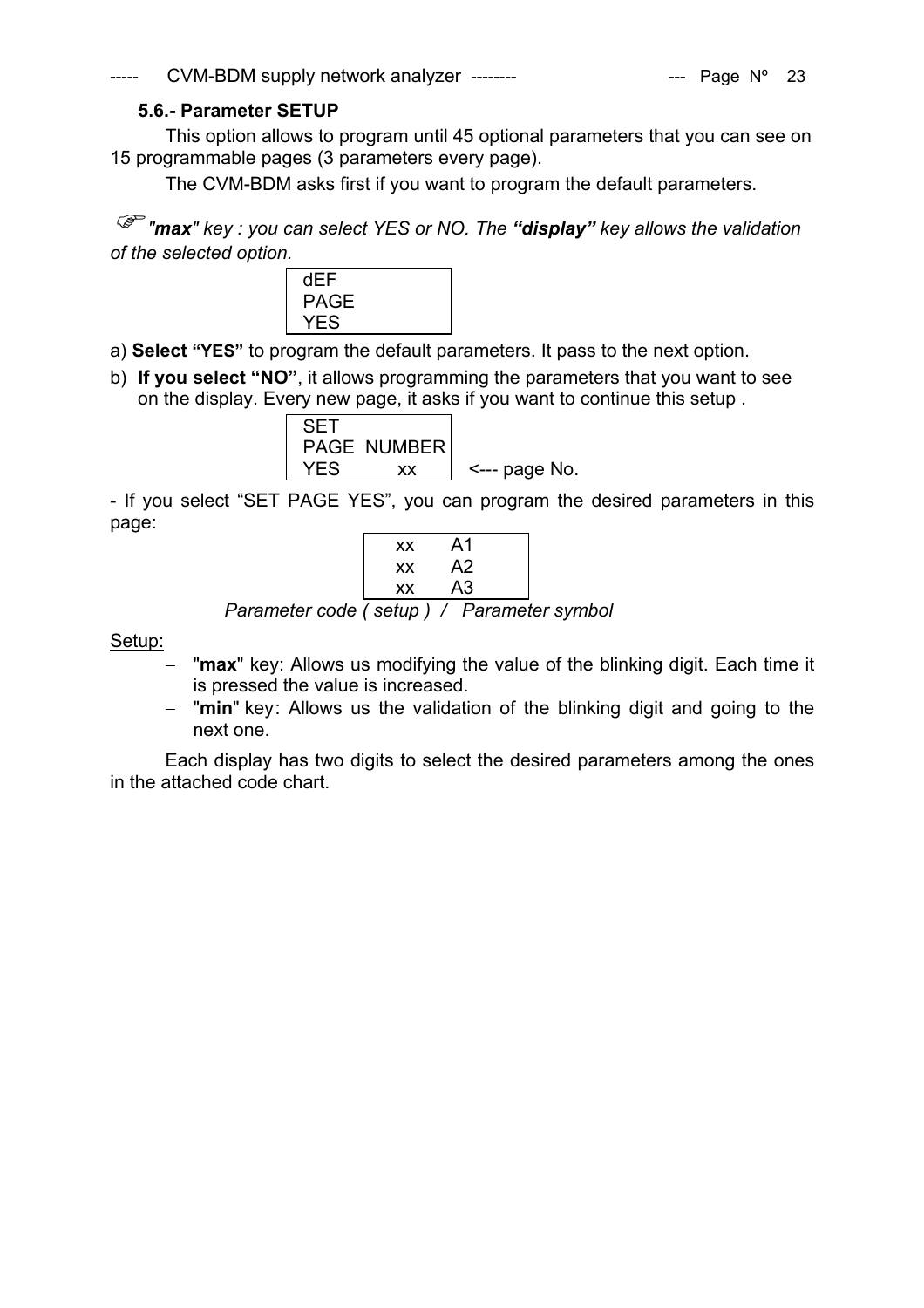$CVM-BDM$  supply network analyzer --------  $\qquad \qquad \qquad$  --- Page N° 24

| <b>Parameter</b>                  | Code<br>Symbol<br>phase L1 |           |      | Code<br><b>Symbol</b><br>phase L2 |                       | Symbol<br>phase L3       |                 | Code                |         |    |
|-----------------------------------|----------------------------|-----------|------|-----------------------------------|-----------------------|--------------------------|-----------------|---------------------|---------|----|
| Single voltage                    | V <sub>1</sub>             |           | 01   |                                   | V <sub>2</sub>        | 07                       | V3              |                     | 13      |    |
| Current                           | A <sub>1</sub>             |           | 02   |                                   | A <sub>2</sub>        | 08                       | A <sub>3</sub>  |                     |         | 14 |
| Active power                      | kW1                        |           | 03   |                                   | kW <sub>2</sub>       | 09                       | kW <sub>3</sub> |                     | 15      |    |
| Inductive power                   |                            | kvarL 1   | 04   |                                   | kvarL <sub>2</sub>    | 10                       | kvarL 3         |                     | 16      |    |
| Capacitive power                  |                            | kvarC 1   | 05   |                                   | kvar <sub>C</sub> 2   | 11                       |                 | kvar <sub>C</sub> 3 | 17      |    |
| Power factor                      | PF <sub>1</sub>            |           | 06   |                                   | PF <sub>2</sub>       | 12                       | PF <sub>3</sub> |                     | 18      |    |
| Three phase single voltage        |                            | Vav III   |      | 19                                | Frequency             |                          |                 |                     |         | 25 |
| Three phase current               |                            | Aav III   |      | 20                                |                       | Three ph. apparent power |                 |                     | kVA III | 26 |
| Three phase active power          |                            | kW III    |      | 21                                |                       | Ph-Ph voltage L1-L2      |                 |                     |         | 27 |
| Three. ph. inductive power.       |                            | kvarL III |      | 22                                | Ph-Ph voltage L2 - L3 |                          |                 | V <sub>23</sub>     |         | 28 |
| Three ph. capacitive power        |                            | kvarC III |      | 23                                |                       | Ph-Ph voltage L3 - L1    |                 | V <sub>31</sub>     |         | 29 |
| Three ph. power factor.           |                            | PF III    |      | 24                                |                       | Three ph. Ph-Ph voltage  |                 | Vc III              |         | 30 |
| Date/TIME<br>dd/mm/yy<br>hh:mm:ss |                            |           | TIME | 31                                |                       |                          |                 |                     |         |    |
| Active energy                     |                            |           | kW.h | 32                                |                       |                          |                 |                     |         |    |
| Reactive energy (inductive)       |                            |           |      | kvarh.L                           | 33                    |                          |                 |                     |         |    |
| Reactive energy (capacitive)      |                            |           |      | kvarh.C                           | 34                    |                          |                 |                     |         |    |
| Demand power (KW, kVA, AIII)      |                            |           | Pd   | 35                                |                       |                          |                 |                     |         |    |
| Active energy generated           |                            |           |      | kW.h                              | 36                    |                          |                 |                     |         |    |

|                                                                           | PST V1 | 63    PST_V2   64    PST_V3 |  | 65 |
|---------------------------------------------------------------------------|--------|-----------------------------|--|----|
| - For passing to the next page, press "display". In this case the CVM-BDM |        |                             |  |    |
| ask again:                                                                |        |                             |  |    |

**Code Symbol** 

Voltage THD  $\begin{array}{|c|c|c|c|c|c|}\hline \text{Voltage THD} & \text{\textdegree{\char'13em}N} & \text{54} & \text{\textdegree{\char'13em}N} & \text{55} & \text{\textdegree{\char'13em}N} & \text{56} & \text{56} & \text{56} & \text{56} \\ \hline \end{array}$ Current THD % THD I1 57 % THD I2 58 % THD I3 59 Flicker WA\_V1 60 WA\_V2 61 WA\_V3 62

**phase L2** 

Code Symbol

**phase L3** 

**Code** 

Reactive energy (inductive) gen. <br>kvarh.L -- 37 Reactive energy (capacitive) gen. kvarh.C -- 38 Neutral current  $I_N$   $I_N$   $\begin{vmatrix} 53 \end{vmatrix}$ 

**phase L1** 

Parameter | Symbol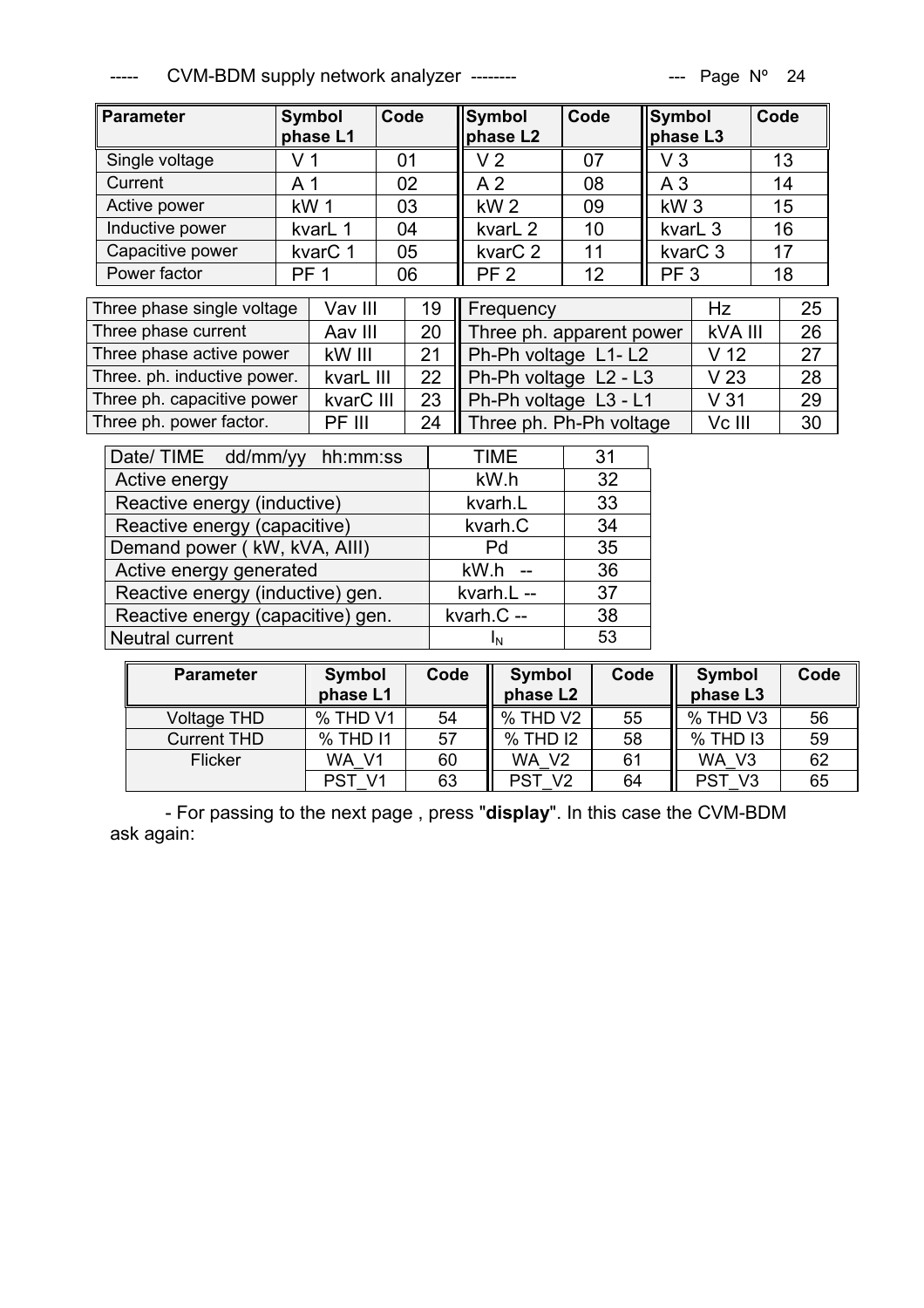| <b>SET</b>  |  |
|-------------|--|
| PAGE NUMBER |  |
| YES<br>XX   |  |

- If you select "SET PAGE YES" , you can setup a next page.

- If you don't want to setup more pages**, select "SET PAGE No",** and it pass to the next setup option (5.7.-First Page SETUP ). You can see the first page of voltages and all the programmed pages .

# **5.7.- First Page SETUP**

This option allows selecting among **fixed or rotary page:** 

a.- **Fixed page:** the page is changed pressing the "**display**" key. The page among the available ones that we want to see when the CVM-BDM is supplied (or a reset is made) can be selected.

b.- **Rotary pages:** the page changes to the next one automatically every 5 seconds. ( *"SET AUTO PAGE : Rotate page select* " option ).

#### Setup :

- The "**max**" key allows modifying the selected page. The display shows the different possible pages.

| <b>SET</b>  | xх |                      |
|-------------|----|----------------------|
| <b>AUTO</b> | xх |                      |
| PAGE        | XХ | <-- setup parameters |

- The "**display**" key allows the validation of the chosen option.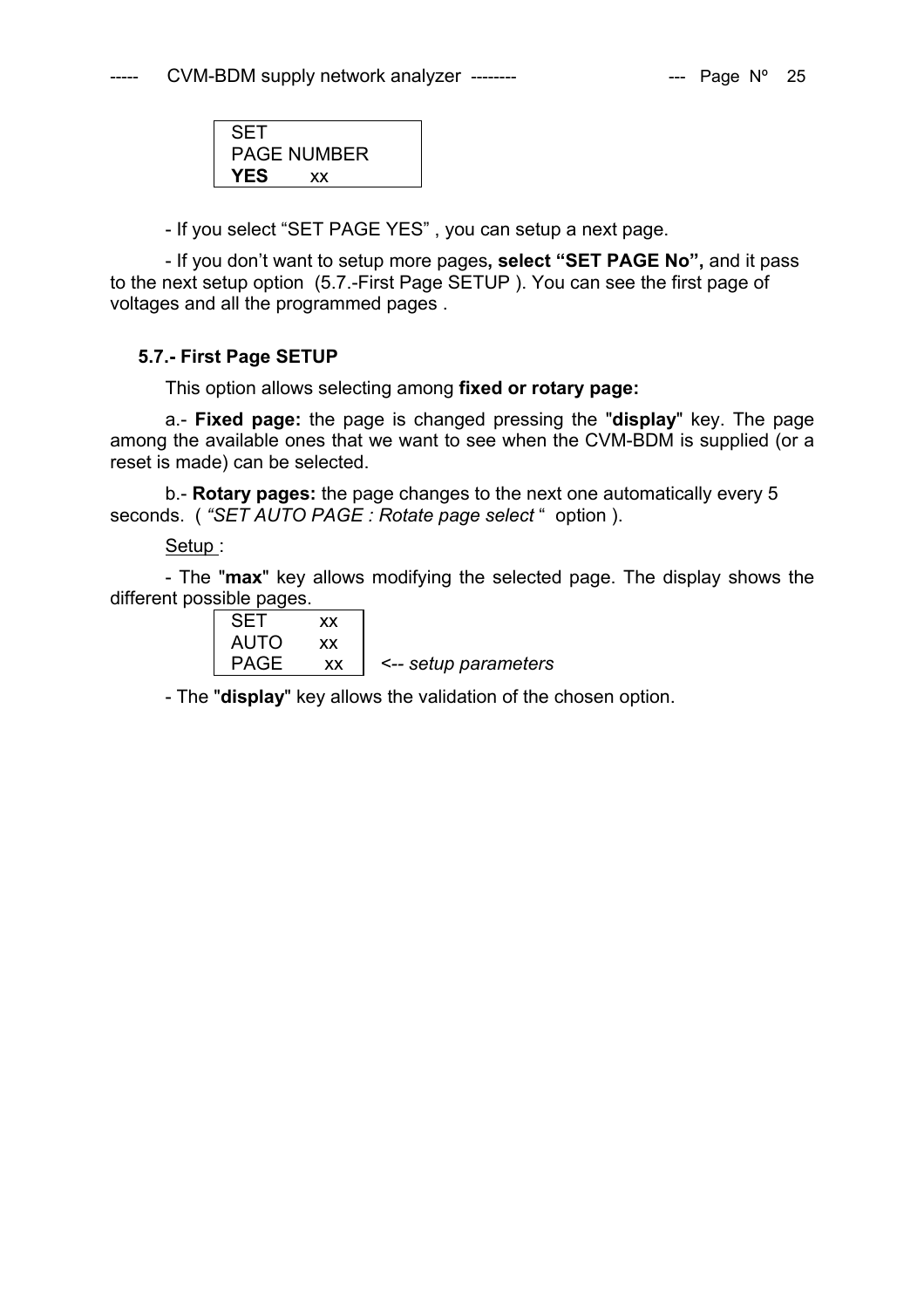# ----- CVM-BDM supply network analyzer -------- - ------ - --- Page N° 26

# **5.8.- Maximum power demand**

Push the key "**display**" and the following screens will appear by display:

1) PARAMETER TO CONTROL ("SET Pd xx")

|                             | ------  |    |
|-----------------------------|---------|----|
| None                        |         | 00 |
| Three phase active power    | kW III  | 21 |
| Three phase apparent power  | kVA III | 26 |
| Three phase average current | AavIII  | 20 |

Value of power integrated during the programmed demand period.

- 2) DEMAND PERIOD ( **1 to 60 min**.) ("SET Per xx")
- 3) CLEAR MAXIMUM VALUE IN MEMORY

("CLr Pd xx") **no** or **YES**

# PROGRAMMING MODE:

- "**max**" key: allows choosing the different available options.
- "**min**" key: allows the validation of the blinking digit and go forward to the next digit (only for the "SET Per xx" option).
- To pass to the next option press "**display**".

 If you don't want to modify anything, just press the "**display**" key three times without modifying any value.

 - **Display**: If you program the MAXIMUM POWER DEMAND option, **parameter 35**, the following appears by display (depending on the pressed key):

| display | Present value of the demand power meter (Sliding Window,  |
|---------|-----------------------------------------------------------|
|         | according to the set demand period) updated every second. |
| max     | MAXIMUM integrated value (since last reset)               |
| min     | HOUR : MINUTE DAY : MONTH (""HH.MM DD/MM")                |
|         | when this maximum has occurred                            |

# **OTHER SETUP SCREENS : THE ENERGY AND CLOCK MODULES**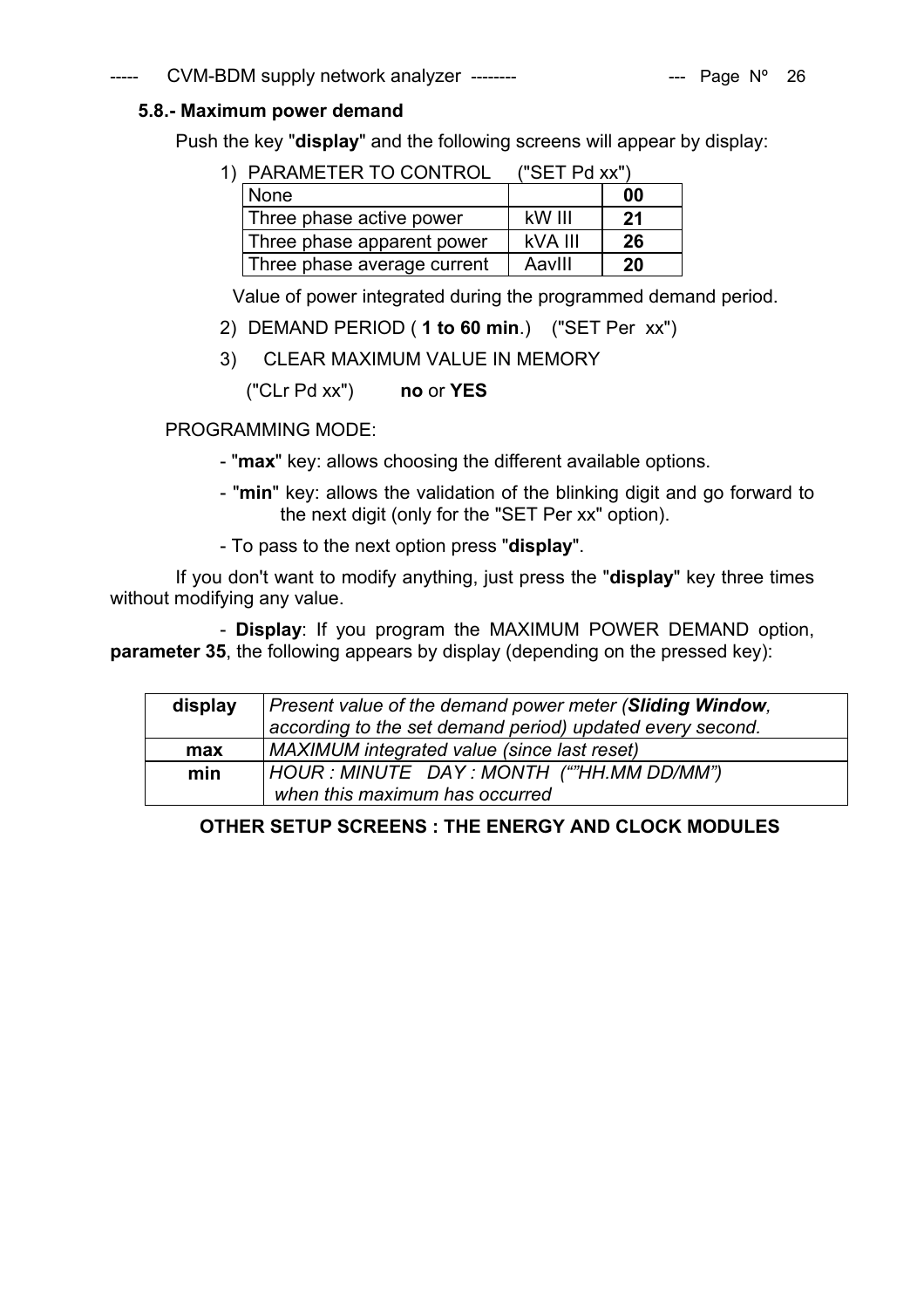# **5.9.- DATE / TIME SETUP**

Pressing the "**display**" key we will see in the CVM-BDM screen the following:

- 1.- DAY : MONTH ("SET day dd:mm")
- 2.- YEAR ("SET YEAR xxxx " ) 4 digits

3.- HOURS : MINUTES ("SET HOUR hh:mm")

For their setup:

- "**max**" key: Allows modifying the value of the blinking digit.
- "**min**" key: Allows the validation of the blinking digits and go to the next one.
- To pass to the next option press "**display**".

 If you don't want to modify the time, just press three times "**display**" without making any modification.

- **Display**: If you select the parameter 31, following appears by display:

| display | <b>HOUR MINUTES</b> |  |
|---------|---------------------|--|
| max     | DAY. MONTH          |  |
| min     | MINUTES SEC.        |  |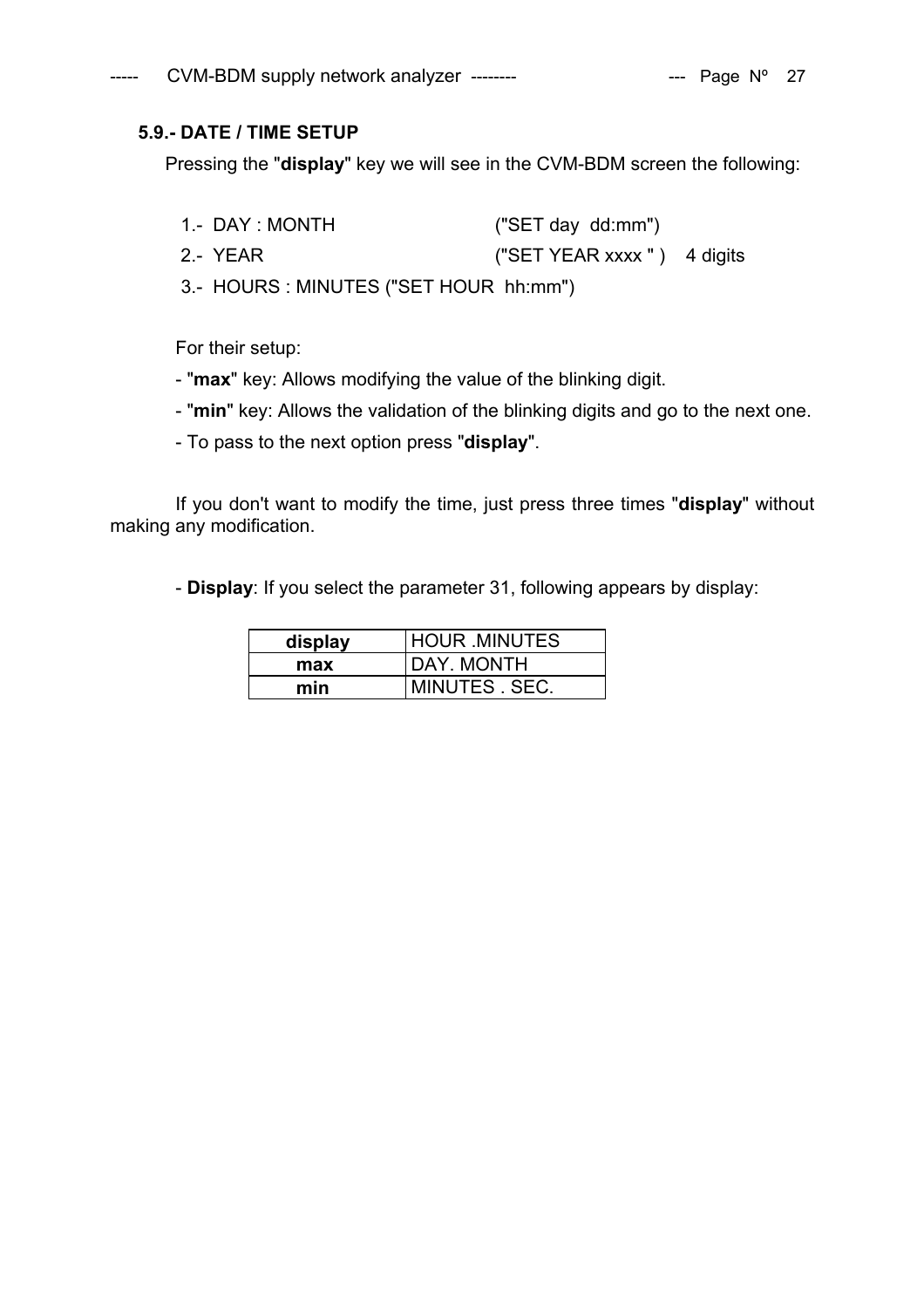# **5.10.- Clearing energy counters**

On display we see "CLR ENER no" (Clear energy counters).

- **"max"** : To select "YES" or "no"

- "**display**" : To validate the selected option. Once finishing this option, all the modifications that we have done are saved into memory and the setup process is finished.

- **Display** : If any of the energies is programmed (kWh, kvarhL or kvarhC), it is displayed as follows:

| [display] | XXXX kW.h    | 4 meter digits (more significant) / units |  |
|-----------|--------------|-------------------------------------------|--|
| [max]     | XXX XXX. XXX | complete meter                            |  |
| [min]     | <b>XXXX</b>  | 4 digits / Tariff type (1, 2 or 3)        |  |

Example: If the accumulated energy is 32.534,810 kWh, it will be displayed as follows:

| [display]    | 2534 kW.h  |
|--------------|------------|
| [max]        | 32534, 810 |
| <b>Imin1</b> | 2534       |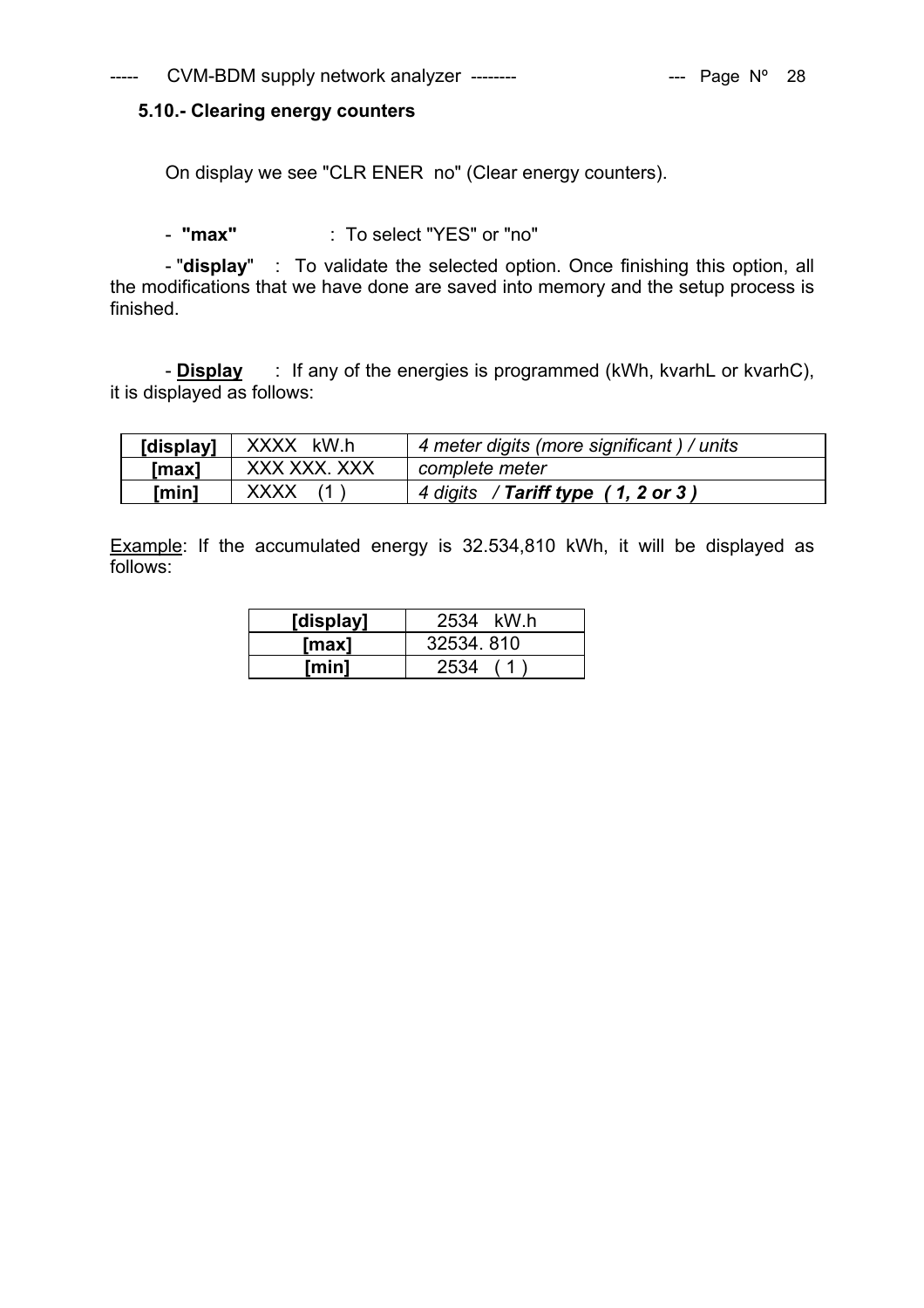# **5.11.- Memory SETUP**

Once the setup for the analyzer performance is completed, the memory is then configured.

Firstly set the recording period:



Recording period must be set within 1 to 240 min.

- Press the "**max**" key and the blinking digit value will be increased.
- Press the "**min**" key to pass to the next digit in order to modify the other values.
- Press "**display**" to access other options.

To ends the analyzer configuration, the user is inquired whether the internal memory of the analyzer is desired to be deleted.

| $ C $ r |                       |
|---------|-----------------------|
| Data    |                       |
| no/yes  | ెళ్లు<br>Memory clear |

- Use the "**max**" key to select the memory data to be deleted (yes) or kept (no).
- Use the "**display**" key to validate the selected option. Once finishing this option, all the modifications that we have done are saved into memory and the setup process is finished.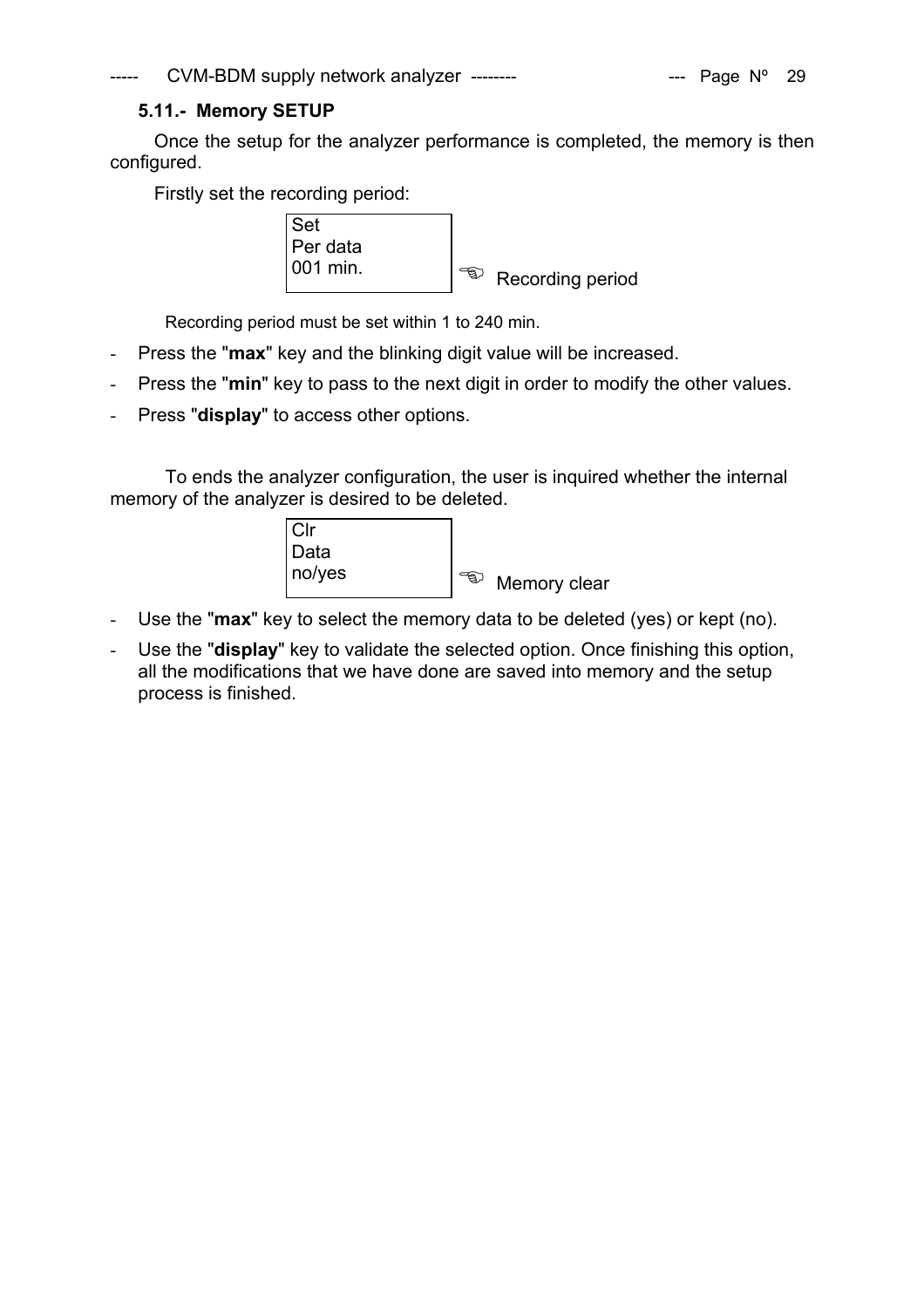# **5.12.- THD or D setting**



Two modes for the harmonic distortion calculation can be selected:

- **d %** : total value of the harmonic distortion referred to the fundamental value.
- **Thd %** : total value of the harmonic distortion referred to the RMS value.

The selected option will be the one shown on screen.

a.- To select any option just press "**max**" to switch between the two available options.

b.- Press " **Display** " to validate the choice. Since all setup options have been completed, the setup is exited, all modifications are saved into memory, and the running mode automatically starts up.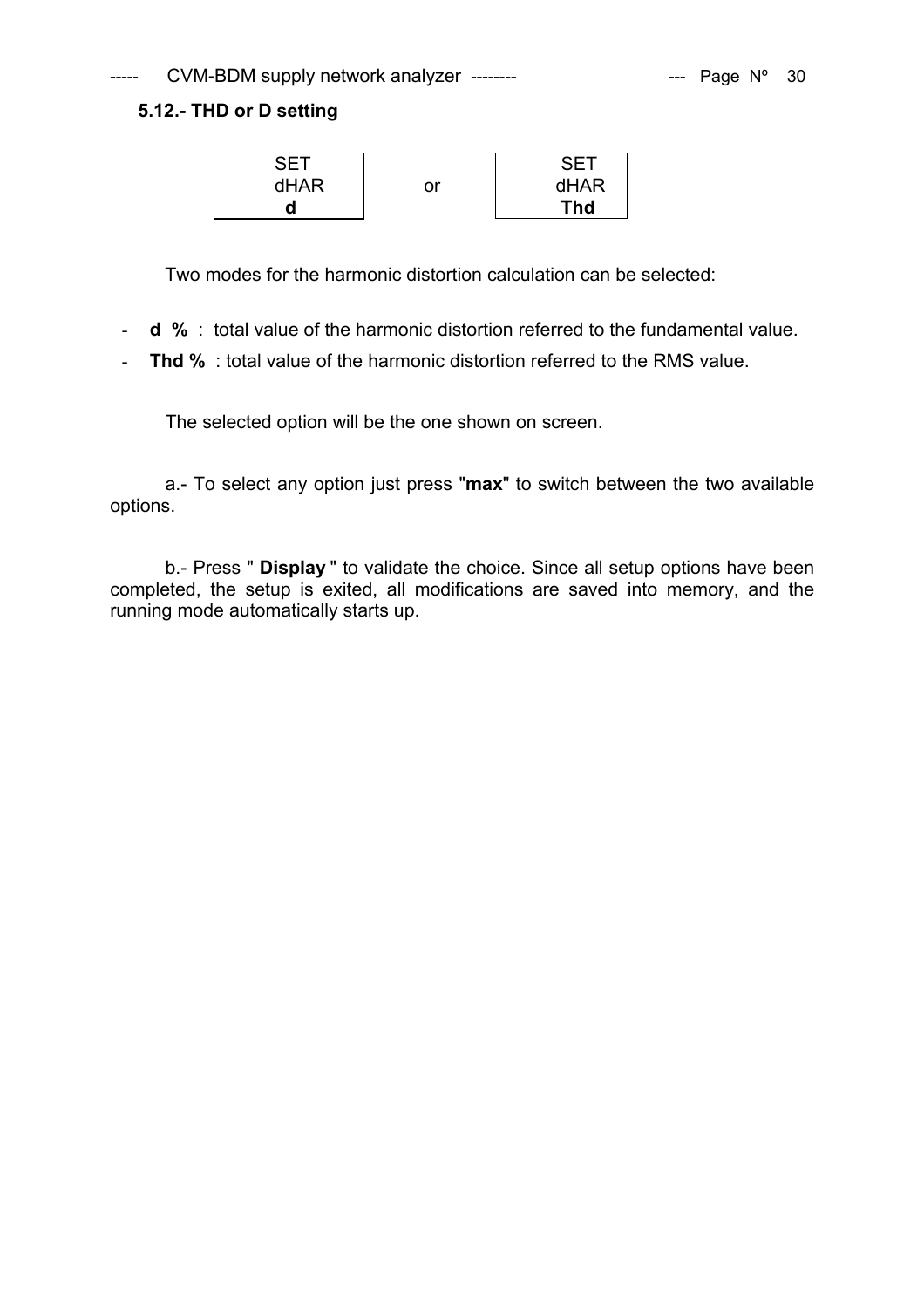# **5.13.- Additional screen with the relay output.**

# **CVM-BDM-C2 (2 relays ) & CVM-BDM-C420 (1 relay )**

With these outputs the CVM-BDM can be configured for:

A.- **Pulse every certain kW.h or kvar.h (ENERGY).** You can define the value corresponding to the energy consumed for generating a pulse (0.5 sec. long): kW.h / 1 pulse or kvar.h / 1 pulse

B.- **ALARM conditions**: the parameter to be controlled, the maximum value, the minimum value and the "delay" are programmed for each relay output.

----------------------------------------------------------------------------------

 On the *CVM-BDM-C2* **&** *CVM-BDM-C420* screen following messages appear at this SETUP point:



)*Depending on the selected variable we will pass to a.- or b.- sections* 

 $\boxtimes$  In case that no parameter is wanted to be programmed set par. No. = 00.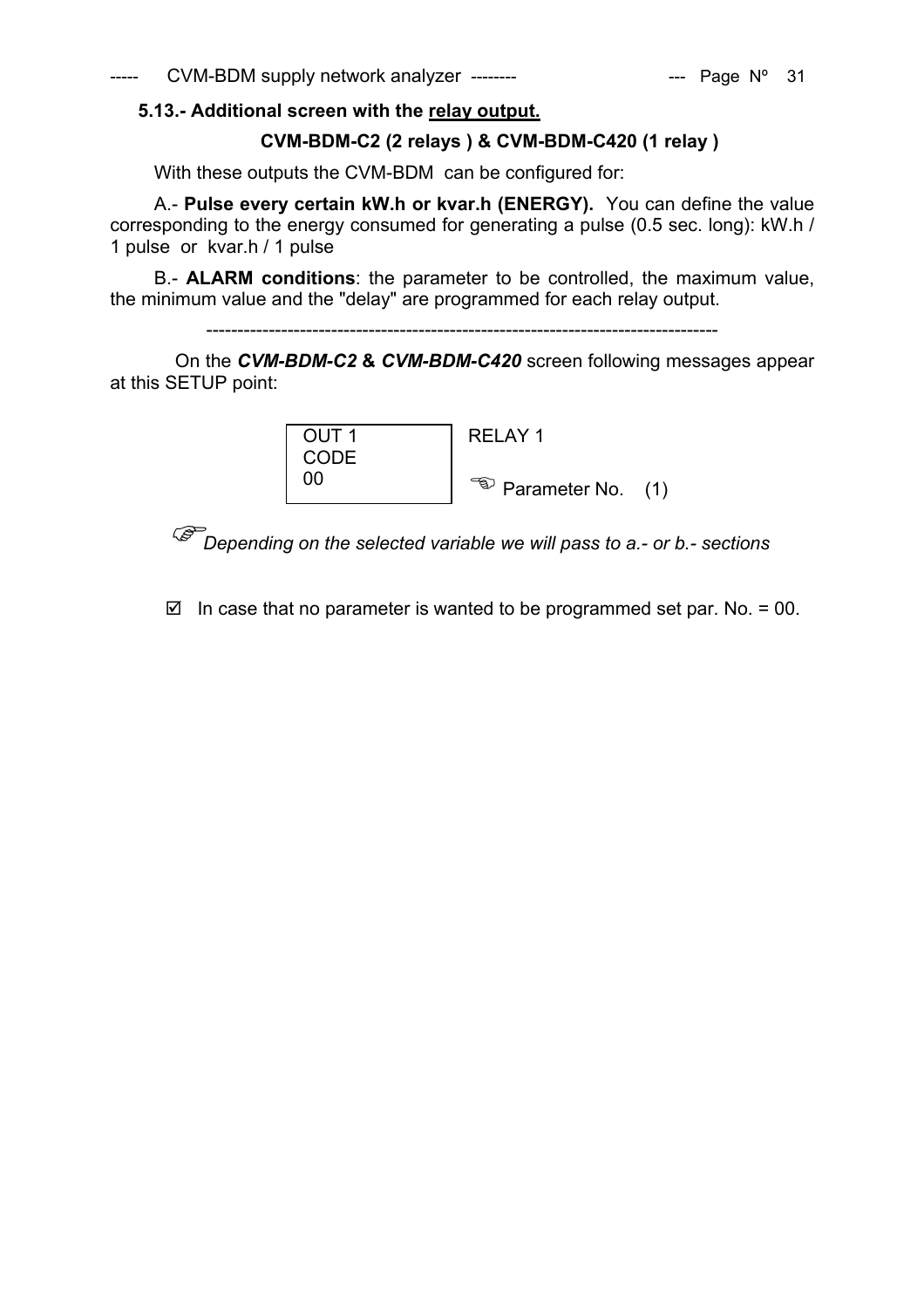#### $CVM-BDM$  supply network analyzer --------  $\qquad \qquad$  --- Page N° 32

# **a.- If an ENERGY parameter is chosen: 32, 33 or 34**



(1) Value of energy in kW : four digits with floating decimal point

#### For configuration:

- "**max**" key: it allows modifying the value of the blinking value. Every time it is pressed the number is increased.
- "**min**" key: it allows validating the blinking value and go to the next digit.
- **NOTE** : When you arrive at the last digit, you can move the position of the decimal point with the "**max**" key.

Example for setting a 500 W / 1 pulse: Firstly we enter the value, 0500, and following we place the decimal point at the right position with the " $max$ " key  $\rightarrow$  0.500 kW.

 - For passing to the next option, press "**display**": setup options for the second relay will appear (only with the CVM-BDM type *CVM-BDM-C2* ).

| OUT <sub>2</sub> | RELAY 2                        |
|------------------|--------------------------------|
| CODE             |                                |
| nn               | $\sqrt{a}$ Parameter value (2) |

Act as before. Pressing again "**display**" key you exit setup mode.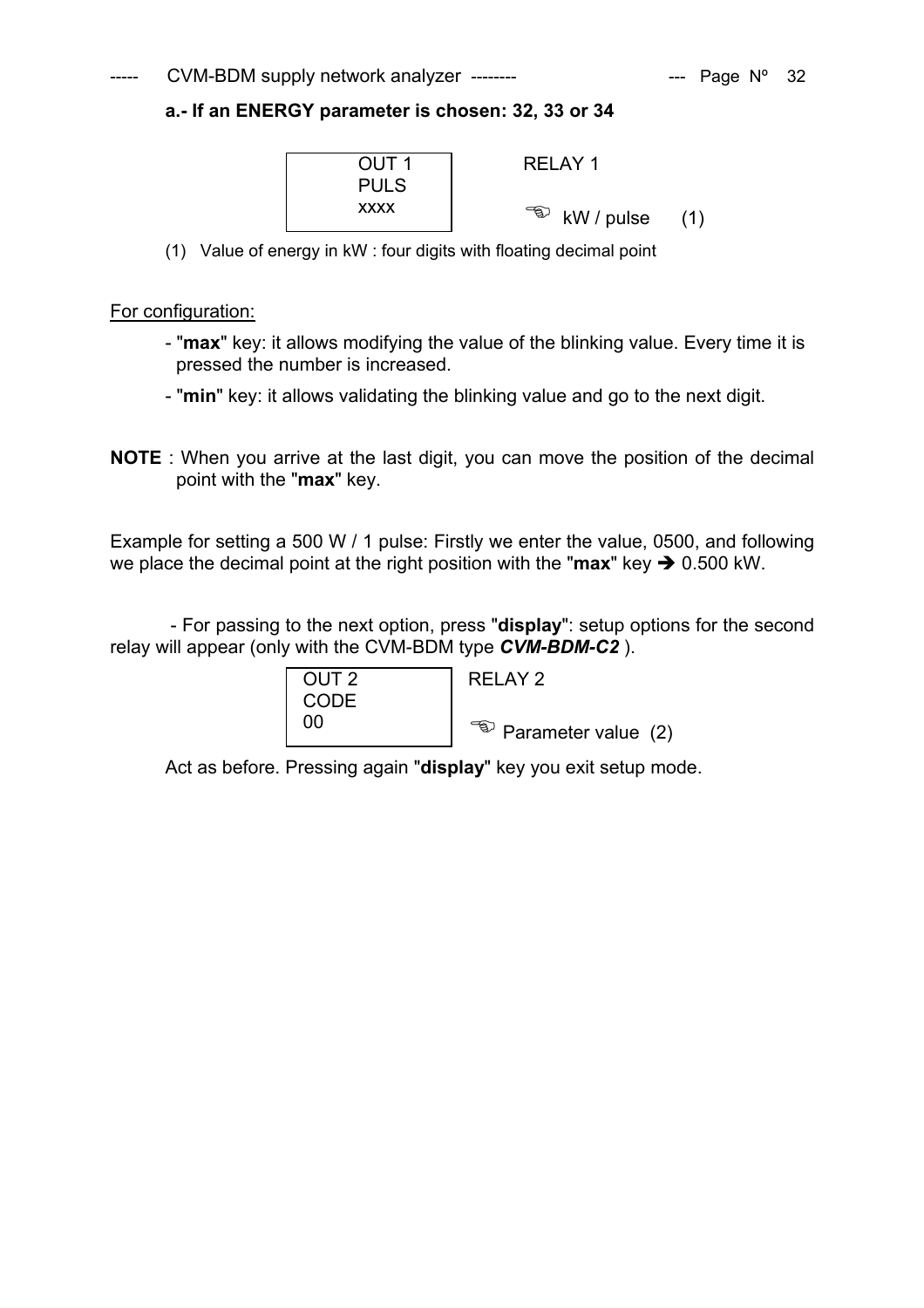$CVM-BDM$  supply network analyzer --------  $\qquad \qquad \qquad \text{---} \quad \text{Page } N^{\circ} \quad 33$ 

**b.- ALARM conditions** (1 condition for each relay): If any other parameter (1 to 30, 35 or 54 to 59) is selected in (1), two outputs can be configured as alarms. For each output it is possible to program:

| $\vert \circlearrowleft$ Any of the parameters measured by the CVM-BDM |
|------------------------------------------------------------------------|
| 2 MAXIMUM value                                                        |
| 3 MINIMUM value                                                        |
| $\Theta$ Delay for the conditions                                      |

These screens are successively displayed by the CVM-BDM once the parameter has been selected (for the setup of each option proceed as in the Section a.-):

b.1.- Programming the maximum value to be controlled:

|       | RFI AY 1            |
|-------|---------------------|
| AL hI |                     |
| 0.000 | තු<br>Maximum value |
|       |                     |

b.2.- Programming the minimum value to be controlled:

| OUT 1 | REI AY 1                        |
|-------|---------------------------------|
| AL LO |                                 |
| 0.000 | $\mathbb{R}$ .<br>Minimum value |

b.3.- Delay setup:



SEC | Delay in seconds  $0.000$   $\sqrt{\epsilon}$  maximum 9999 sec.

- Press "**display**" to pass to the next option: the setup for the second relay appears (only with CVM-BDM type *CVM-BDM-C2* ).



Proceed as before. Pressing again "**display**" we exit the setup option.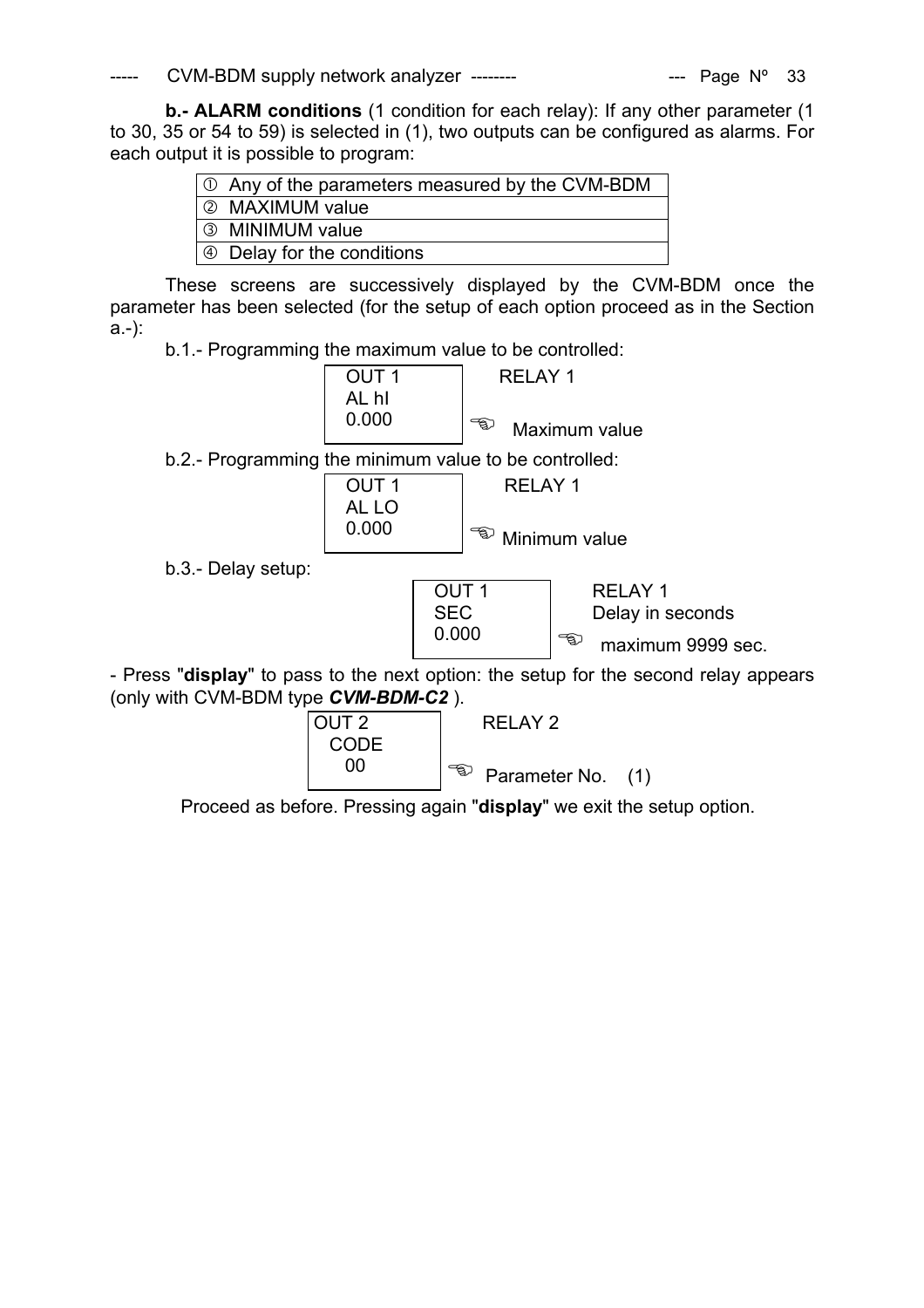; **ALARM ACTIVATION:** The alarms depend on the programmed values of MAXIMUM and MINIMUM.

| $MIN +$ | MAX+<br>max > min | <b>ON</b><br>ON<br><b>OFF</b><br>╠═══════╣            |
|---------|-------------------|-------------------------------------------------------|
|         |                   | 0<br>Min<br>Max                                       |
| $MIN +$ | MAX+<br>max < min | <b>ON</b><br><b>OFF</b><br><b>OFF</b><br>.∥======     |
|         |                   | Min<br>Max<br>0                                       |
| $MIN -$ | MAX+              | ON<br>OFF ON                                          |
|         |                   | .╠===  │ <b>===</b> ╣--<br>Min<br>Max<br>$\mathbf{0}$ |
| $MIN +$ | MAX --            | OFF ON<br><b>OFF</b>                                  |
|         |                   | .⊫=======‼.                                           |
|         |                   | Max 0<br>Min                                          |
| $MIN -$ | <b>MAX --</b>     | <b>ON</b><br>OFF ON                                   |
|         | max > min         | ·╠======╣-                                            |
|         |                   | <b>Max</b><br>Min<br>0                                |
| $MIN -$ | MAX --            | <b>ON</b><br><b>OFF</b><br><b>OFF</b>                 |
|         | max < min         | . ≟=====   ======                                     |
|         |                   | Max<br>Min<br>0                                       |

ON = alarm activated ----------> relay closed OFF = alarm deactivated ------> relay open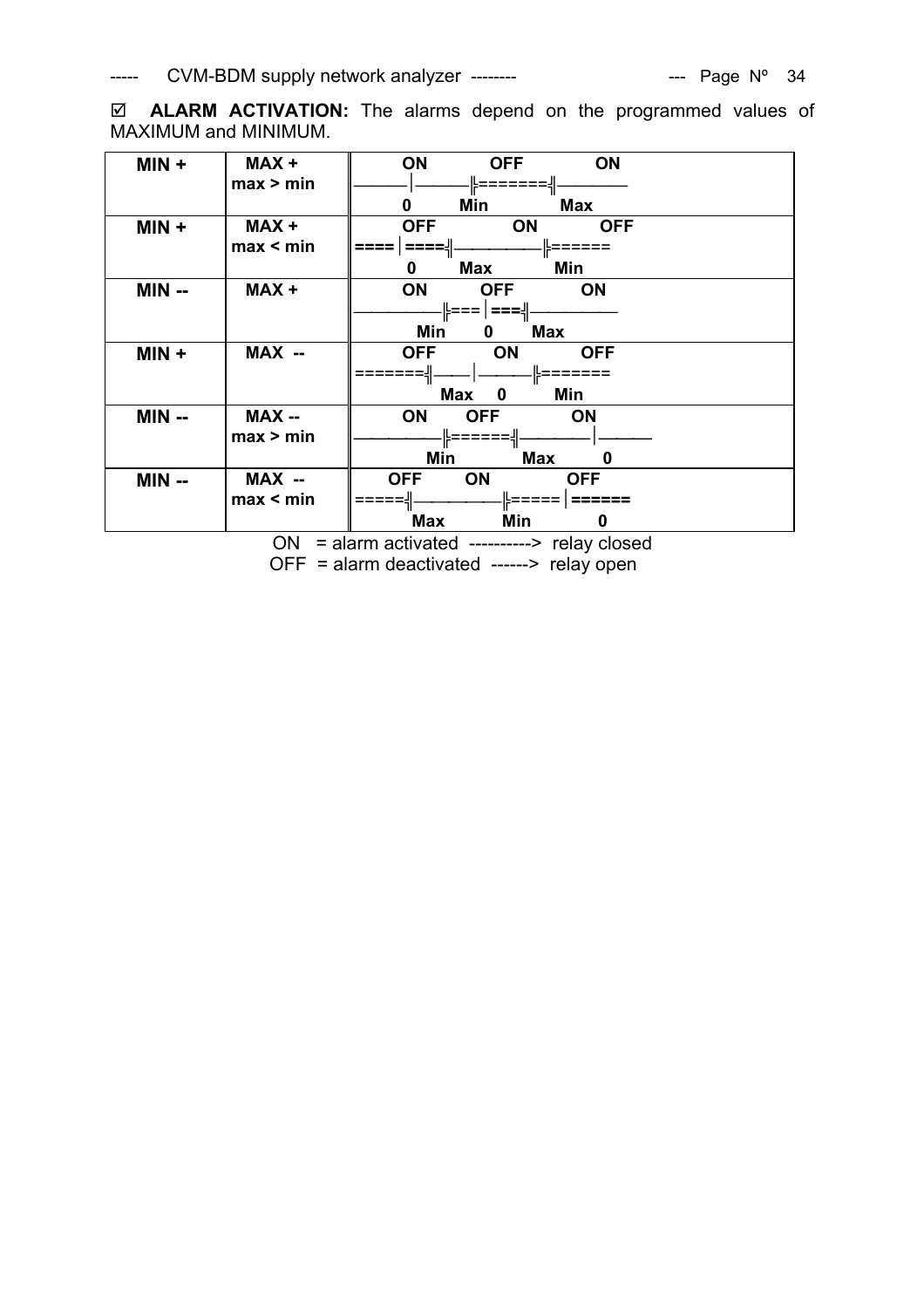# ----- CVM-BDM supply network analyzer -------- The CVM-BDM supply network analyzer --------

 $\boxtimes$  The **DELAY** set value is applied either to the connection or the disconnection when the alarm conditions occur.

| <b>Parameter</b> | <b>Format</b>                    | <b>Example</b>     |
|------------------|----------------------------------|--------------------|
| Voltage          | Without decimals $= V$<br>(xxxx) | $0220 = 220 V$     |
|                  | With decimals $= kV$<br>(xxx.x)  | $25.30 = 25.30$ kV |
| Current          |                                  | $0150 = 150 A$     |
| Powers           | kW, kvar, kVA                    | $0.540 = 540 W$    |
|                  |                                  | $250.5 = 250.5$ kW |
| Energies         | kW.h, kvar.h                     |                    |
| Power factor     | X.XX                             | $-0.7 = -0.70$     |
| Frequency        | XX.X                             | $50.0 = 50$ Hz     |

 $\boxtimes$  The programming units for the different parameters are:

# 2 **Connections of the RELAY OUTPUTS :**

# **a.-** *CVM-BDM-C2* ( 2 relays ) :

| Out1          | erminals | Signal | Out2          | erminals | Signal    |
|---------------|----------|--------|---------------|----------|-----------|
| <b>RELAY1</b> | ' - 26   | IV.V.  | <b>RELAY2</b> | 25-24    | N<br>ง.∪. |

# **b.-** *CVM-BDM-C420* ( 1relay ) :

|               | Terminals | Sianal |
|---------------|-----------|--------|
| <b>RELAY1</b> | 25 - 24   |        |

- Maximum voltage between terminals = 250 V a.c.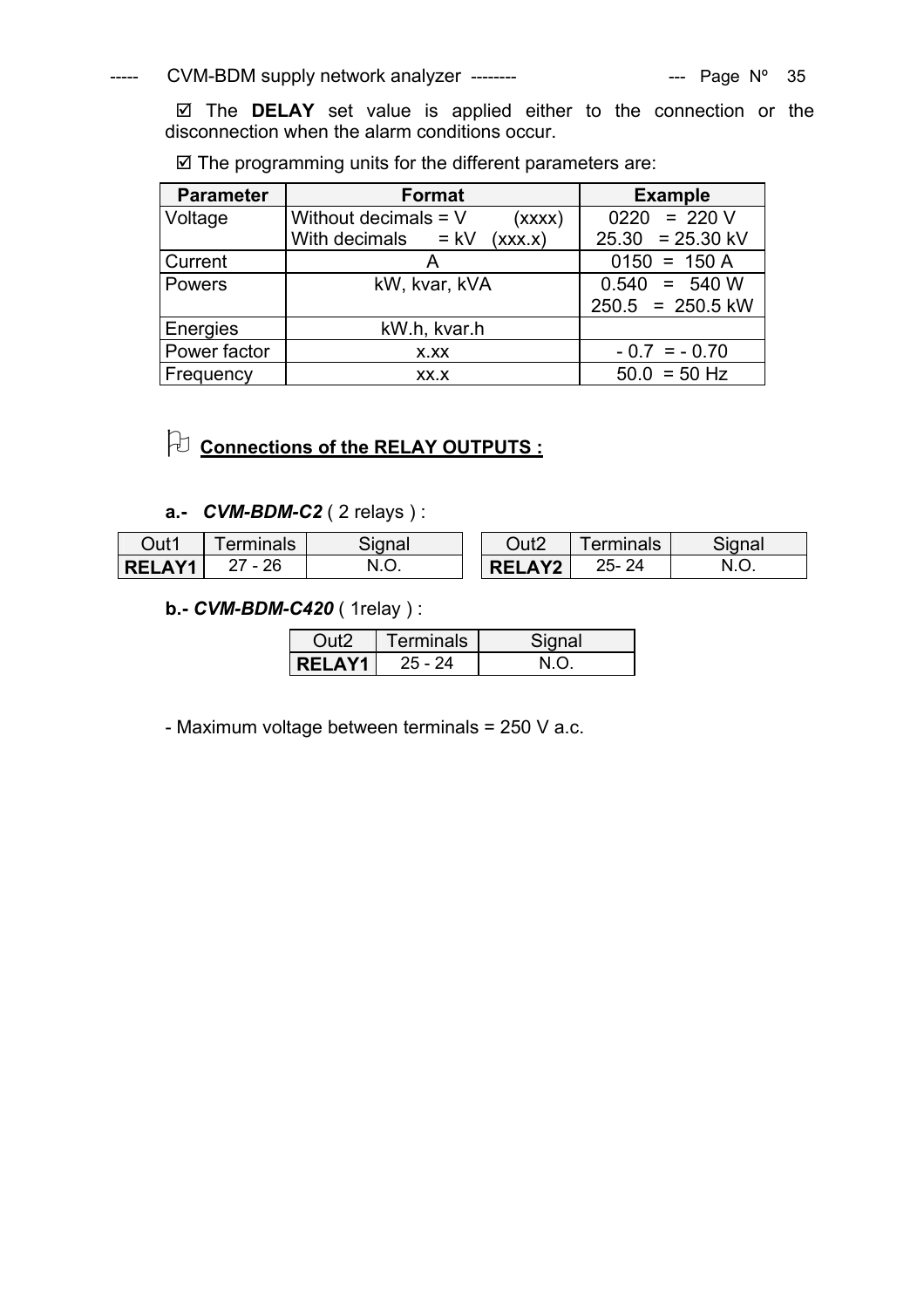# **5.14.- Additional screen with the 4 - 20 mA outputs.**

# **4 - 20 mA outputs :** *CVM-BDM-420* **(2 analog outputs) and**

# *CVM-BDM-C420* **(1 relay +1 analog output).**

With this outputs we can configure the CVM-BDM to give an output of **4 - 20 mA d.c. or of 0 - 20 mA d.c. ( resolution of 4.000 points )** proportional to any of the parameters measured by the CVM-BDM, **with the ability of setting the scale (offset and full scale).** 

On the CVM-BDM screen following messages appear at this SETUP point (provided the right module is connected to the equipment):

# **a.- Parameter choosing:**



- "max" -- "min" keys: allow the selection of any parameter from 01 to 30
- "**display**" key: validates the selected option and passes to the next setup screen.

# **b.- Election of 0 - 20 mA or 4 - 20 mA :**

 dA 1 OUTPUT D/A No.1 Scal | Scale : 4 - 20  $\int_{\infty}^{\infty}$  allows choosing a 0 - 20 mA or 4 - 20 output ("**max**" or "**min**" key)

- "**display**": to validate the selected option and pass to the next setup screen.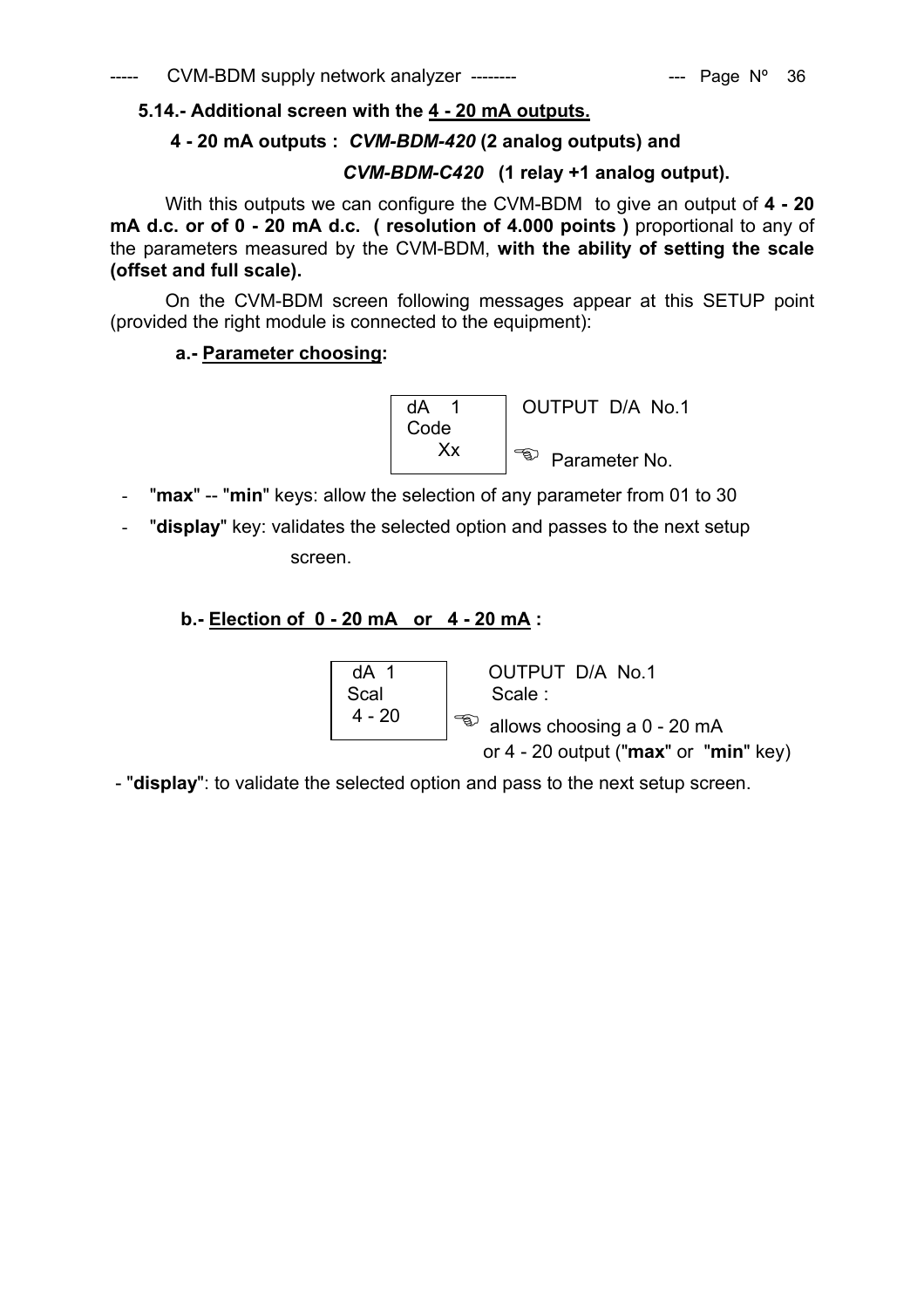# $CVM-BDM$  supply network analyzer --------  $\qquad \qquad$  --- Page N° 37

# **c.- Scale offset**:

Value of the parameter that we assign as the zero of the scale.

dA 1 OUTPUT D/A No.1 Zero | zero of the scale: x.xxx  $\left| \begin{array}{c} \text{as} \\ \text{as} \end{array} \right|$  allows choosing the zero of the scale (four digits with floating decimal point)

- "max" key: it allows modifying the value of the blinking value. Every time it is pressed the number is increased.
- "min" key: it allows validating the blinking value and go to the next digit.
- **NOTE** : When you arrive at the last digit, you can move the position of the decimal point with the "**max**" key.
	- "**display**": to validate the selected option and pass to the next setup screen.

**d.- Full scale:** Value of the parameter to which we assign the 20 mA.

| dA 1  |     |
|-------|-----|
| F.ESC |     |
| X XXX | ⊀ຊງ |
|       |     |

OUTPUT D/A No.1 Full scale:

allows choosing the full scale (20 mA)

(four digits with floating decimal point)

Proceed as in the previous section.

- For passing to the next option, press "**display**": the setup for the second output will appear (only with a CVM-BDM type CVM-BDM-420).

| $dA$ 2      | OUTPUT D/A No.2 |
|-------------|-----------------|
| code        |                 |
| <b>XXXX</b> |                 |

Proceed as in the previous sections.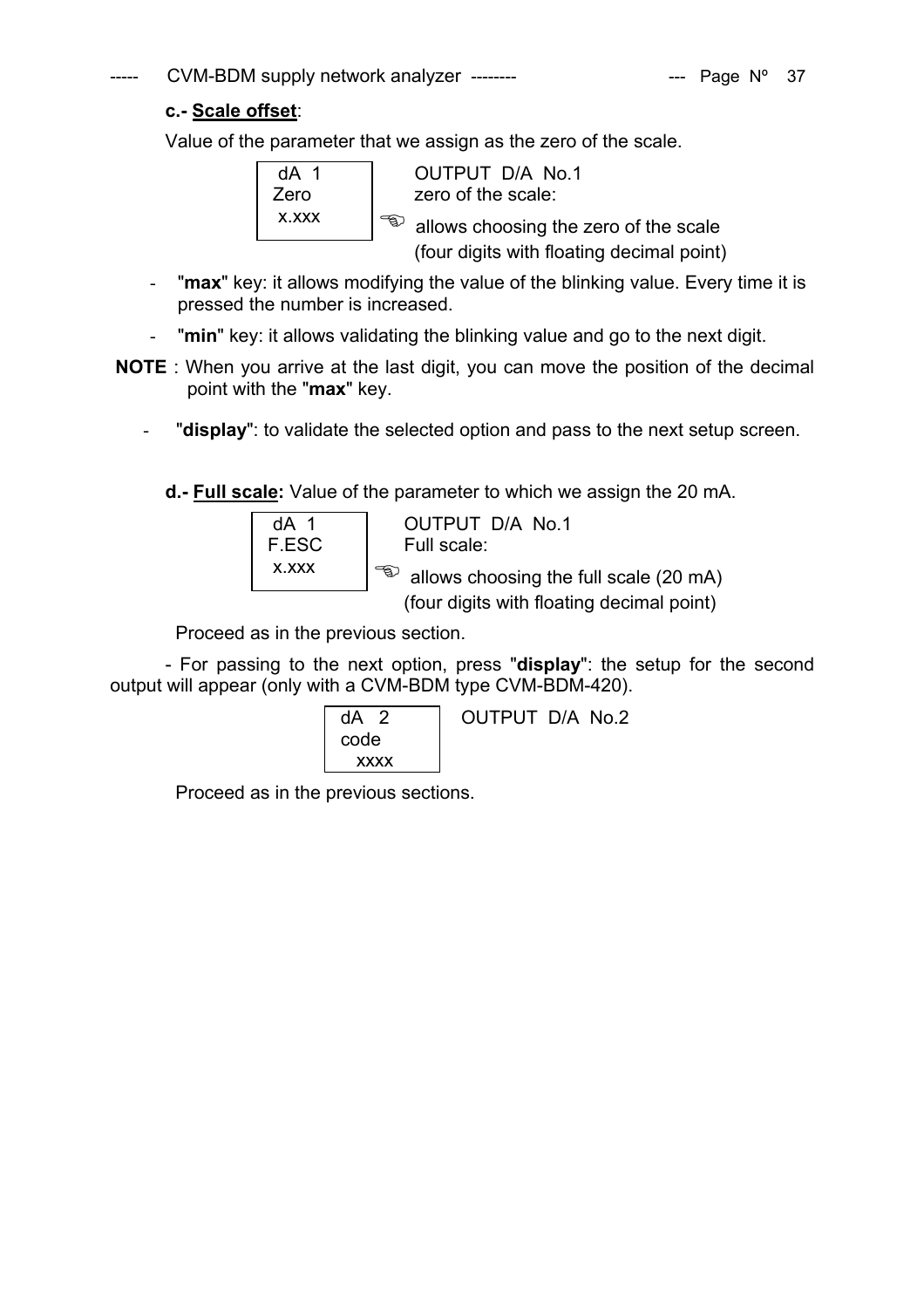# **1.- Connections of the 4- 20 mA outputs :**

**a.-** *CVM-BDM-420* (Two 4-20 mA outputs : channel 1 and channel 2)

and **b.-** *CVM-BDM-C420* ( One 4-20 mA output : channel 1 )

|                | Terminals | Signal                        |                | Terminals | Signal                        |
|----------------|-----------|-------------------------------|----------------|-----------|-------------------------------|
| <b>Channel</b> | ا ہے      | $20 \text{ mA}$ (--) (Common) | <b>Channel</b> | 25        | $20 \text{ mA}$ (--) (Common) |
|                | 26        | $20 \text{ mA} (+)$           |                | 24        | 20 mA $(+)$                   |

# **2.- Output calculation:**

| Offset & f. scale = defined by the<br>user<br>$Zero = 0$ mA or 4 mA |  |
|---------------------------------------------------------------------|--|
|                                                                     |  |
| $mV_{(100 ohms)} = mA \times 100$                                   |  |
|                                                                     |  |

- Maximum load is of 250  $\Omega$  (5 V 20 mA)
- The maximum allowed offset is a value equal to the 90% of the full scale.

# ) **Output of the power factor parameter ( PF):**

| +0.00 | lnd. | - 1. OO | Cap. $\cos 0.00$ |  |
|-------|------|---------|------------------|--|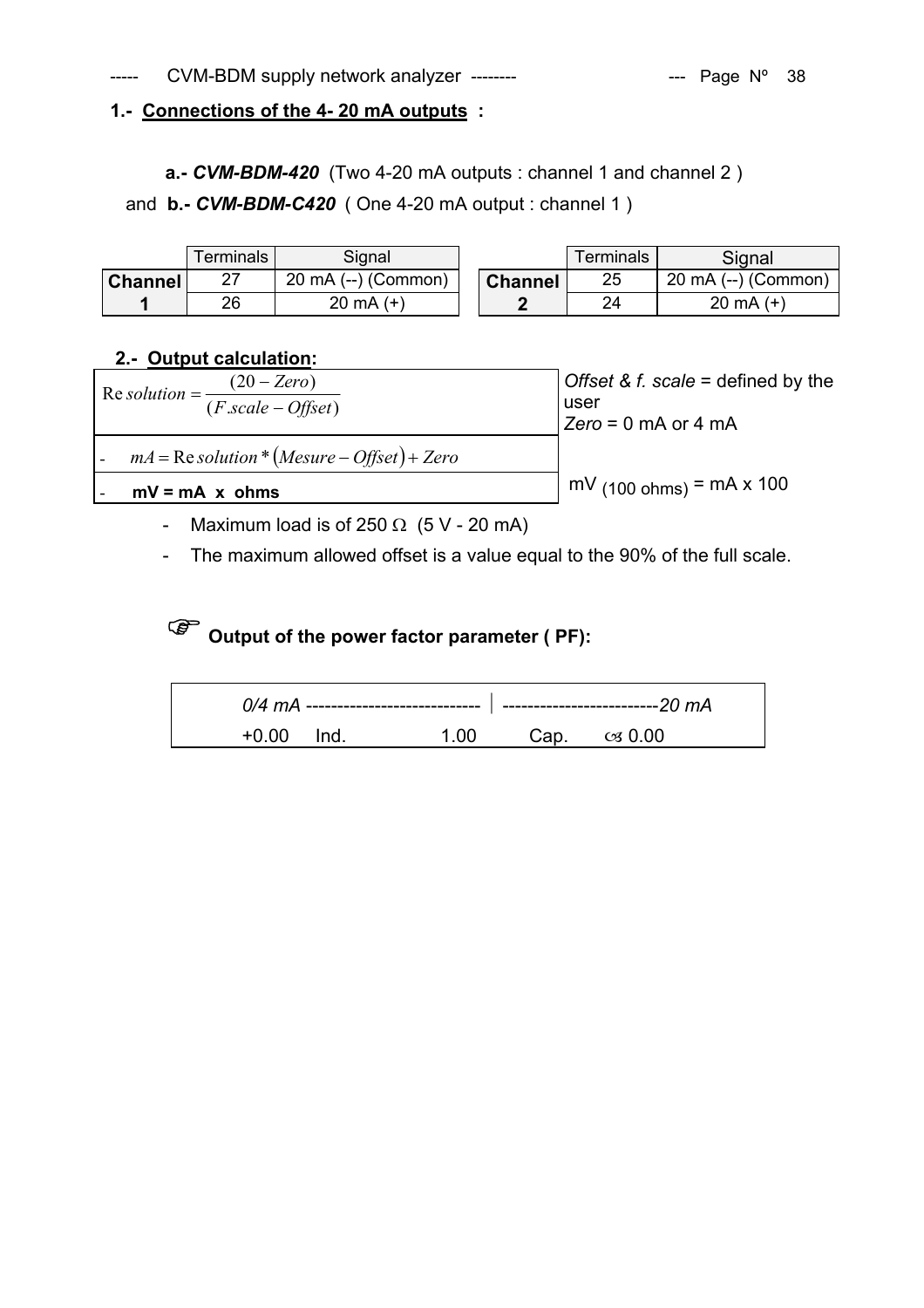# **6.- DATA COLLECTION INTO MEMORY**

# **6.1.- Characteristics**

The CVM-BDM power meter is equipped with an internal memory to store some all the electrical parameters measured or calculated by the analyzer.

Data collection into memory is automatically carried out every user-defined period. Either this recording period as the parameters to be saved are defined through a PC set.

# # *Point to consider*

**The internal memory is a rotary type memory:** Once the internal memory of the *CVM-BDM* is full, newest values will replace oldest ones.

# **6.2.- File types**

The **CVM-BDM** executes the integration of all measured values, calculates the average, maximum and minimum value of the defined period, and collects data into memory according to the set recording period (the available period can be set from 1 s to 240 min (4 hours )).

| <b>Extension</b> | <b>Register</b><br>size | <b>DATA</b> saved into the file                                                                                                                                     |
|------------------|-------------------------|---------------------------------------------------------------------------------------------------------------------------------------------------------------------|
| xx.STD           | variable                | Only saves into memory the selected parameters:<br>instantaneous, maximum and or minimum values.<br>Parameter selection is done via PC (maximum 130<br>parameters). |
| xx.EVE           | 6 bytes                 | Power ON - Power OFF (DATE - TIME):<br>date/time of voltage supply loss, and restoring date/time                                                                    |

Following files are saved into memory*:* 

The CVM-BDM... calculates every second values of all parameters, regardless its configuration.

Internal values in the internal memory can be retrieved from a PC, via RS-485.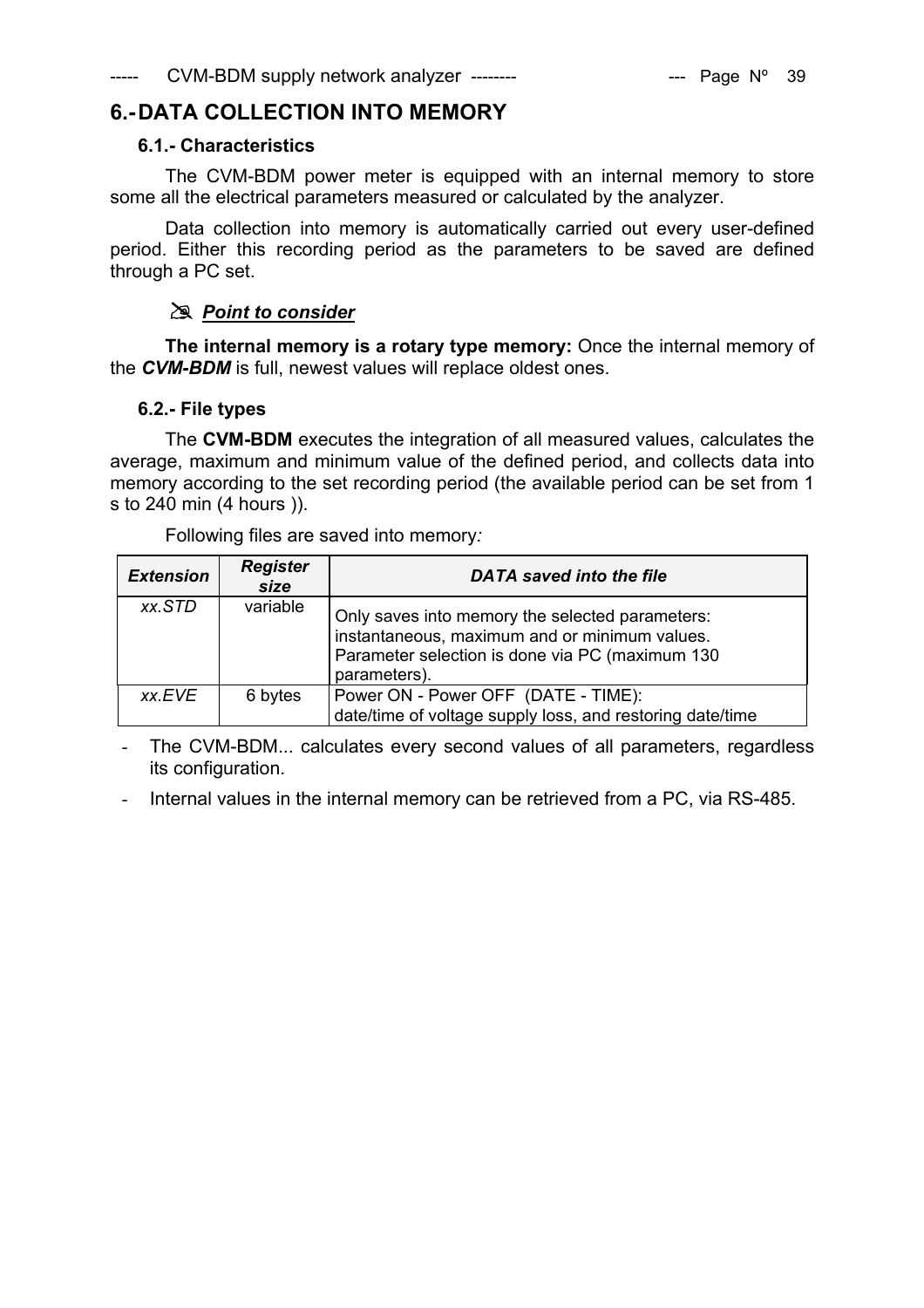# **6.3.- Memory capacity**

The quantity of records that can be saved into the internal memory will depend on the number of parameters selected to be stored. Memory capacity is indicated in the following table:

|       | <b>Maximum size</b> | <b>Register size</b>   | No. of registers       |
|-------|---------------------|------------------------|------------------------|
| *.STD | 1 Mbyte             | $6+(4*no. parameters)$ | 1000000                |
|       |                     |                        | $6+(4*no. parameters)$ |
| *.EVE | 1 kbyte             | 6 bytes                | 170 events             |

# **xx.STD TYPE FILE**:

This type of file permits the user to select the parameters to be saved into memory. The maximum number of parameters that the CVM-BDM can collect into memory is 130 variables (the energies count like two parameters).

The size of each register will depend on the number of parameters selected by the user to be stored. The number of registers that can be saved into the memory can be calculated just applying the following formula:

 $60.$  *No. of*  $registers = \frac{1000000}{6 + (4*No. Parameters)}$ 

# **6.4.- Setting the memory up from PC.**

The choice of parameters to be stored by the CVM-BDM must be carried out through a PC by means of the Power-Vision software.

This software permits to read the SETUP saved into the own *CVM-BDM*, and following operation parameters can be defined:

| <b>FIELD</b>     | <b>DESCRIPTION</b>                                                                |
|------------------|-----------------------------------------------------------------------------------|
| Recording period | between 1 second to 4 hours                                                       |
|                  | Parameters to save into mremory Choice of the parameters to be saved into memory. |

**When the choice of parameters to be saved into memory by the CVM-BDM is modified in the SETUP options, the internal memory is completely deleted**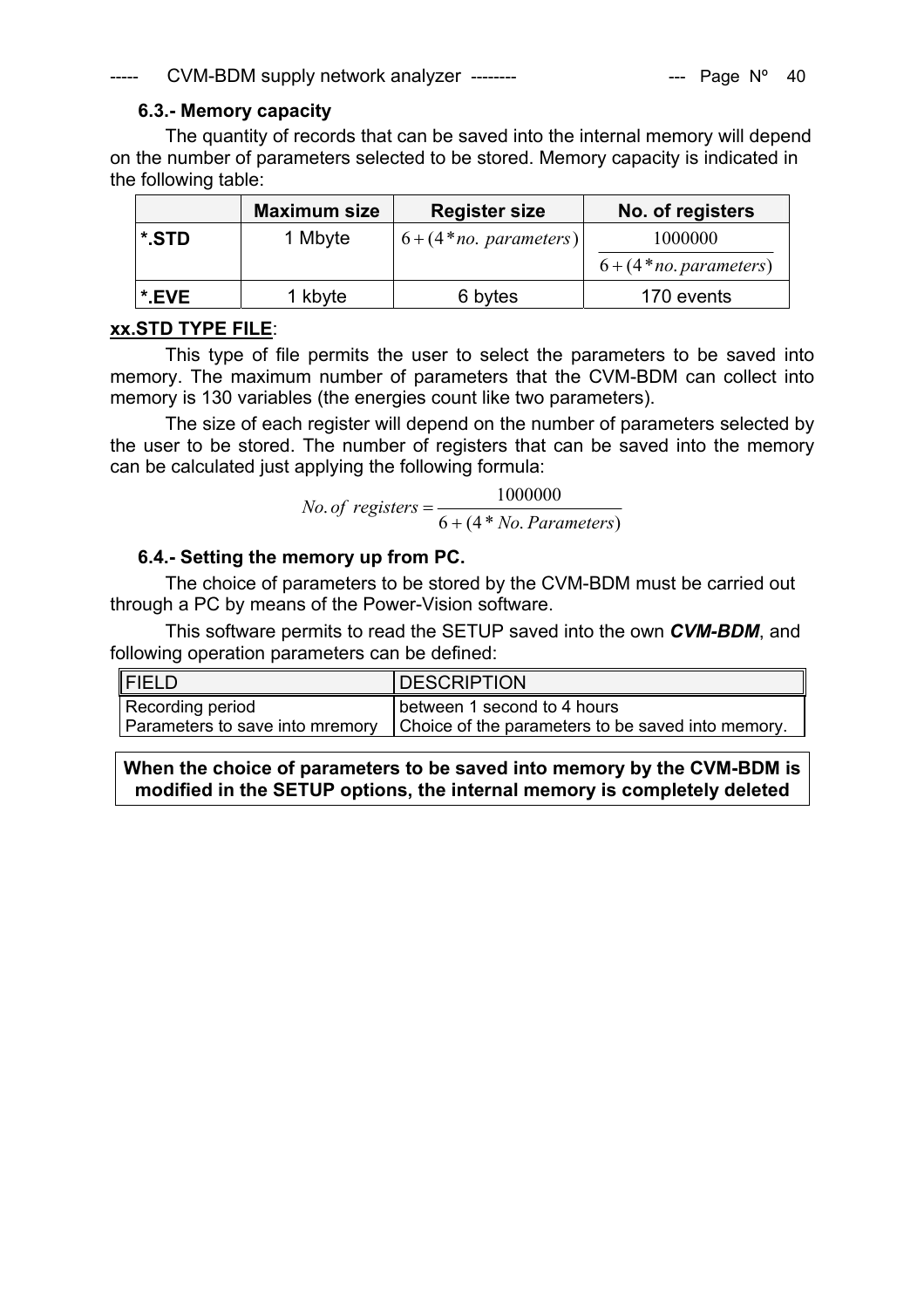# **7.- CONTRAST.**

For a correct visualization of the display, you can set the display's contrast by pressing the buttons DISPLAY+Máx to increase, and DISPLAY + Min to decrease.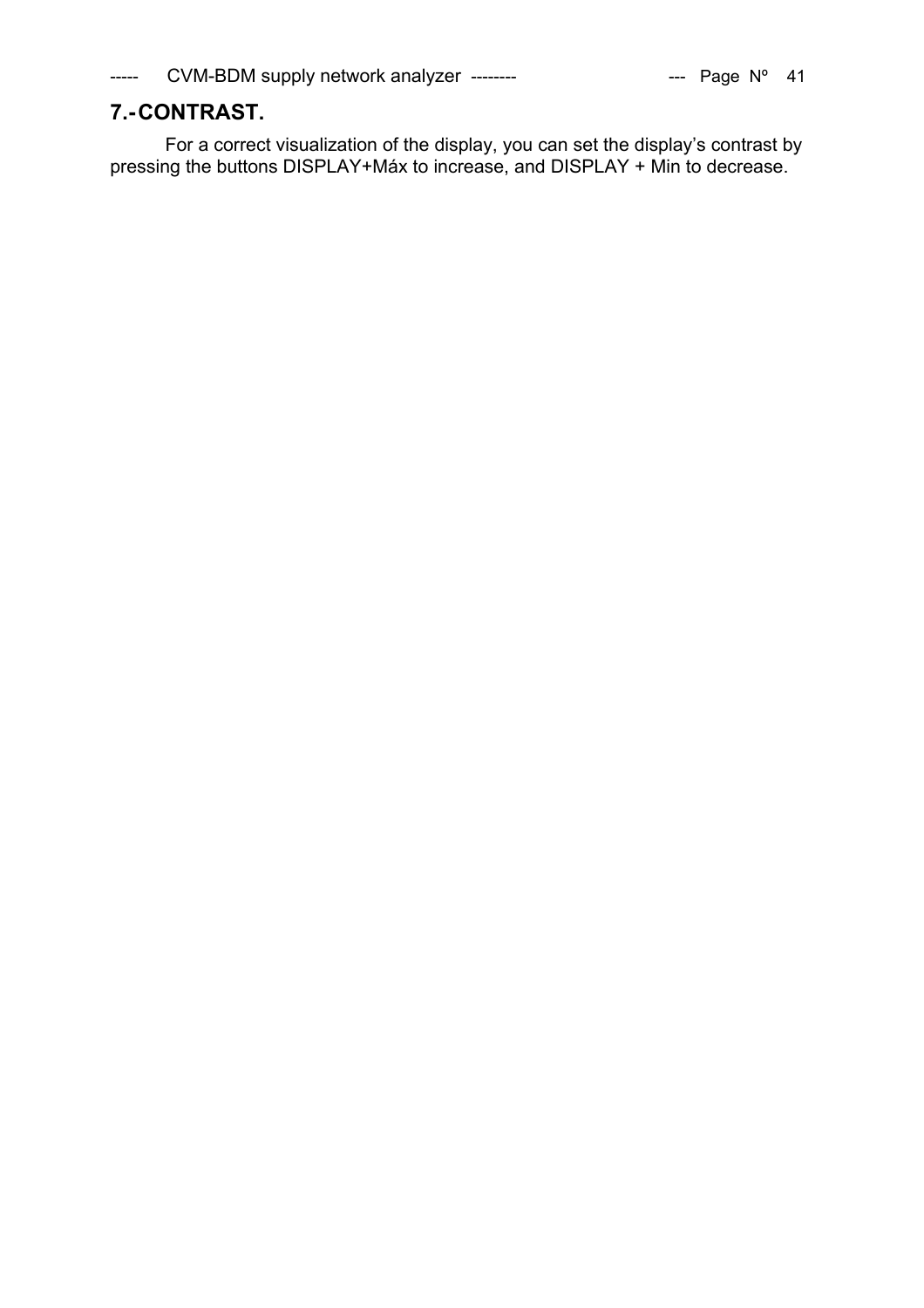|  | Page N° |  | 42 |
|--|---------|--|----|
|--|---------|--|----|

| <b>8.-SPECIFICATIONS</b>              |                                                                       |
|---------------------------------------|-----------------------------------------------------------------------|
|                                       | Power supply: see specifications on the own CVM-BDM rear              |
| - CVM-BDM:                            | Single phase<br>230 V a.c.                                            |
|                                       | Voltage tolerance: +10 % / -15 %                                      |
|                                       | Frequency: 50  60 Hz                                                  |
|                                       |                                                                       |
|                                       |                                                                       |
| <b>Internal memory: 1Mbyte Memory</b> |                                                                       |
| <b>Measuring Circuits:</b>            |                                                                       |
|                                       | Rated voltage  500 V a.c. Phase - Neutral / 866 V a.c. between phases |
|                                       | Other voltages Through Voltage Transformers                           |
|                                       |                                                                       |
| Permanent overload 1.2 In             |                                                                       |
| Current input power 0.6 VA            |                                                                       |
| <b>Accuracy:</b>                      |                                                                       |
|                                       |                                                                       |
|                                       |                                                                       |
|                                       |                                                                       |
| Test conditions:                      |                                                                       |
|                                       | - Errors due to C.T.'s not included and direct voltage                |
|                                       | - Temperature between $+5$ °C and $+45$ °C                            |
| - Power factor between 0.5 and 1      |                                                                       |
|                                       | - Measured values between 5 %  100 %                                  |
| <b>Constructive characteristics:</b>  |                                                                       |
| Box type                              | Self-extinguishing, plastic casing                                    |
| Connection:                           | Metallic terminals with "posidraft" screws                            |
| Fixing :                              | Fitted onto symmetrical DIN 46277 (EN 50022) rail                     |
|                                       | Screw fixing (Passing hole $\varnothing$ 4,2 mm).                     |
| Frontal cover:                        | Lexan                                                                 |
| Protection:                           | Built-in relay : IP 41                                                |
|                                       | Terminals : IP 20                                                     |
| <b>Dimensions</b>                     | 140 x 70 x 110 mm (8 modules relay as per DIN 43 880)                 |
|                                       |                                                                       |
|                                       | Standards: EN 60664, EN 61010-1, EN 61036, IEC 60801, IEC 60571-1,    |
|                                       | EN 50081-1, EN 50082-1, VDE 110, UL 94                                |
|                                       |                                                                       |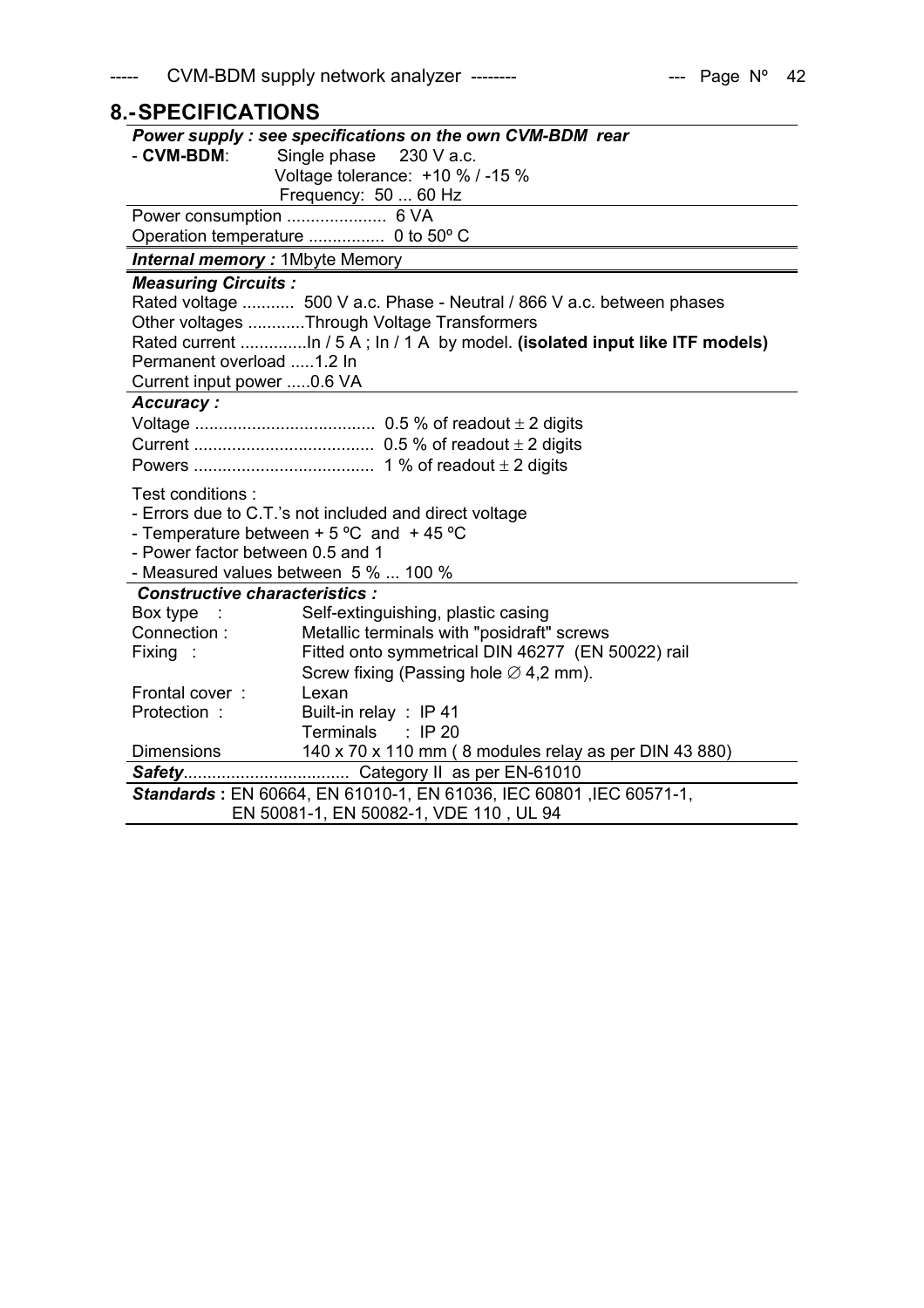# Dimensions :



# **9.- SAFETY CONSIDERATIONS**

All installation specification described at the previous chapters named INSTALLATION AND STARTUP, INSTALLATION MODES and SPECIFICATIONS.

Note that with the instrument powered on, the terminals could be dangerous to touching and cover opening actions or elements removal may allow accessing dangerous parts. This instrument is factory-shipped at proper operation condition.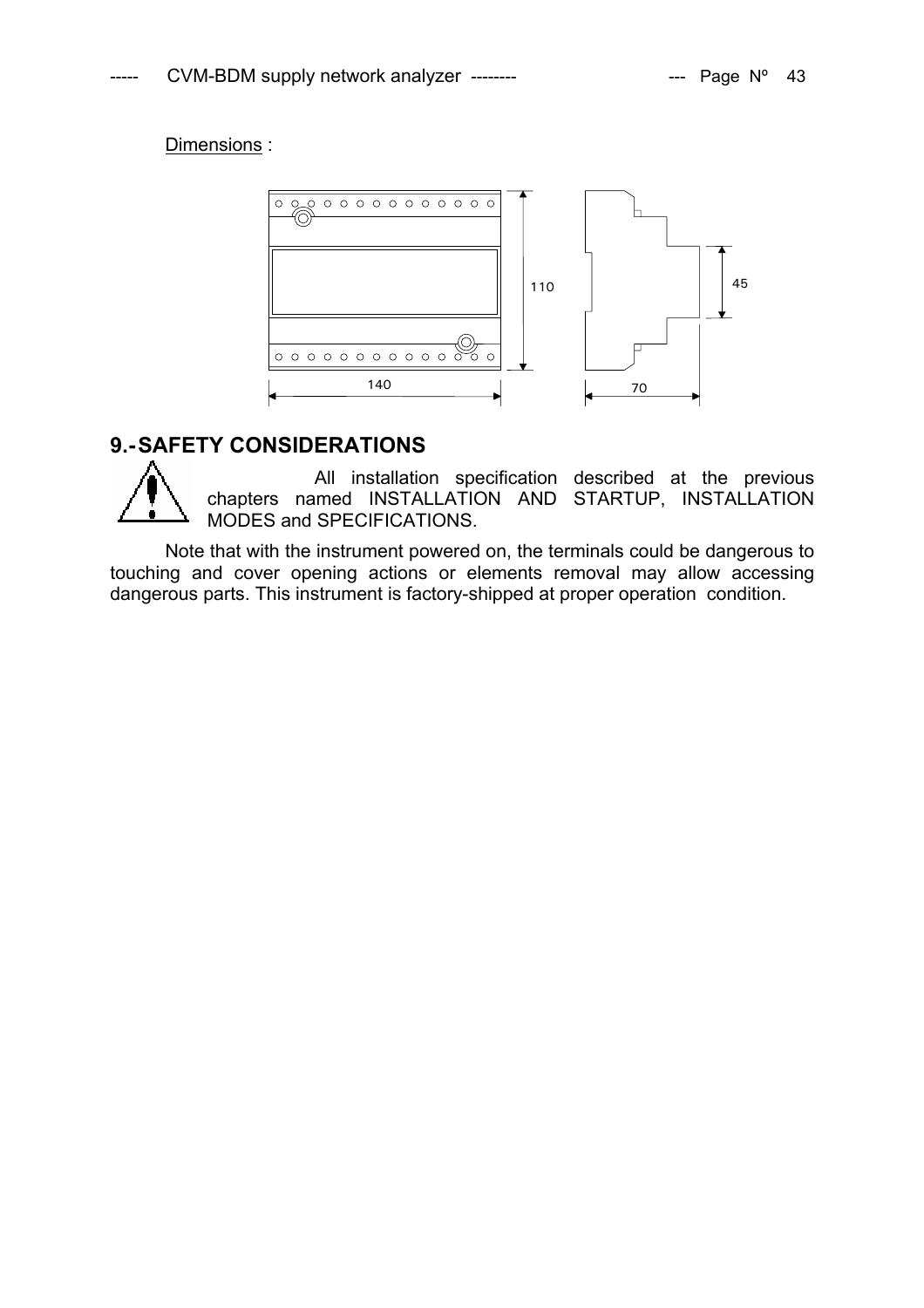# **10.- MAINTENANCE**

The CVM-BDM does not require any special maintenance. No adjustment, maintenance or repairing action should be done over the instrument open and powered and, should those actions are essential, high-qualified operators must perform them.

Before any adjustment, replacement, maintenance or repairing operation is carried out, the instrument must be disconnected from any power supply source.

When any protection failure is suspected to exist, the instrument must be immediately put out of service. The instrument's design allow a quick replacement in case of any failure.

# **11.- TECHNICAL ASSISTANCE SERVICE (T.A.S.)**

For any inquiry about the instrument performance or whether any failure happens, contact to CIRCUTOR's technical service.

*Barcelona – SPAIN www.circutor.es* 

*CIRCUTOR S.A. Tel: (+34) 93 745 29 00 Vial Sant Jordi, s/n Fax :(+34)-93 745 29 14 08232 – Viladecavalls e-mail: sat@circutor.es*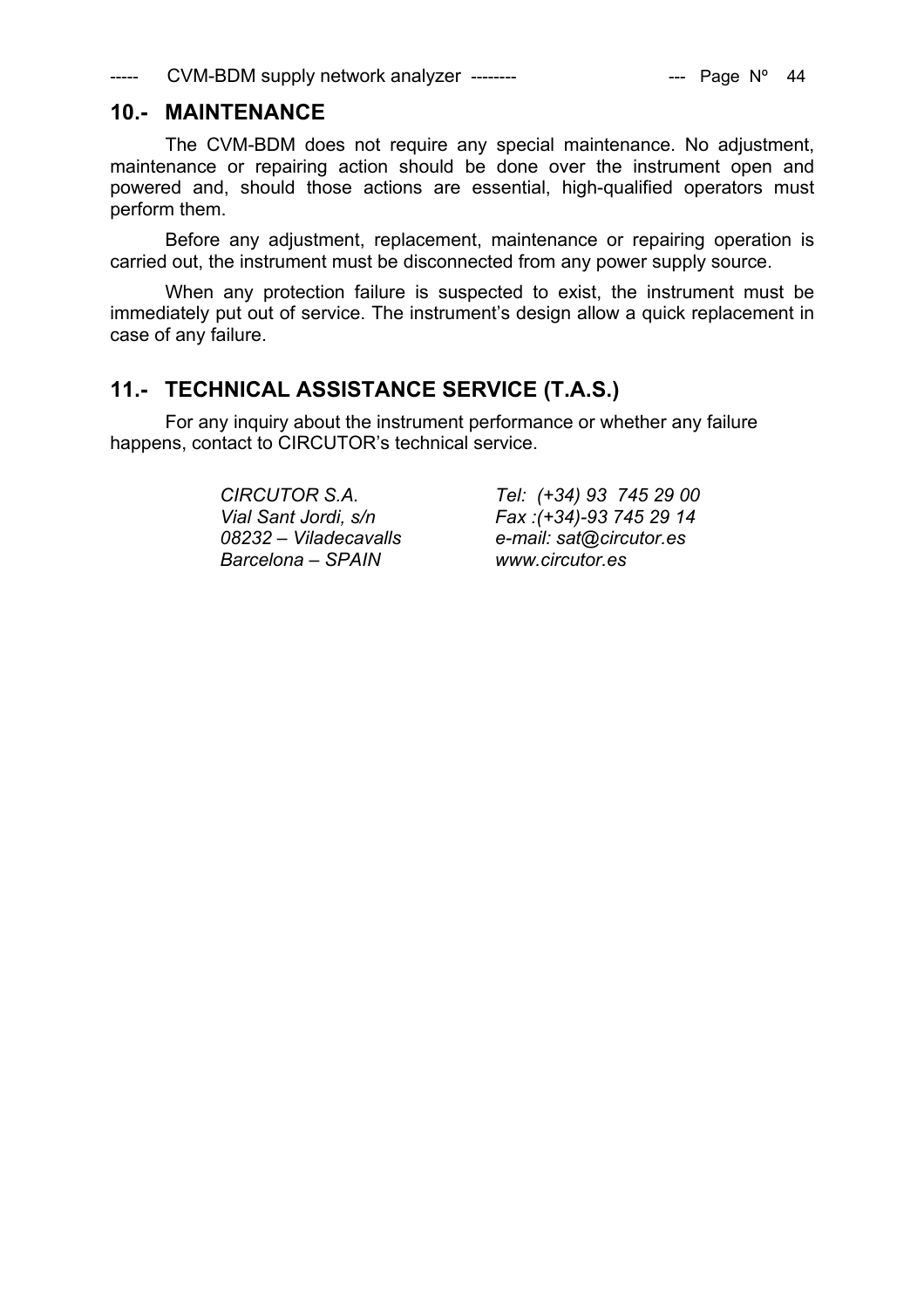# **12.- CVM-BDM... COMMUNICATIONS**



One or some CVM-BDM... can be connected to a P.C.. With this system we can get all the parameters in one central point of reading. The CVM-BDM..., has a serial RS-485 type output. If we connect more than one device to the same communication line, we have to assign to each of them a different code or direction (from 01 to 255), since the P.C. needs the identification of every measuring point

**12.1.- ! To take into account:** 

- **PROTOCOL:** MODBUS © (**Question / Answer)**
- **CVM-BDM DEFAULT CONFIGURATION :** 001 / 9.600 / 8 bits / N / 1 bit
- Available baud rates: 1.200 2.400 4.800 9.600 19.200 bauds

# **- RS-485 type output:**

− RS-485 connection will be carried out by means of a **twisted and screened cable,** with a minimum of 3 wires, with a maximum distance between the CVM-BDM and the last peripheral of 1.200 m. The CVM-BDM uses a RS-485 communication bus allowing up to **a maximum of 32 devices in parallel (Multi-point bus) per port used in the PC**.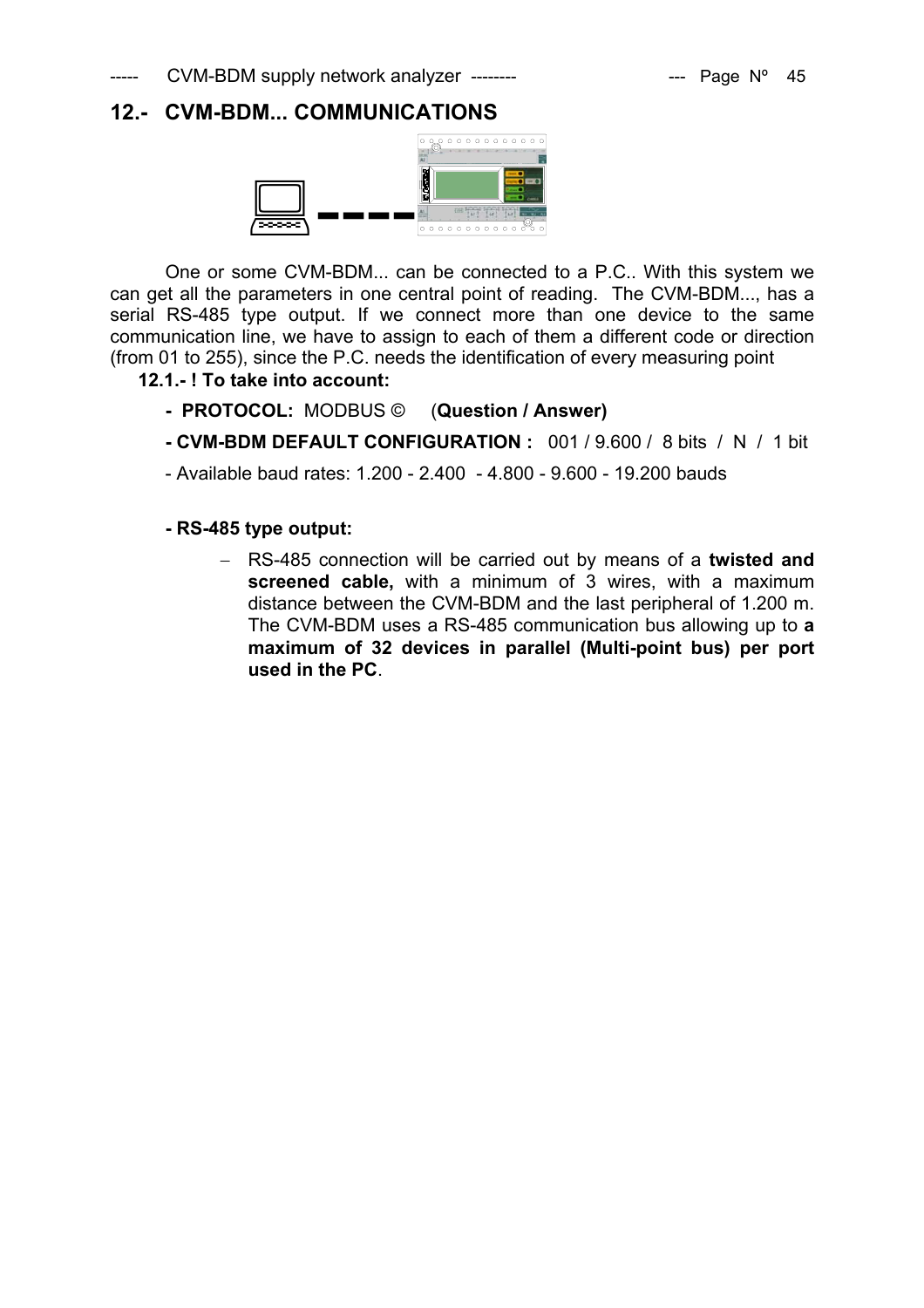



**\*If the RS485/232 converter with RTS control ability (code 770208) is used, then the pin 7 connection in the 232 side is not necessary to be done.**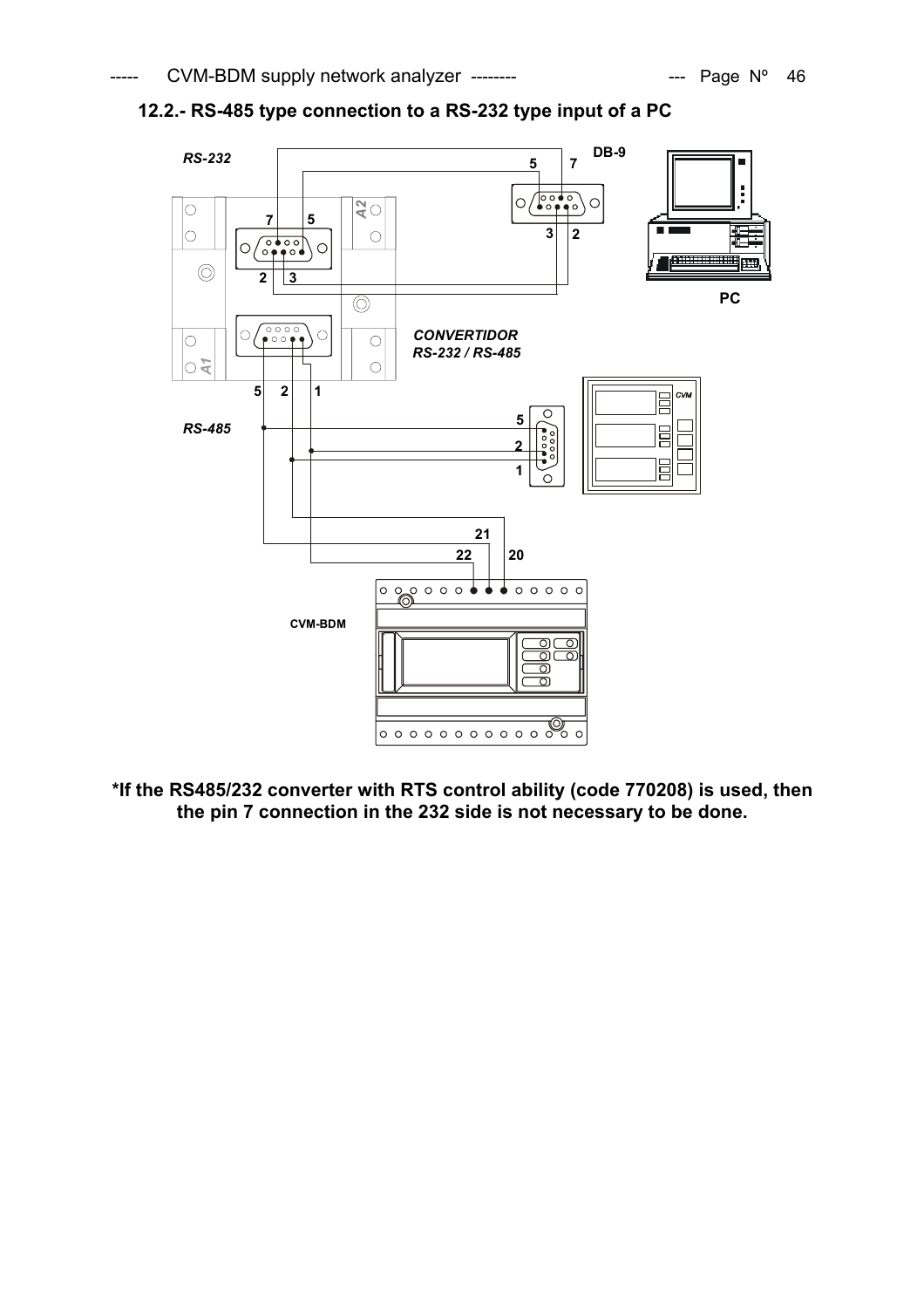# **12.3.- MODBUS © protocol**

 The CVM-BDM analyzer can communicate by means of the **MODBUS ©** protocol, as it is following described:

When the CVM-BDM communicates with MODBUS protocol, it uses the **RTU mode** (Remote Terminal Unit ). Each 8-bits byte in a message contains two 4-bits hexadecimal characters.

The format for each byte in RTU mode is :

| * Code              | 8-bits binary, hexadecimal 0-9, A-F                                             |
|---------------------|---------------------------------------------------------------------------------|
|                     | Two hexadecimal characters<br>contained in each 8-bits field of the<br>message. |
| * Bits per Byte     | 8 data bits                                                                     |
| * Error Check Field | Cyclical Redundancy Check (CRC).                                                |

# *MODBUS FUNCTIONS:*

**FUNCTION 01** Reading of relay state

| <b>FUNCTION 3 or 4</b> | Reading of n Words (16 bits-2 bytes). This function  |
|------------------------|------------------------------------------------------|
|                        | permits to read all the electrical parameters of the |
|                        | CVM-BDM. Each parameters is a 32-bits long,          |
|                        | hence two words are required to inquiry for a        |
|                        | parameter.                                           |
|                        |                                                      |

**FUNCTION 05** Writing one relay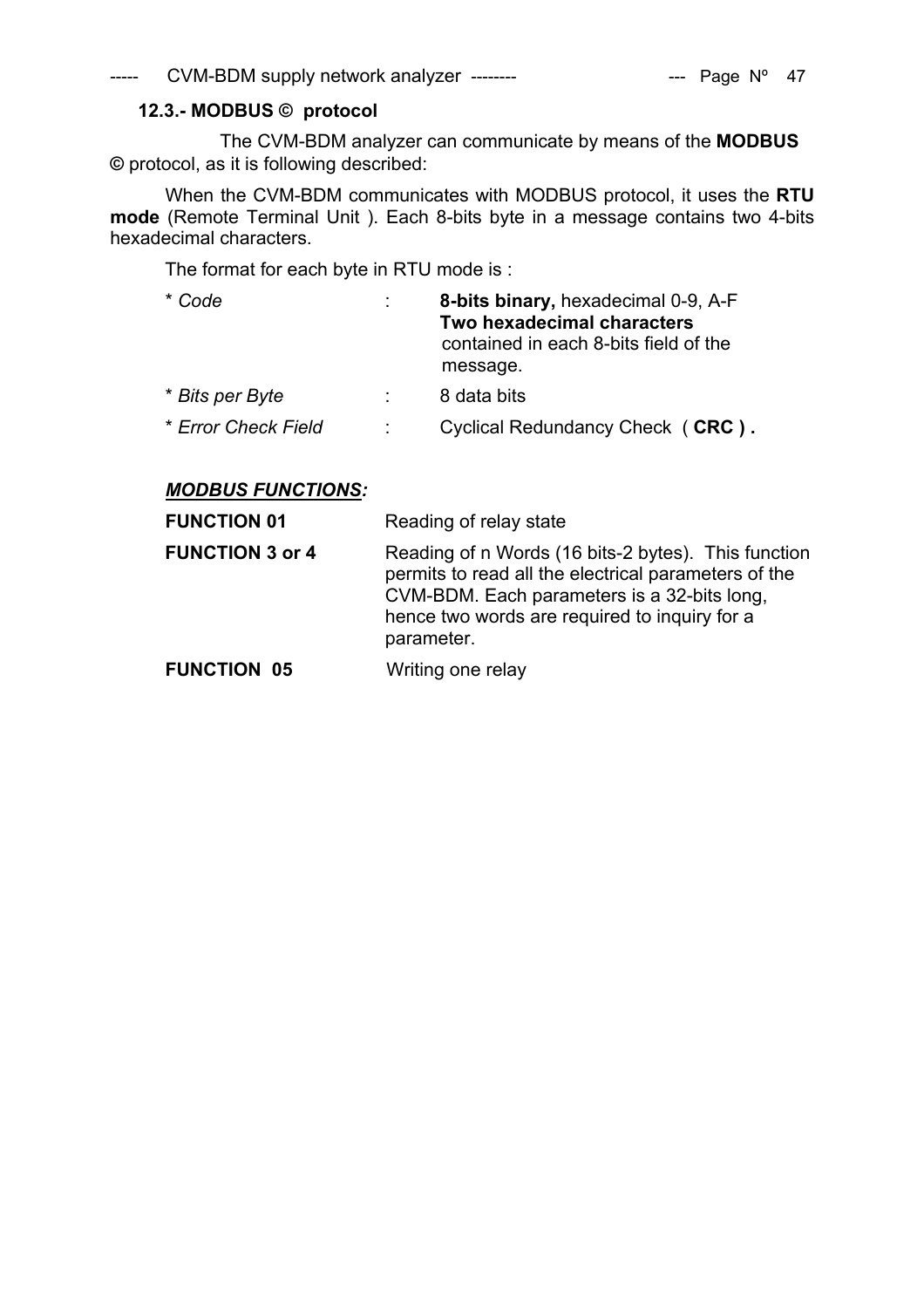| <b>PARAMETER</b>                         |                 |                | <b>MODBUS REGISTERS</b><br>HEXA-DECIMAL (longs) |                |  |  |
|------------------------------------------|-----------------|----------------|-------------------------------------------------|----------------|--|--|
|                                          | <b>Units</b>    | <b>PRESENT</b> | <b>MAXIMUM</b>                                  | <b>MINIMUM</b> |  |  |
|                                          |                 | <b>Value</b>   | <b>Value</b>                                    | <b>Value</b>   |  |  |
| Phase voltage - V 1                      | $V \times 10$   | $00 - 01$      | 100-101                                         | 200-201        |  |  |
| Current - A 1                            | mA              | $02 - 03$      | 102-103                                         | 202-203        |  |  |
| Active power - kW1                       | W               | $04 - 05$      | 104-105                                         | 204-205        |  |  |
| inductive power-kvar L 1                 | var L           | 06-07          | 106-107                                         | 206-207        |  |  |
| Capacitive power - kvarC 1               | var C           | 08-09          | 108-109                                         | 208-209        |  |  |
| Power factor - PF1                       | <b>PF x 100</b> | 0A-0B          | 10A-10B                                         | 20A-20B        |  |  |
| Phase voltage - V 2                      | $V \times 10$   | $OC-OD$        | 10C-10D                                         | 20C-20D        |  |  |
| Current - A 2                            | mA              | 0E-0F          | 10E-10F                                         | 20E-20F        |  |  |
| Active power - kW2                       | W               | $10 - 11$      | 110-111                                         | 210-211        |  |  |
| Inductive power-kvarL 2                  | var L           | $12 - 13$      | 112-113                                         | 212-213        |  |  |
| Capacitive power - kvarC 2               | var C           | $14 - 15$      | 114-115                                         | 214-215        |  |  |
| Power factor - PF2                       | PF x 100        | $16 - 17$      | 116-117                                         | 216-217        |  |  |
| Phase voltage - V 3                      | $V \times 10$   | 18-19          | 118-119                                         | 218-219        |  |  |
| Current - A 3                            | mA              | $1A-1B$        | 11A-11B                                         | 21A-21B        |  |  |
| Active power - kW3                       | W               | $1C-1D$        | 11C-11D                                         | 21C-21D        |  |  |
| Inductive power- kvarL 3                 | var L           | $1E-1F$        | 11E-11F                                         | 21E-21F        |  |  |
| Capacitive power - kvarC 3               | var C           | $20 - 21$      | 120-121                                         | 220-221        |  |  |
| Power factor - PF3                       | PF x 100        | 22-23          | 122-123                                         | 222-223        |  |  |
| Phase voltage - V III                    | $V \times 10$   | 24-25          | 124-125                                         | 224-225        |  |  |
| Current - A III                          | mA              | $26 - 27$      | 126-127                                         | 226-227        |  |  |
| Three-phase active power - kW III        | W               | 28-29          | 128-129                                         | 228-229        |  |  |
| Three-phase inductive power- kvarL III   | var             | $2A-2B$        | 12A-12B                                         | 22A-22B        |  |  |
| Three-phase capacitive power - kvarC III | var             | $2C-2D$        | 12C-12D                                         | 22C-22D        |  |  |
| Three-phase power factor - PF III        | PF x 100        | $2E-2F$        | 12E-12F                                         | 22E-22F        |  |  |

**a.- Registers** assigned to different parameters measured by the *CVM-BDM*: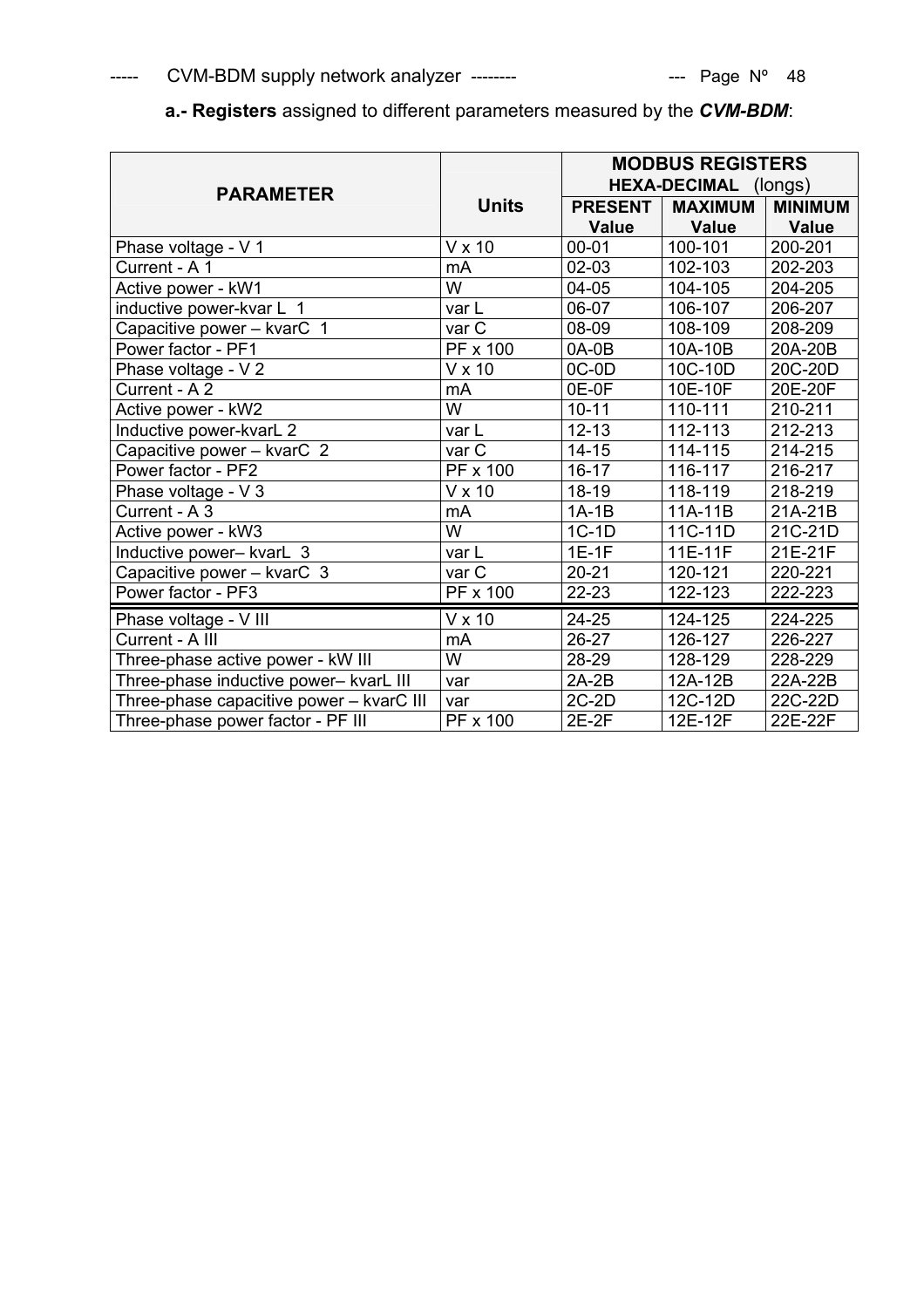|                                         |                |                | <b>MODBUS REGISTERS</b>       |                |
|-----------------------------------------|----------------|----------------|-------------------------------|----------------|
|                                         |                |                | <b>HEXA-DECIMAL</b>           | (longs)        |
| <b>PARAMETER</b>                        | <b>Units</b>   | <b>PRESENT</b> | <b>MAXIMUM</b>                | <b>MINIMUM</b> |
|                                         |                | <b>Value</b>   | <b>Value</b>                  | <b>Value</b>   |
| Frequency (L1) - Hz                     | $Hz \times 10$ | $30 - 31$      | 130-131                       | 230-231        |
| Three-phase apparent power kVA III      | <b>VA</b>      | 32-33          | 132-133                       | 232-233        |
| Line-to-line voltage L1-L2 - V12        | V x 10         | $34 - 35$      | 134-135                       | 234-235        |
| Line-to-line voltage L2-L3 - V23        | V x 10         | 36-37          | 136-137                       | 236-237        |
| Line-to-line voltage L3-L1 - V31        | V x 10         | 38-39          | 138-139                       | 238-239        |
| Line-to-line voltage III                | $V \times 10$  | $3A-3B$        | 13A-13B                       | 23A-23B        |
| Hours / minutes                         |                | $3C-3D$        |                               |                |
| Month / day                             |                |                | 13C-13D                       |                |
| Minutes / seconds                       |                |                |                               | 23C-23D        |
| Active energy (+) kW.h                  | W.h            | 3E-3F          |                               |                |
| Inductive reactive energy (+) kvar.h L  | var.h L        | $40 - 41$      |                               |                |
| Capacitive reactive energy (+) kvar.h C | var.h C        | 42-43          |                               |                |
| Maximum power demand                    | Md (Pd)        | 44-45          | 144-145                       | 244-245        |
| Active energy (-) kW.h                  | W.h            | 46-47          |                               |                |
| Inductive reactive energy (-) kvar.h L  | var.h L        | 48-49          |                               |                |
| Capacitive reactive energy (-) kvar.h C | var.h C        | 4A-4B          |                               |                |
| Neutral current                         | $I_N$          | 68-69          | 168-169                       | 268-269        |
| %THD V1                                 | % x 10         | 6A-6B          | 16A-16B                       | 26A-26B        |
| %THD V2                                 | %x10           | 6C-6D          | 16C-16D                       | 26C-26D        |
| %THD V3                                 | % x 10         | 6E-6F          | 16E-16F                       | 26E-26F        |
| %THD I1                                 | % x 10         | 70-71          | 170-171                       | 270-271        |
| %THD I2                                 | % x10          | 72-73          | 172-173                       | 272-273        |
| %THD I3                                 | % x10          | 74-75          | 174-175                       | 274-275        |
| Date/Time *                             |                |                | 2A94-2A95-2A96-2A97-2A98-2A99 |                |

# **\* NOTE : DATE/TIME FORMAT**

| Register   2A94   2A95   2A96   2A97 |     |  | 2A98 | 2A99                                     |
|--------------------------------------|-----|--|------|------------------------------------------|
|                                      | Dav |  |      | Month   Year   Hours   Minutes   Seconds |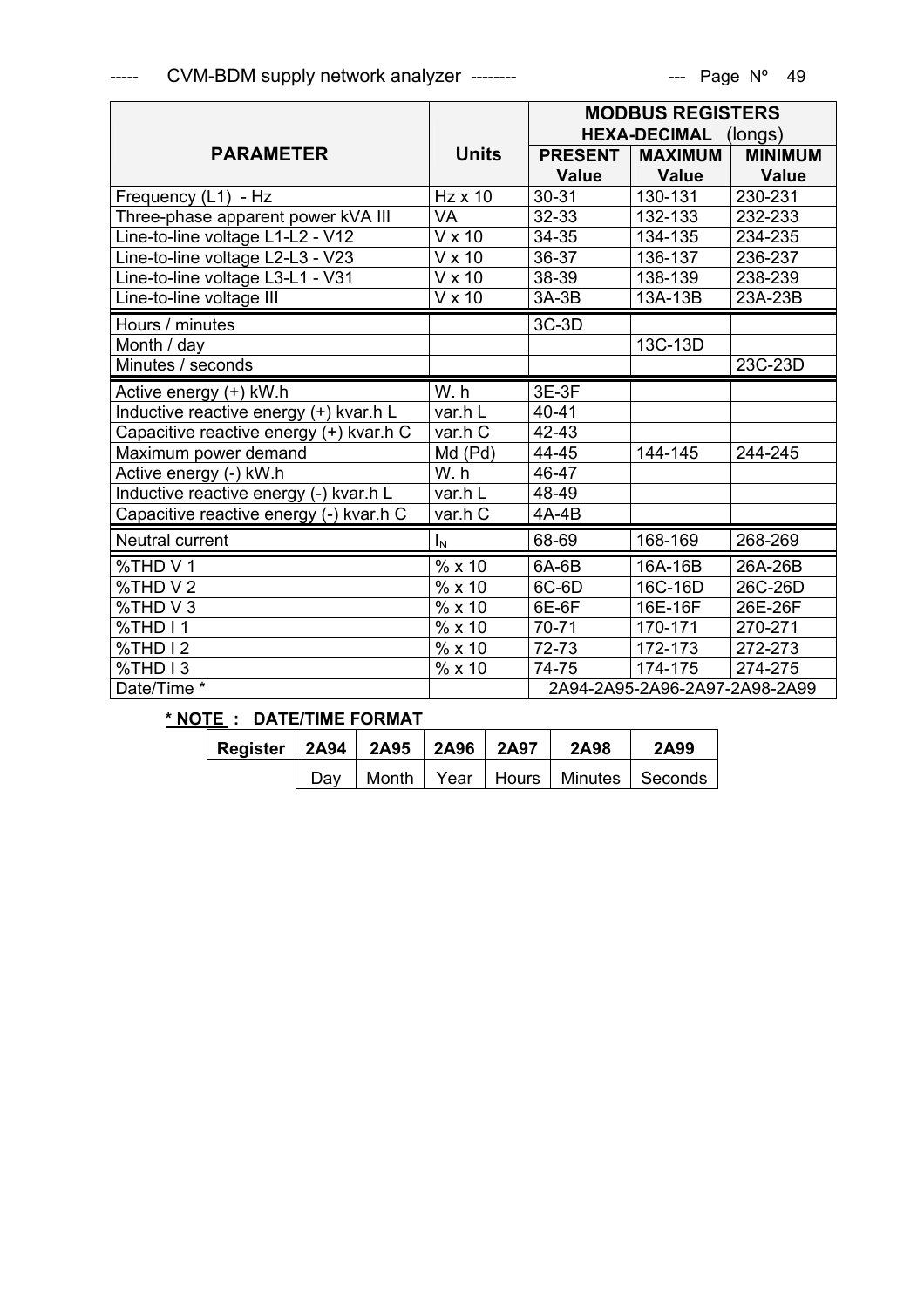|                  |              | <b>MODBUS REGISTERS</b> |                     |                |
|------------------|--------------|-------------------------|---------------------|----------------|
|                  |              |                         | <b>HEXA-DECIMAL</b> | (longs)        |
| <b>PARAMETER</b> | <b>Units</b> | <b>PRESENT</b>          | <b>MAXIMUM</b>      | <b>MINIMUM</b> |
|                  |              | <b>Value</b>            | <b>Value</b>        | <b>Value</b>   |
| Flicker WA - L1  | %x10         | 76-77                   | 176-177             | 276-277        |
| Flicker WA - L2  | %x10         | 78-79                   | 178-179             | 278-279        |
| Flicker WA - L3  | %x10         | 7A-7B                   | 17A-17B             | 27A-27B        |
| Flicker PST - L1 | %x10         | 7C-7D                   | 17C-17D             | 27C-27D        |
| Flicker PST - L2 | %x10         | 7E-7F                   | 17E-17F             | 27E-27F        |
| Flicker PST - L3 | %x10         | 80-81                   | 180-181             | 280-281        |

|                  |        | <b>MODBUS REGISTERS</b><br><b>HEXA-DECIMAL</b><br>(longs) |                |         |         |                |         |
|------------------|--------|-----------------------------------------------------------|----------------|---------|---------|----------------|---------|
| <b>PARAMETER</b> | Units  |                                                           | <b>Current</b> |         |         | <b>Voltage</b> |         |
|                  |        | L1                                                        | L2             | L3      | L1      | L <sub>2</sub> | L3      |
| Fundamental      | A      | 320-321                                                   | 33E-33F        | 35C-35D |         |                |         |
|                  | V x 10 |                                                           |                |         | 37A-37B | 398-399        | 3B6-3B7 |
| Harmonic 2       | % x10  | 322-323                                                   | 340-341        | 35E-35F | 37C-37D | 39A-39B        | 3B8-3B9 |
| Harmonic 3       | % x10  | 324-325                                                   | 342-343        | 360-361 | 37E-37F | 39C-39D        | 3BA-3BB |
| Harmonic 4       | % x10  | 326-327                                                   | 344-345        | 362-363 | 380-381 | 39E-39F        | 3BC-3BD |
| Harmonic 5       | % x10  | 328-329                                                   | 346-347        | 364-365 | 382-383 | 3A0-3A1        | 3BE-3BF |
| Harmonic 6       | % x10  | 32A-32B                                                   | 348-349        | 366-367 | 384-385 | 3A2-3A3        | 3C0-3C1 |
| Harmonic 7       | % x10  | 32C-32D                                                   | 34A-34B        | 368-369 | 386-387 | 3A4-3A5        | 3C2-3C3 |
| Harmonic 8       | % x10  | 32E-32F                                                   | 34C-34D        | 36A-36B | 388-389 | 3A6-3A7        | 3C4-3C5 |
| Harmonic 9       | % x10  | 330-331                                                   | 34E-34F        | 36C-36D | 38A-38B | 3A8-3A9        | 3C6-3C7 |
| Harmonic 10      | % x10  | 332-333                                                   | 350-351        | 36E-36F | 38C-38D | 3AA-3AB        | 3C8-3C9 |
| Harmonic 11      | % x10  | 334-335                                                   | 352-353        | 370-371 | 38E-38F | 3AC-3AD        | 3CA-3CB |
| Harmonic 12      | % x10  | 336-337                                                   | 354-355        | 372-373 | 390-391 | 3AE-3AF        | 3CC-3CD |
| Harmonic 13      | % x10  | 338-339                                                   | 356-357        | 374-375 | 392-393 | 3B0-3B1        | 3CE-3CF |
| Harmonic 14      | % x10  | 33A-33B                                                   | 358-359        | 376-377 | 394-395 | 3B2-3B3        | 3D0-3D1 |
| Harmonic 15      | % x10  | 33C-33D                                                   | 35A-35B        | 378-379 | 396-397 | 3B4-3B5        | 3D2-3D3 |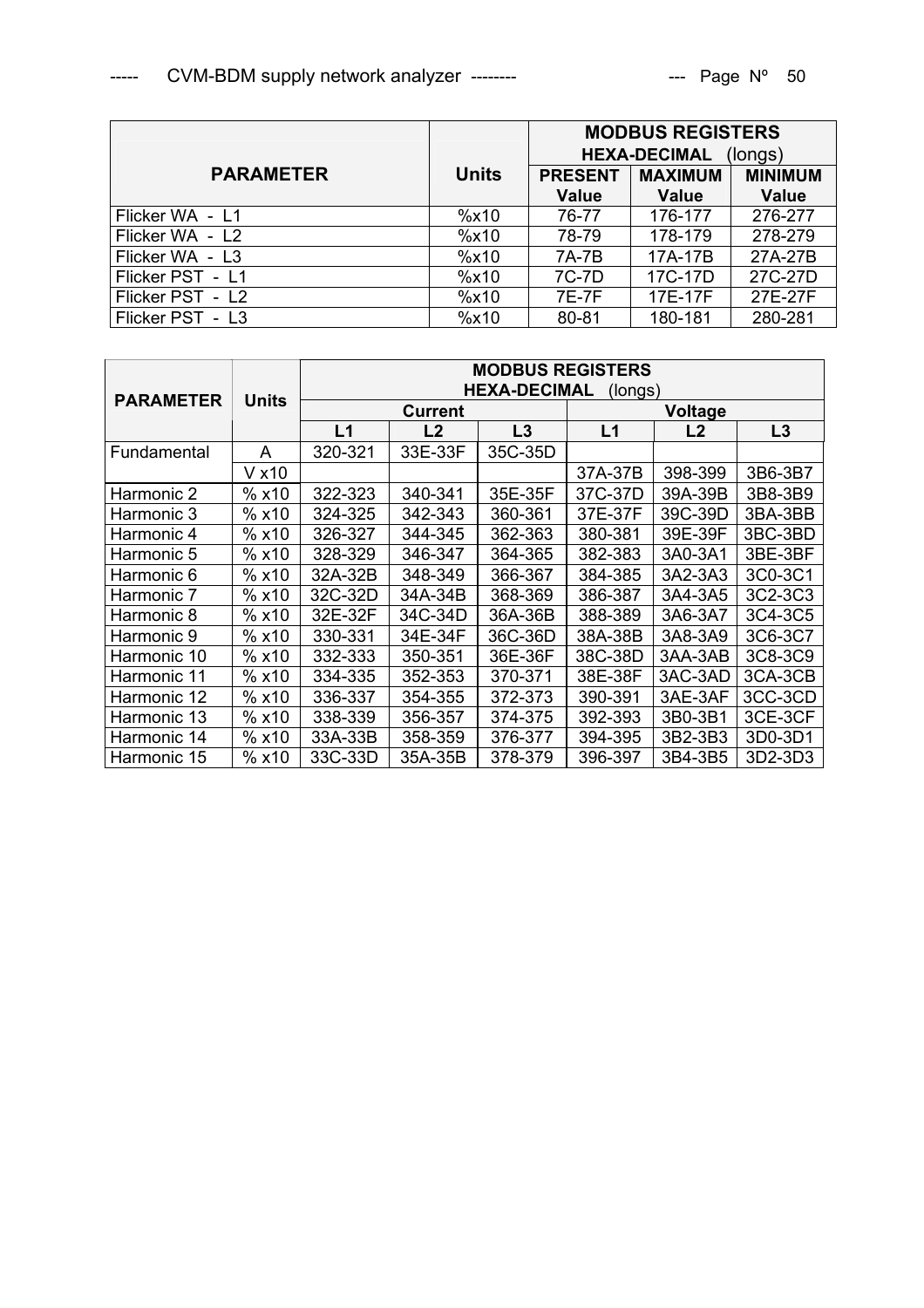# *EXAMPLE*

| <b>QUESTION</b> | 0A 03 00 24 00 10 05 76           |
|-----------------|-----------------------------------|
| 0A              | CVMk number, 10 in decimal        |
| 03              | Reading function                  |
| 00 24           | Starting address (first register) |
| 00 10           | Number of registers for reading   |
| 0576            | <b>CRC</b> character              |

# **ANSWER 0A 03 20 00 00 00 D4 00 00 23 28 00 00 0F A0 00 00 00 00 00 00 00 00 00 00 00 00 60 00 00 01 F4 00 00 0F A0 B7 8B**

| 0A          | CVM-BD number, 10 in decimal                   |
|-------------|------------------------------------------------|
| 03          | Reading function (03 or 04).                   |
| 20          | Data response bytes                            |
| 00 00 00 D4 | Vav III (register 26 Hex) in decimal 212 V     |
| 00 00 23 28 | mA av III in decimal 9000 mA                   |
| 00 00 OF A0 | W III in decimal 4000 W                        |
| 00 00 00 00 | varL III in decimal 0 varL                     |
| 00 00 00 00 | varC III in decimal 0 varC                     |
| 00 00 00 60 | PF in decimal 96 PF                            |
| 00 00 01 F4 | Hz in decimal $50 \times 10 \rightarrow 50$ Hz |
| 00 00 0F A0 | VA III in decimal 4000 mA                      |
| B7 B8       | <b>CRC</b> character                           |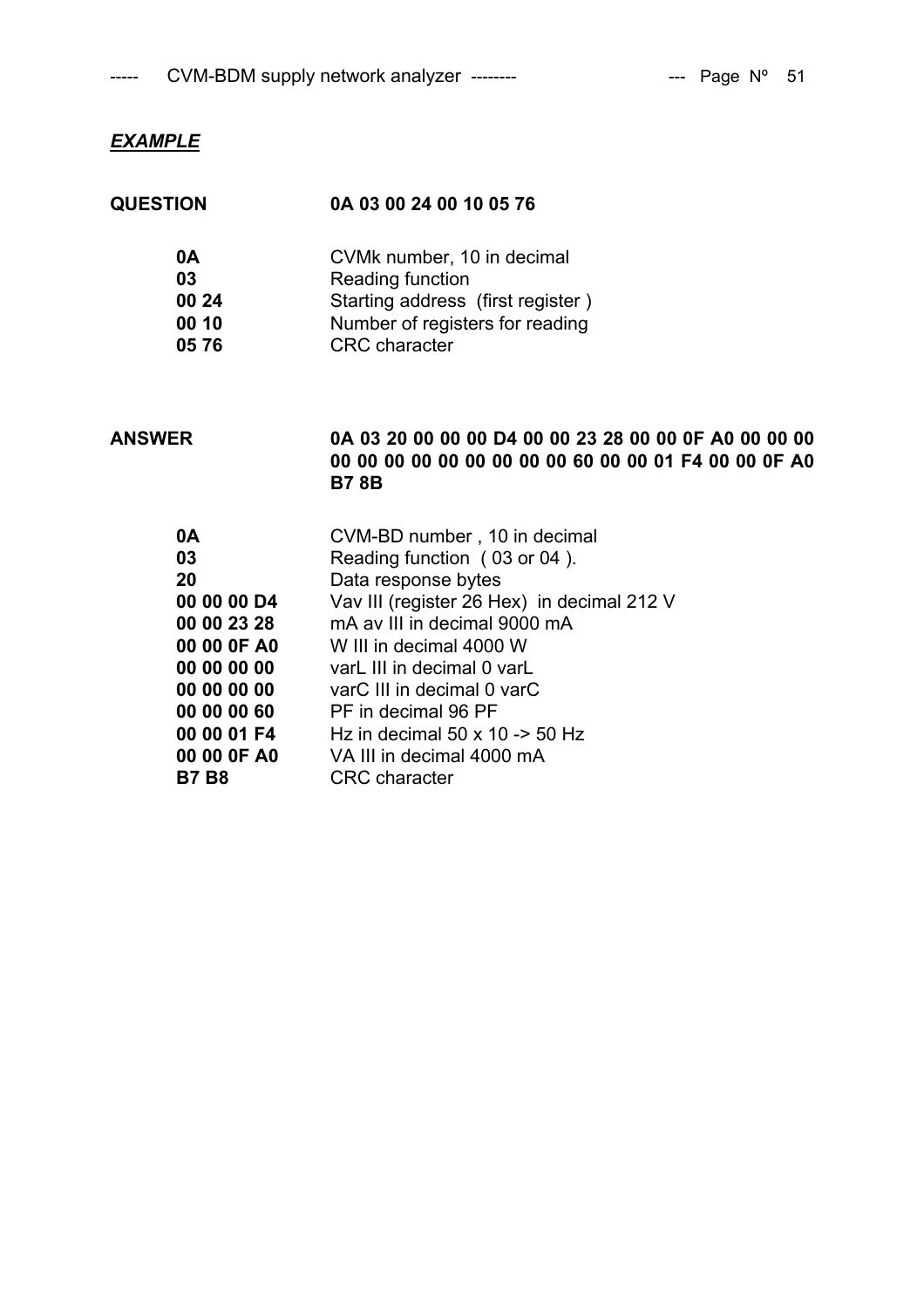# **b.- Reading of digital outputs - Function 01 :**

| Question | PP0100000008CRC | $(PP = Peripheral No.)$ |
|----------|-----------------|-------------------------|
| Answer:  | PP0101XXCRC     |                         |

where XX (hexadecimal byte)  $\rightarrow$  translated to binary  $\sqrt{b7}$  b6  $\sqrt{b5}$  b4  $\sqrt{b3}$  b2 **b1** b0

bit **b0** = relay 1 (  $1 = ON$  ;  $0 = OFF$ ) bit **b1** = relay 2 (  $1 = ON$  ;  $0 = OFF$ )

# **c.- Writing relay parameters - Function 05 :**

| <b>PARAMETER</b> | <b>FUNCTION</b> | <b>COMMAND</b>   |
|------------------|-----------------|------------------|
| Relay 1 output   | Force to OFF    | NP0500000000+CRC |
|                  | Force to ON     | NP050000FF00+CRC |
| Relay 1 output   | Force to OFF    | NP0500010000+CRC |
|                  | Force to ON     | NP050001FF00+CRC |

| <b>FUNCTION</b>                    | <b>COMMAND</b>   |
|------------------------------------|------------------|
| Power meter reset                  | NP0507D0FF00+CRC |
| Energy value deleting              | NP050834FF00+CRC |
| Power demand deleting              | NP050835FF00+CRC |
| Maximum and minimum value deleting | NP050836FF00+CRC |
| Energy, power demand and           | NP050837FF00+CRC |
| maximum/minimum values deleting    |                  |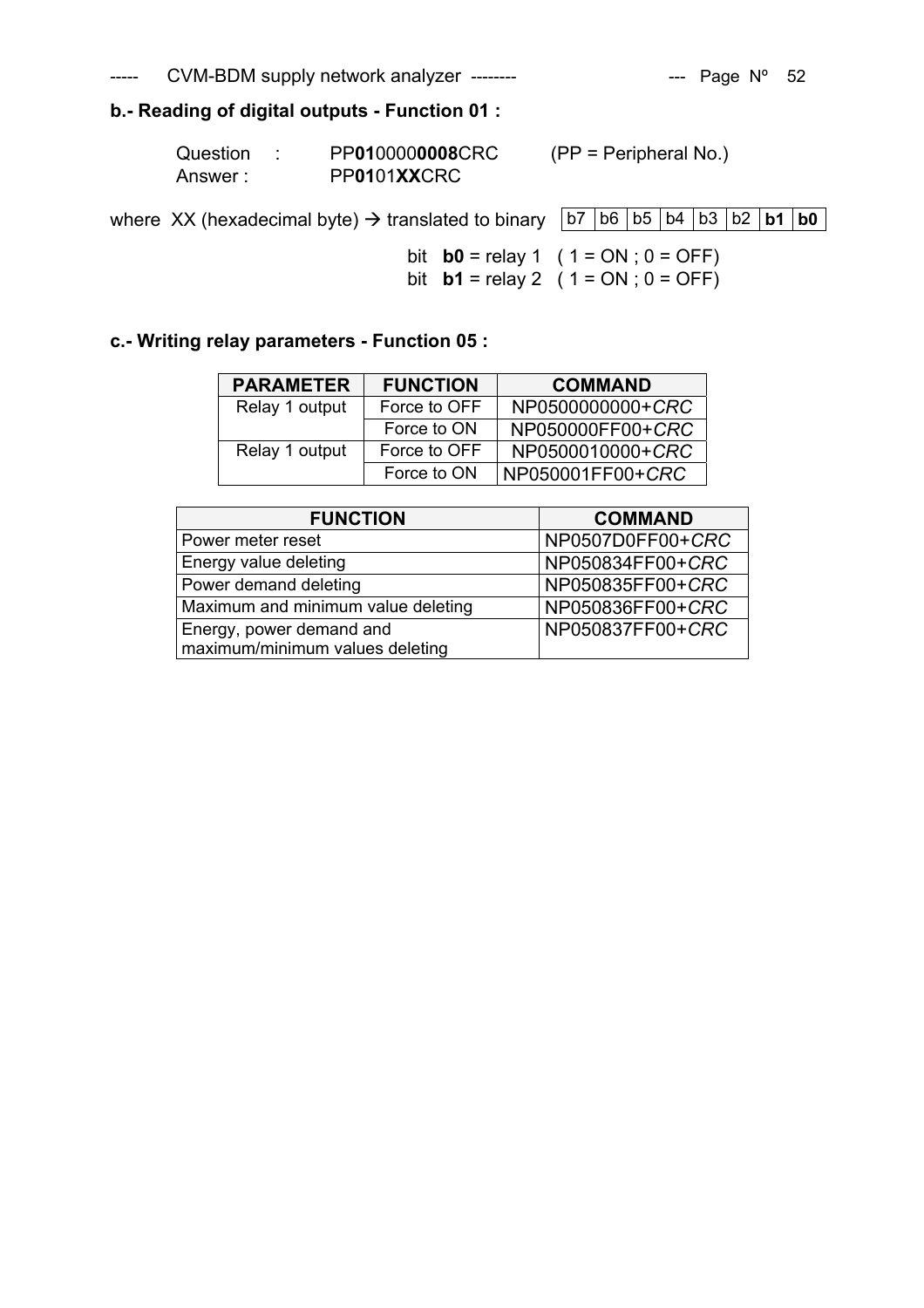# **13.- APPENDIX**

# **13.1.- Appendix A: Four quadrant measuring method in the CVM-BDM**

| Example of the phase<br>difference between<br>voltage and current | Active power<br>kW or kW.h | Reactive power<br>kvar or kvar. h | P.F. |
|-------------------------------------------------------------------|----------------------------|-----------------------------------|------|
| $30^\circ$                                                        | $kW +$                     | kvar $L +$                        |      |
| $300^\circ$                                                       | $kW +$                     | kvar $C +$                        |      |
| 210°                                                              | $kW -$                     | kvar L --                         |      |
| 120°                                                              |                            | kvar $C -$                        |      |

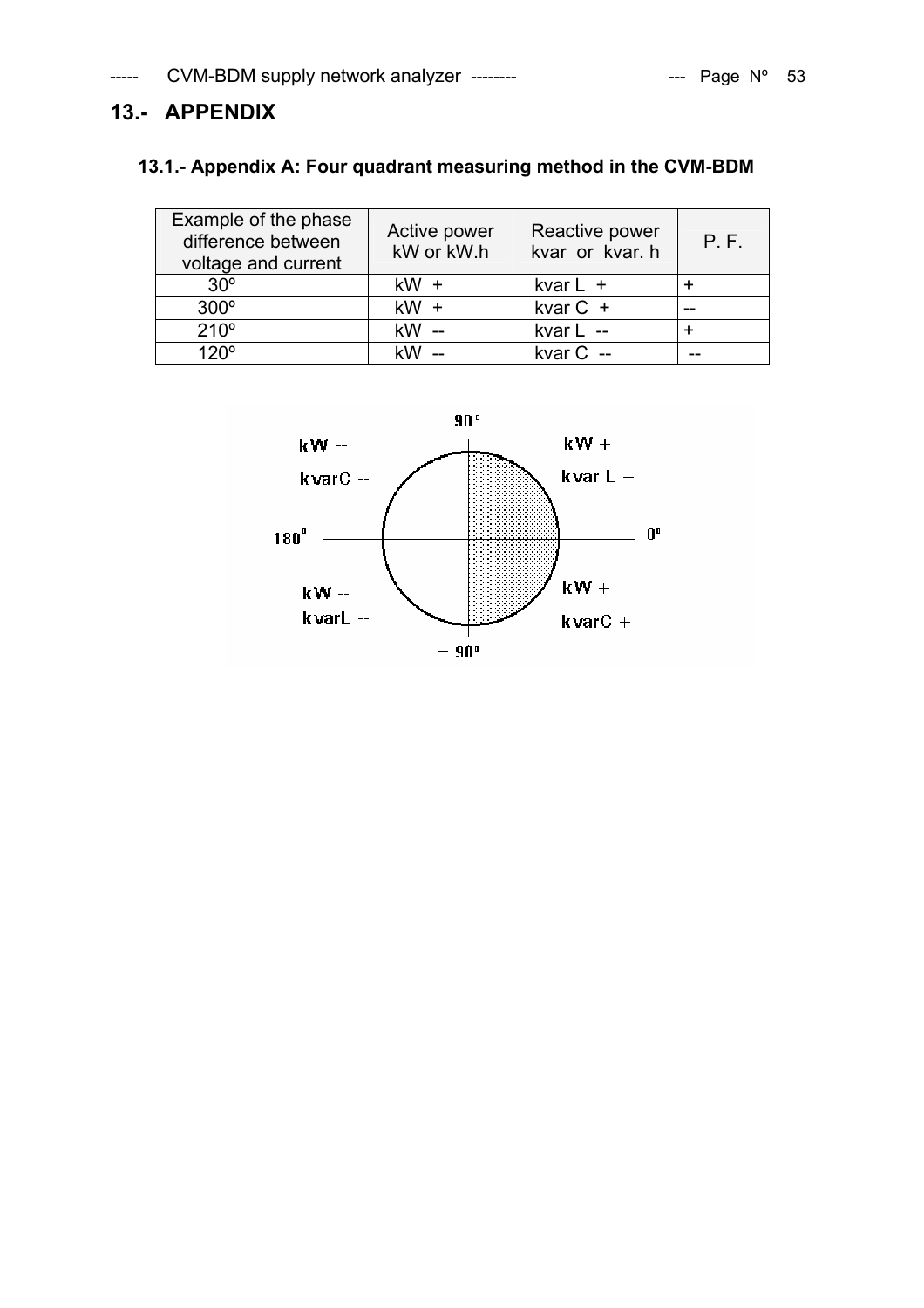# **13.2.- Appendix B: Second SETUP of the CVM-BDM**

A second SETUP menu is accessible in order to perform the configuration of the CVM-BDM with other features different from factory-supplied ones.

To access this menu proceed as follows:

- Being the CVM-BDM powered off, simultaneously press "**display**", "**max**" and "**min**" keys.

- Holding these keys pressed, power the CVM-BDM on.

Following messages will be then shown on display:

# **a.- COMMUNICATION PROTOCOL : MODBUS**

| PROT | Protocol:                       |
|------|---------------------------------|
| BUS  | ాఖ<br>MODBUS (c) (BUS) protocol |

"display" key: to validate the choice and pass to the next setup screen:

# **b.- Setting communication parameters**

| Cdef | default configuration                      |
|------|--------------------------------------------|
|      | ార్తు<br>"max" key to switch from NO / YES |

- If YES is chosen: the configuration is set at **001 / 9600 / 8 bits / N / 1 bit**
- If NO is chosen, then following options successively appear on display:
	-
	- n PER : Peripheral No. 001 to 255<br>- Baud 1 : Baud rate 1200 2400 - Baud 1 : Baud rate 1200 – 2400 – 4800 – 9600 – 19200<br>- Parity : No, even, odd
		- No, even, odd
	- LEN : (length) 8 bits
	- Stop bits : 1 or 2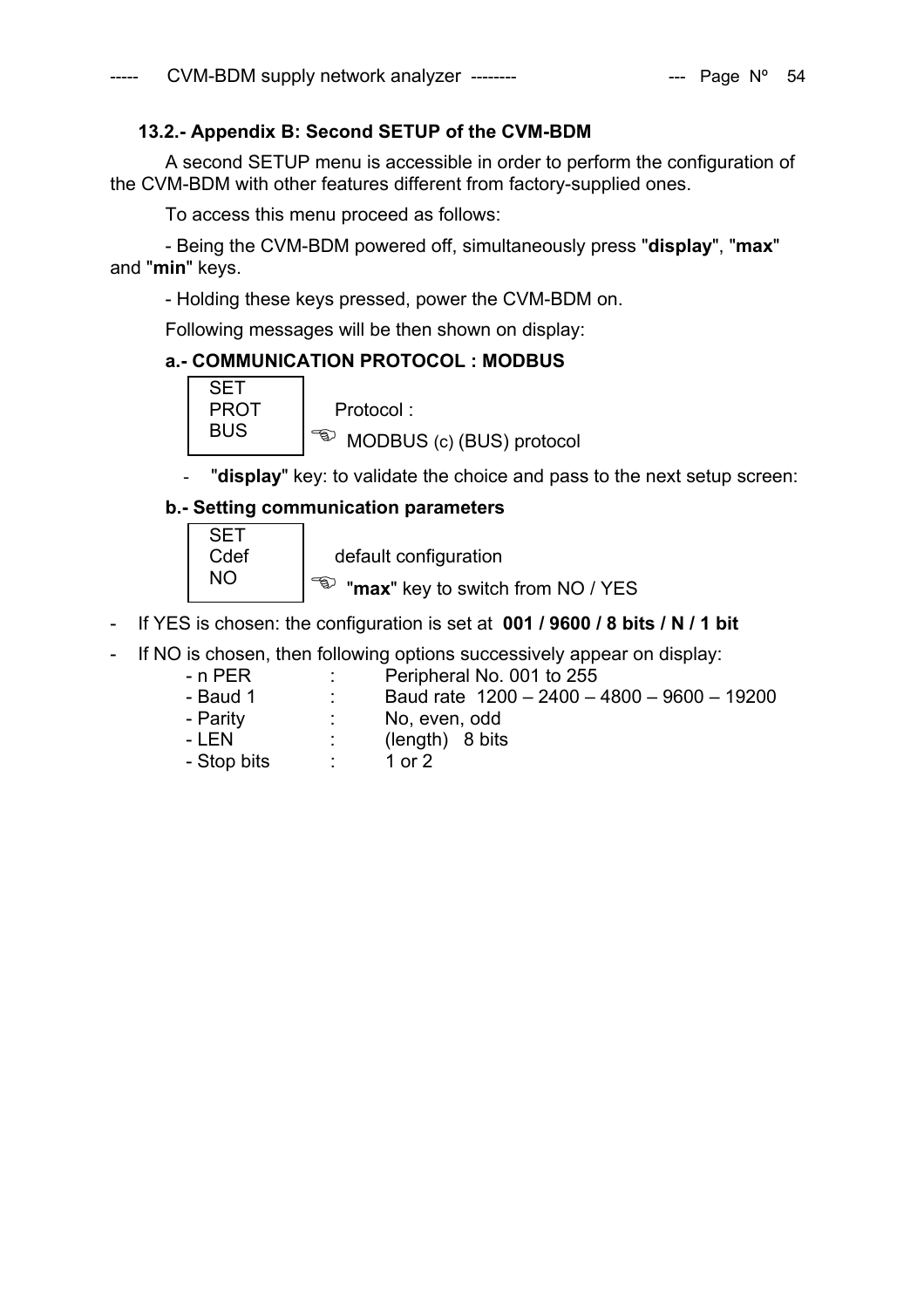# **c.- SETUP locking or unlocking**



Use the key "**max**" to modify the choice.

- If **LOC** is set, when the SETUP is accessed configuration parameters can be then visualized but cannot be modified.
- To modify the previously set option a **4-digit password** is required to be entered (in case that this password is not correct, this blinks and the previous menu is again accessed).

# **CVM-BDM PASSWORD : 1234**

To exit this setup mode, the key RESET can be pressed at any moment (WARNING: if the setup is exited by pressing the key RESET some latest modifications might not be saved into memory) or reach the end of this setup mode.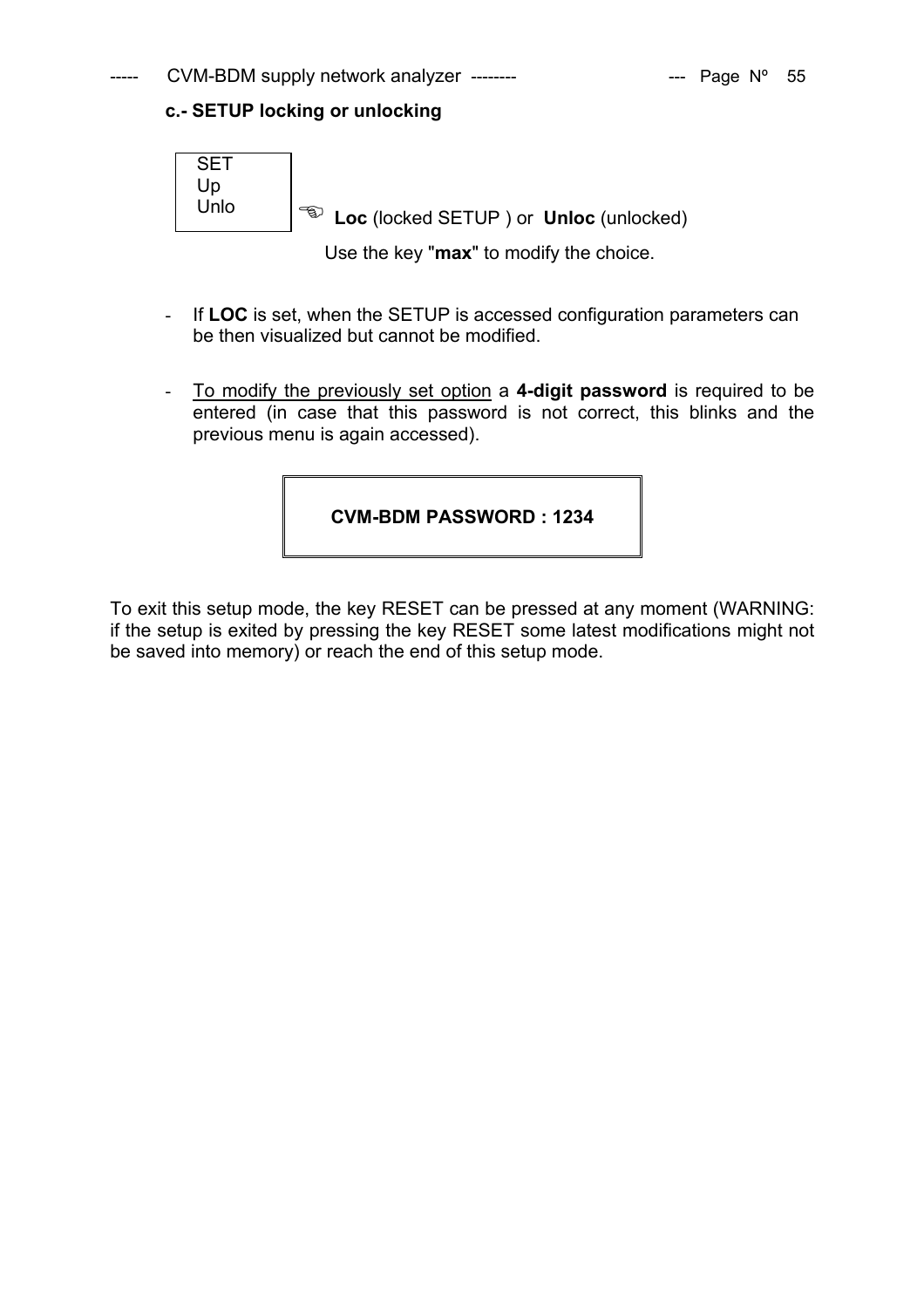# **13.3.- Appendix C: Internal memory reading and setting procedures**

# **13.3.1.- Description**

The **CVM-BDM** is equipped with an **1Mbyte internal memory**. So, the different information recorded by the **CVM-BDM** into its on-board memory is distributed between two file types:

- − **STD** file: 1 Mbyte capacity. This file contains all values which are periodically recorded (V, I, W, Hz ...).
- − **EVE** file: 1 kbyte capacity. File which contains all incidents referred to the **CVM-BDM** power supply (power supply on/off)

Parameters to be recorded by the **CVM-BDM** into the STD file are userprogrammable, thus, the memory autonomy will depend both on the number of parameters to be saved (up to a maximum of 130 parameters) and the recording period

The below table shows the method to calculate the memory autonomy according to the number of parameters selected to be saved:

| File type | <b>Maximum size</b> | <b>Register size</b>      | <b>Register No.</b>                  |
|-----------|---------------------|---------------------------|--------------------------------------|
| *.STD     | 1 Mbyte             | $6 + (4 * Parameter No.)$ | 1000000<br>$6 + (4 * Parameter No.)$ |
| *.EVE     | 1 kbyte             | 6 bytes                   | 170 Events                           |
|           |                     |                           |                                      |

\* The energies count like two parameters

**Example of STD file length:** For 20 parameters and 15-minute recording period.

$$
Re\,gister\,No. = \frac{1000000}{6 + (4 * Parameter\,No.)} = \frac{1000000}{6 + (4 * 20)} = 11627
$$

 $Length = \frac{11627}{4} = 2906 \; hours = 121 \; days$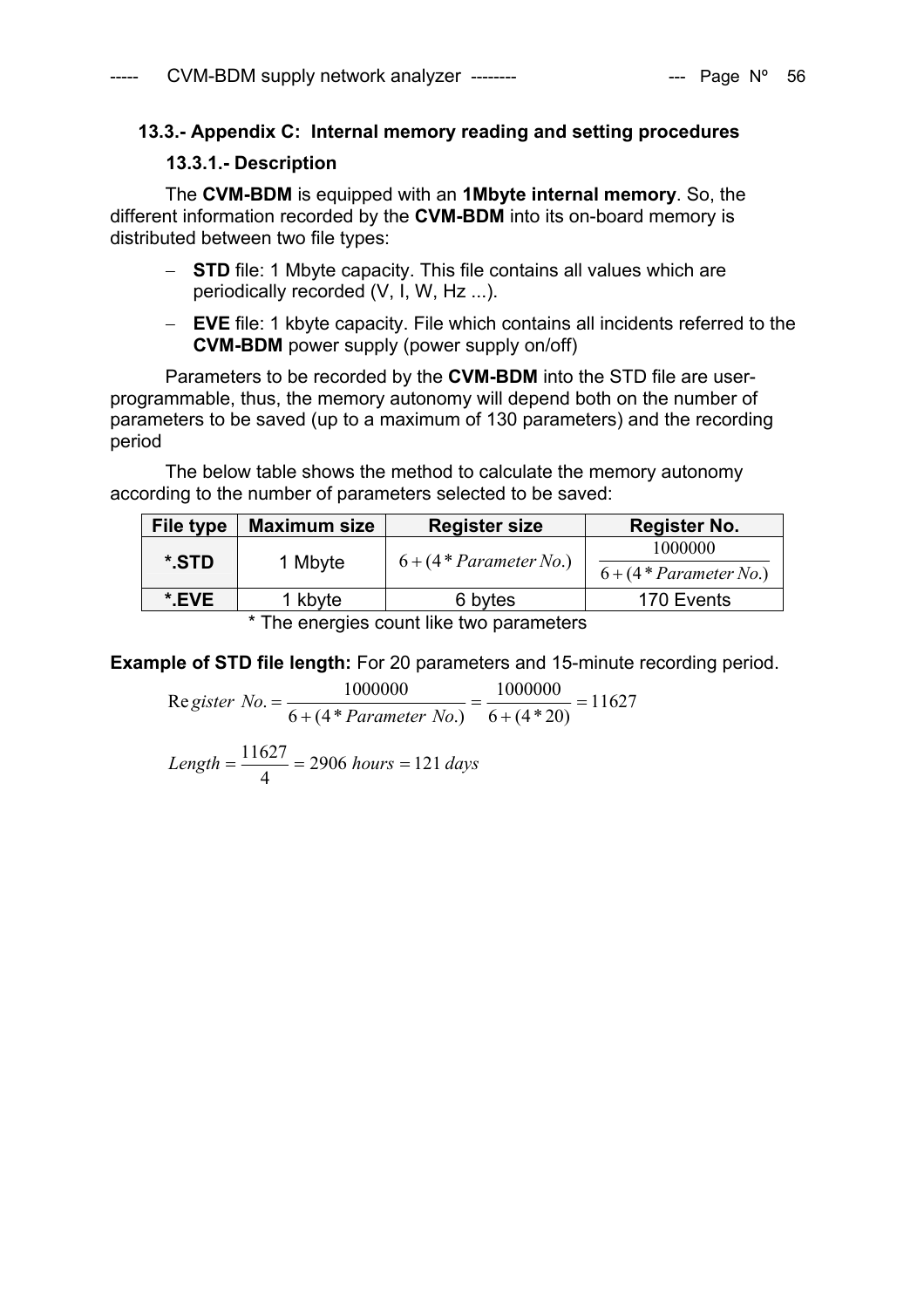# **13.3.2.- Internal memory setting for data collection purposes**

 The PC software permits the user to precisely set the power meter to optimize the use of its internal memory for data collection purposes.

Thus, below listed user-programmable fields can be defined to establish the recording process into the STD file:

- − Recording period.
- − Parameters to be saved into memory.
- − Trigger conditions.

Regardless the configuration of the recording process, this will never affect the EVE file recording actions.

# 13.3.2.1.- Recording period

Integration period for data recording into memory of all user-selected parameters (1-240 minutes).

Values will be saved at the end of the recording period together with the time/date of the period beginning moment.

# 13.3.2.2.- Parameters to be saved into memory

The memory autonomy greatly depends on the number of parameters selected to be saved (up to a maximum of 130 parameters).

By means of the Power-Vision software, every discrete parameter to be saved into memory can be particularly chosen.

| File type | <b>Maximum size</b> | <b>Register size</b>      | Register No.              |
|-----------|---------------------|---------------------------|---------------------------|
| *.STD     | 1 Mbyte             | $6 + (4 * Parameter No.)$ | 1000000                   |
|           |                     |                           | $6 + (4 * Parameter No.)$ |

For the right calculation of the memory autonomy, the user must take into account that every energy parameter count like two parameters, since its information fills 8 bytes instead of 4 bytes.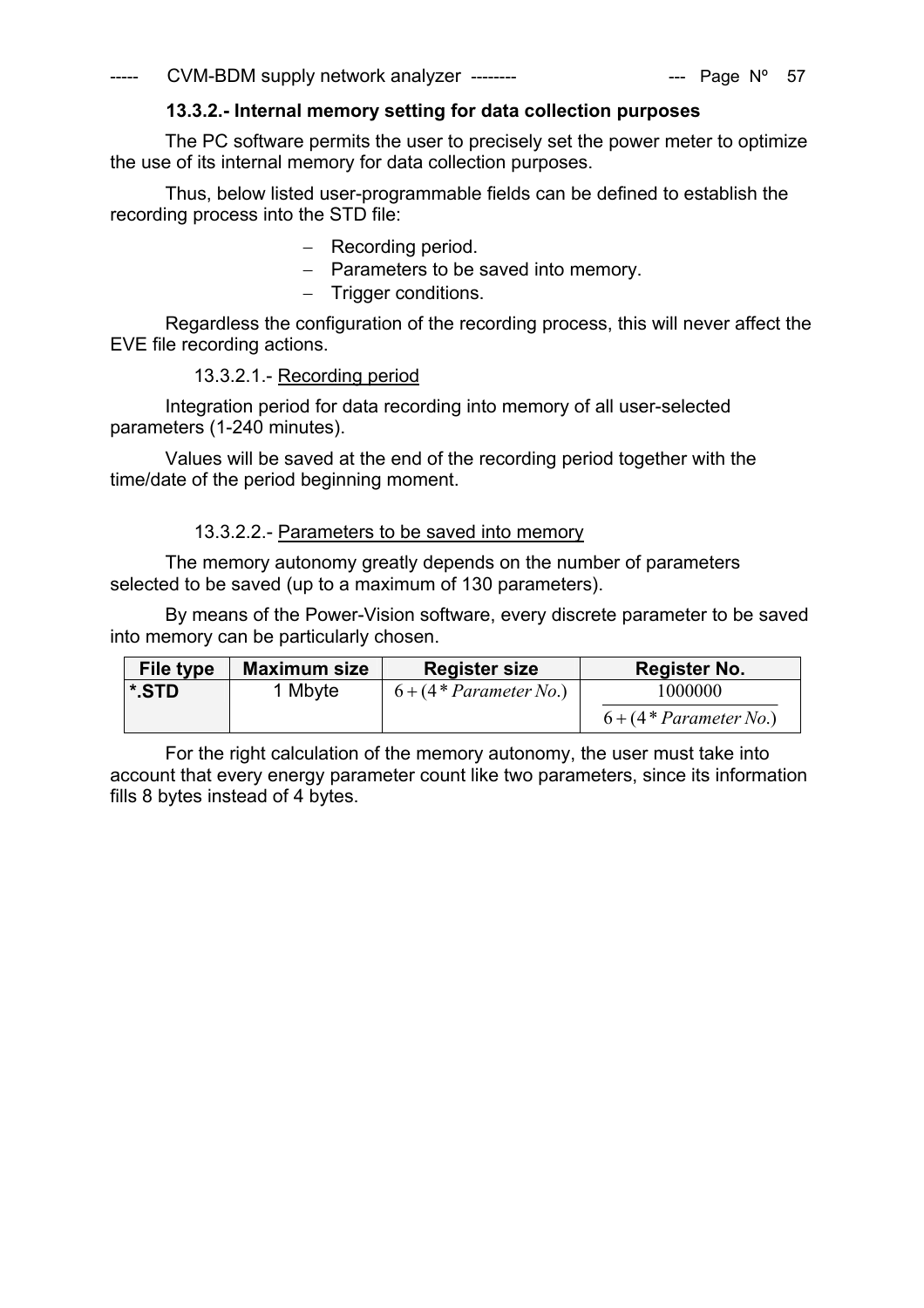$CVM-BDM$  supply network analyzer --------  $\qquad \qquad$  --- Page N° 58

13.3.2.3.- Trigger

You can set certain conditions (Trigger) so that values are saved into memory only when these conditions are met.

Two types of trigger conditions are available:

- 1. **Level trigger:** Setting of a parameter to be used as a trigger condition, as well as its **maximum** and **minimum** range-limiting values.
- 2. **Time trigger (Start/ End date):** Setting of dates and times for the starting and ending actions of the recording process.

# *Note:*

- To record values into memory, the two user-defined TRIGGER conditions must be simultaneously met, if any condition is not met, then no data will be saved into memory. If the trigger conditions are disabled, then values will be always saved into memory according the user-defined recording period.
- If the trigger conditions are simultaneously met at any moment within the selected recording period, then average values over all the period will be saved into memory.
- LEVEL TRIGGER

Setting of a parameter to be used as a trigger condition, as well as its maximum and minimum range-limiting values.

> Parameter: Choice of the parameter to be used as the trigger condition for data recording actions:

Vp-p, Vp-n, A, kW, kvarL, kvarC, PF, Hz, kVA... and None.

- Maximum: Setting the maximum value to be controlled.
- Minimum: Setting the minimum value to be controlled.

# *Note:*

- Maximum and minimum values set are only enabled if any trigger parameter has been *previously selected.*
- *Values will be saved into memory when either the instantaneous value of any of the three phases (L1, L2 or L3) or the three phase value of the selected parameter is higher than the maximum or lower than the minimum set value.*